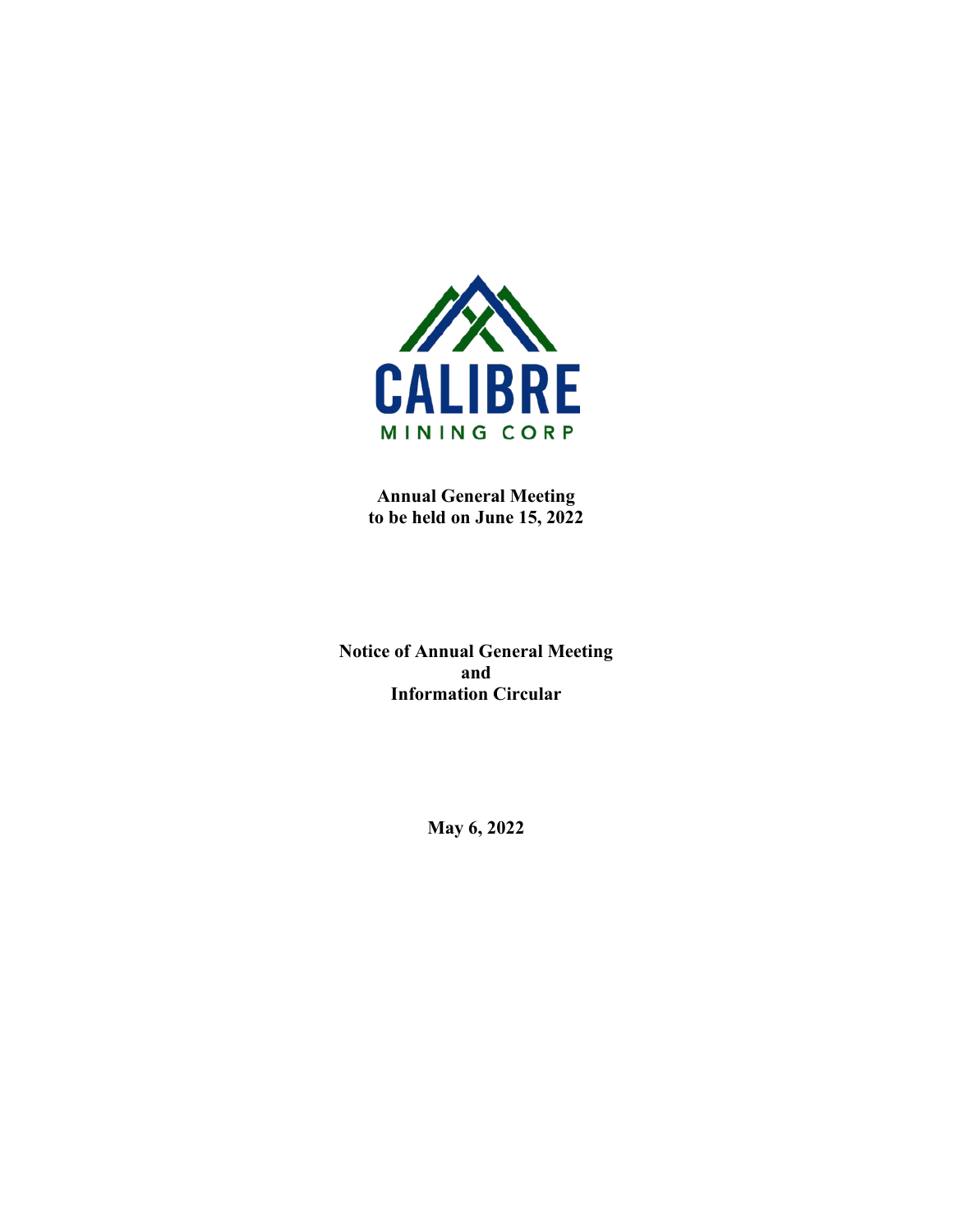# **CALIBRE MINING CORP.** SUITE 1560 – 200 BURRARD STREET VANCOUVER, B.C., V6C 3L6

# **NOTICE OF (VIRTUAL) ANNUAL GENERAL MEETING OF SHAREHOLDERS**

| Date          | Wednesday, June 15, 2022       |
|---------------|--------------------------------|
| Time:         | 10:00 a.m. Vancouver time      |
| Live Webcast: | https://meetnow.global/MGFYFGA |

NOTICE IS HEREBY GIVEN that an annual general meeting (the "**Meeting**") of the shareholders of Calibre Mining Corp. (the "**Company**") will be conducted via live webcast for the following purposes:

- 1. to receive the audited consolidated financial statements of the Company for the year ended December 31, 2021, together with the auditor's report thereon;
- 2. to elect directors for the ensuing year;
- 3. to appoint PricewaterhouseCoopers LLP, Chartered Professional Accountants, as auditor of the Company for the ensuing year and to authorize the directors to fix their remuneration; and
- 4. to transact such other business as may properly be put before the Meeting.

Accompanying this Notice of Meeting is the Management Information Circular where you can find more information on how to vote your shares in the Company.

You are entitled to vote at the Meeting if you were a shareholder as at the close of business on May 6, 2022.

Registered shareholders and duly appointed proxyholders can participate in and listen to the presentation, vote and submit questions during the Meeting by visiting the following URL: https://meetnow.global/MGFYFGA

DATED at Vancouver, British Columbia, the 6<sup>th</sup> day of May, 2022.

# **ON BEHALF OF THE BOARD**

(signed) "*Darren Hall*"

Darren Hall Chief Executive Officer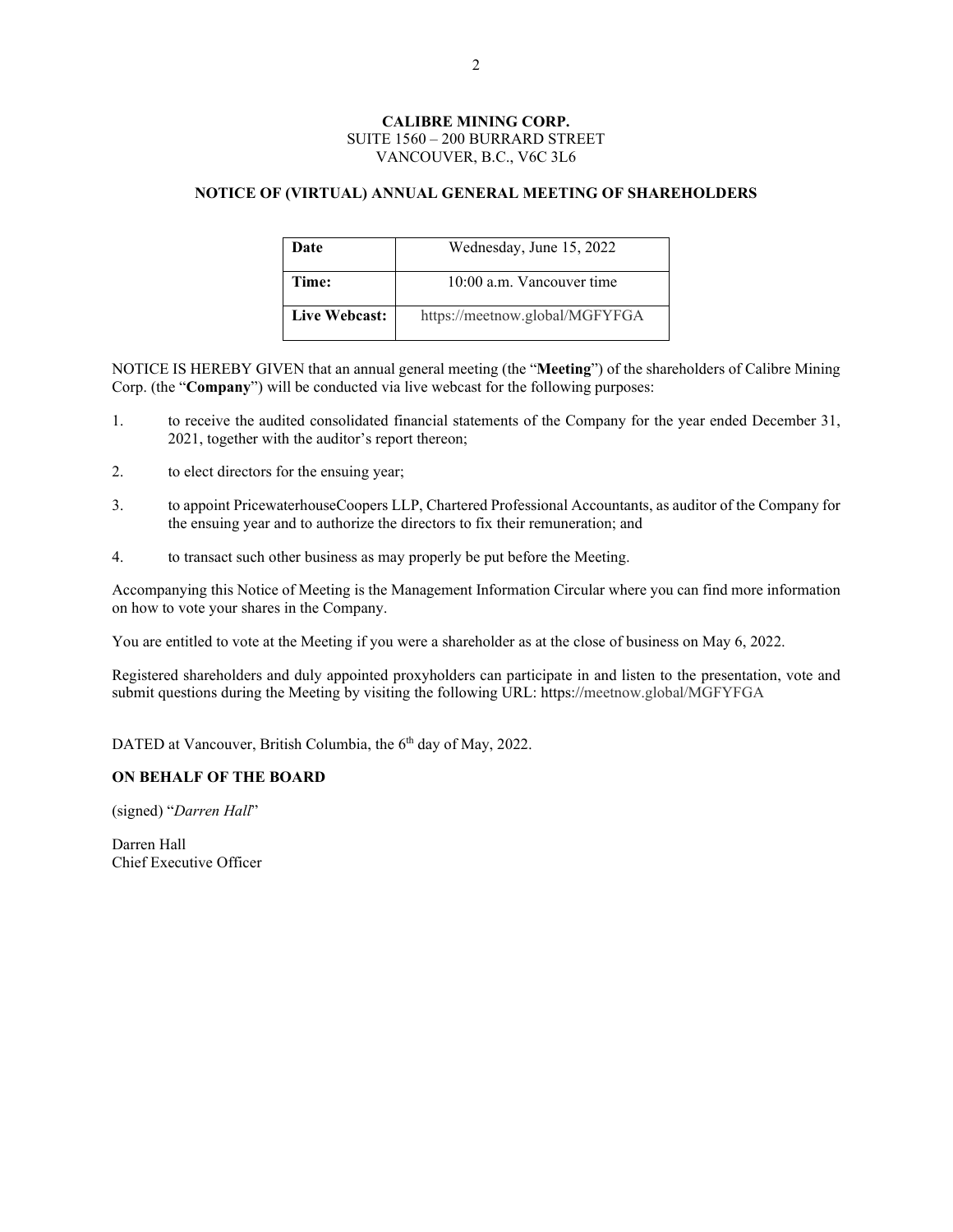# **QUESTION AND ANSWERS ABOUT THE MEETING**

# *How Do I Participate In And Vote At The Live Webcast?*

Shareholders and duly appointed proxyholders can attend the meeting online by going to: https://meetnow.global/MGFYFGA.

- Registered Shareholders and duly appointed proxyholders can participate in the meeting by clicking "**Shareholder**" and entering a Control Number (as defined below) or an Invite Code (as defined below) before the start of the meeting.
	- o Registered Shareholders The 15-digit control number ("**Control Number**") located on the form of proxy or in the email notification you received.
	- o Duly appointed proxyholders Computershare Trust Company of Canada ("**Computershare**") will provide the proxyholder with an invitation code ("**Invite Code**") after the voting deadline has passed.
- Voting at the meeting will only be available for Registered Shareholders and duly appointed proxyholders. Non-Registered Shareholders who have not appointed themselves may attend the meeting by clicking "**Guest**" and completing the online form.

Shareholders who wish to appoint a third-party proxyholder to represent them at the online meeting **must submit their proxy or voting instruction form (as applicable) prior to registering their proxyholder. Registering the proxyholder is an additional step once a shareholder has submitted their proxy/voting instruction form. Failure to register a duly appointed proxyholder will result in the proxyholder not receiving an Invite Code to participate in the meeting.** To register a proxyholder, shareholders MUST visit https://www.computershare.com /MGFYFGA by Monday, June 13, 2022 at 10:00 a.m. Vancouver time and provide Computershare with their proxyholder's contact information, so that Computershare may provide the proxyholder with an Invite Code via email.

# **It is important that you are connected to the internet at all times during the meeting in order to vote when balloting commences.**

# **In order to participate online, shareholders must have a valid 15-digit Control Number and proxyholders must have received an email from Computershare containing an Invite Code.**

### Participating at the Meeting

The meeting will be hosted online by way of a live webcast. Shareholders will not be able to attend the meeting in person. A summary of the information shareholders will need to attend the online meeting is provided below. The meeting will begin at 10:00 a.m. Vancouver time on June 15, 2022.

- Registered Shareholders (as defined in this Circular under the heading "Voting at the Meeting") that have a 15-digit Control Number, along with duly appointed proxyholders who were assigned a Username by Computershare (see details under the heading "Appointment of Proxies"), will be able to vote and submit questions during the meeting. To do so, please go to https://meetnow.global/MGFYFGA prior to the start of the meeting to login. Click on "Shareholder" and enter your 15-digit Control Number or click on "Invitation" and enter your Invite Code. Non-Registered Shareholders (as defined in this Circular under the heading "Non-Registered Shareholders") who have not appointed themselves to vote at the meeting, may login as a guest, by clicking on "Guest" and complete the online form.
- United States Beneficial holders: To attend and vote at the virtual Meeting, you must first obtain a valid legal proxy from your broker, bank or other agent and then register in advance to attend the Meeting. Follow the instructions from your broker or bank included with these proxy materials, or contact your broker or bank to request a legal proxy form. After first obtaining a valid legal proxy from your broker, bank or other agent, to then register to attend the Meeting, you must submit a copy of your legal proxy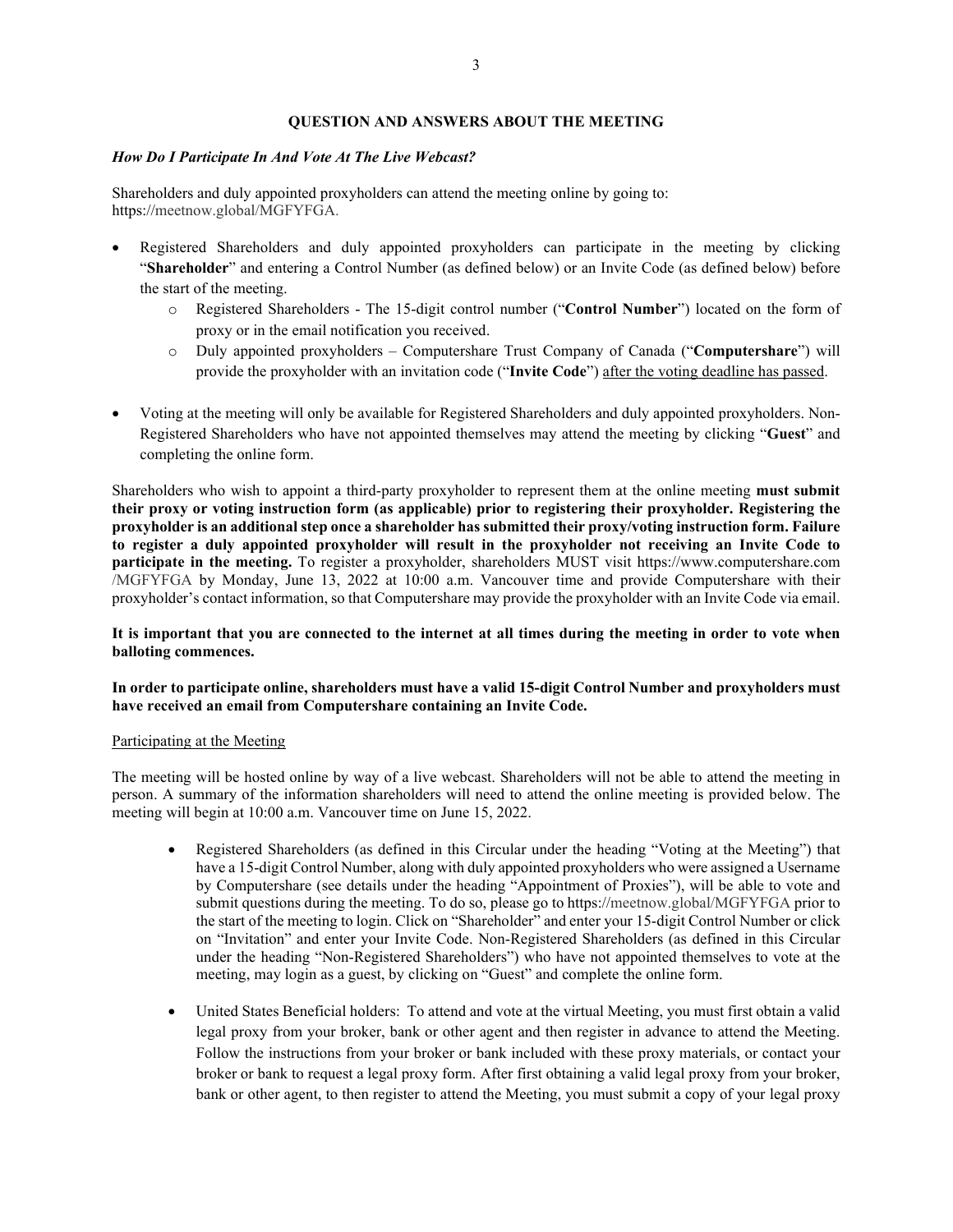to Computershare and by email USlegalproxy@computershare.com. Requests for registration should be directed to:

Computershare 100 University Avenue 8th Floor Toronto, Ontario M5J 2Y1

OR

Email at USlegalproxy@computershare.com

Requests for registration must be labeled as "Legal Proxy" and be received no later than June 13, 2022 by 10:00 a.m. Vancouver time. You will receive a confirmation of your registration by email after we receive your registration materials. You may attend the Meeting and vote your shares at https://meetnow.global/MGFYFGA during the meeting. Please note that you are required to register your appointment at http://www.computershare.com/Calibre.

- Non-Registered Shareholders who do not have a 15-digit Control Number or Invite Code will only be able to attend as a guest which allows them listen to the meeting however will not be able to vote or submit questions. Please see the information under the heading "Non-Registered Shareholders" for an explanation of why certain shareholders may not receive a form of proxy.
- If you are using a 15-digit Control Number to login to the online meeting and you accept the terms and conditions, you will be revoking any and all previously submitted proxies. However, in such a case, you will be provided the opportunity to vote by ballot on the matters put forth at the meeting. If you DO NOT wish to revoke all previously submitted proxies, do not accept the terms and conditions, in which case you can only enter the meeting as a guest.
- If you are eligible to vote at the meeting, it is important that you are connected to the internet at all times during the meeting in order to vote when balloting commences. It is your responsibility to ensure connectivity for the duration of the meeting.

# Voting at the Meeting

A registered shareholder of common shares of the Company (a "**Registered Shareholder**"), or a Non- Registered Shareholder who has appointed themselves or a third-party proxyholder to represent them at the meeting, will appear on a list of shareholders prepared by Computershare, the transfer agent and registrar for the meeting. To have their common shares voted at the meeting, each Registered Shareholder or proxyholder will be required to enter their Control Number or Invite Code provided by Computershare at https://meetnow.global/MGFYFGA prior to the start of the meeting. In order to vote, Non-Registered Shareholders who appoint themselves as a proxyholder **MUST** register with Computershare at http://www.computershare.com/Calibre **after** submitting their voting instruction form in order to receive an Invite Code (please see the information under the headings "Appointment of Proxies" below for details).

## Appointment of Proxies

Shareholders who wish to appoint a third-party proxyholder to represent them at the online meeting **must submit their proxy or voting instruction form (if applicable) prior to registering your proxyholder. Registering your proxyholder is an additional step once you have submitted your proxy or voting instruction form. Failure to register the proxyholder will result in the proxyholder not receiving an Invite Code to participate in the meeting.** To register a proxyholder, shareholders MUST visit https://meetnow.global/MGFYFGA by Monday, June 13, 2022 at 10:00 a.m. (Vancouver time) and provide Computershare with their proxyholder's contact information, so that Computershare may provide the proxyholder with an Invite Code via email.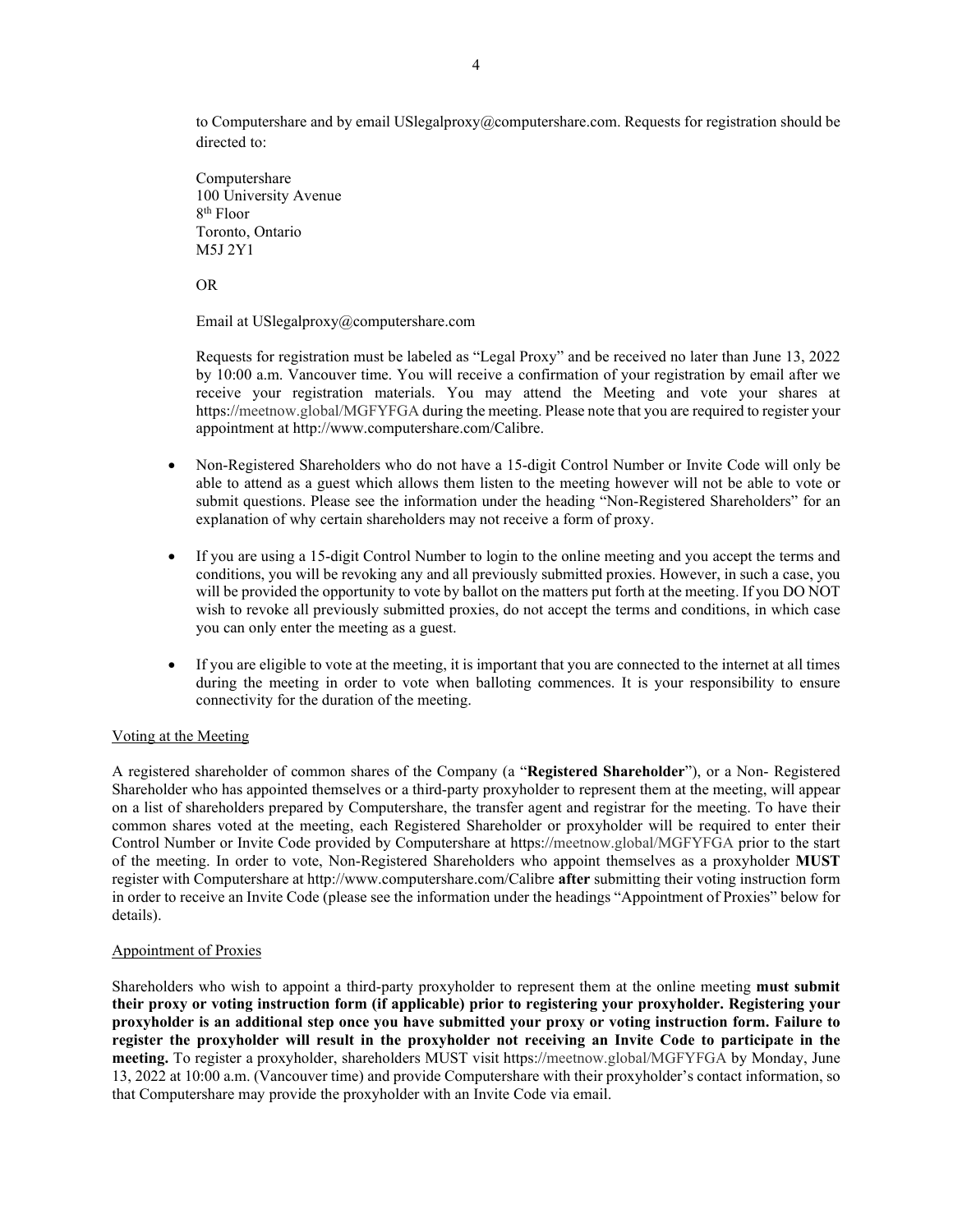A proxy can be submitted to Computershare either in person, or by mail or courier, to 100 University Avenue,  $8<sup>th</sup>$ Floor, Toronto, Ontario, M5J 2Y1, or via the internet at www.investorvote.com. The proxy must be deposited with Computershare by no later than 10:00 a.m. Vancouver time on June 13, 2022, or if the meeting is adjourned or postponed, not less than 48 hours, excluding Saturdays, Sundays, and statutory holidays, before the commencement of such adjourned or postponed meeting. If a shareholder who has submitted a proxy attends the meeting via the webcast and has accepted the terms and conditions when entering the meeting online, any votes cast by such shareholder on a ballot will be counted and the submitted proxy will be disregarded.

# **Without an Invite Code, proxyholders will not be able to vote at the meeting.**

# Submitting a Proxy

A Proxy Form can be submitted to Computershare either in person, by mail or courier, to 100 University Avenue, 8<sup>th</sup> Floor, Toronto, Ontario, M5J 2Y1, or via the internet at www.investorvote.com. The Proxy Form must be deposited with Computershare by no later than 10:00 a.m. Vancouver time on June 13, 2022, or if the meeting is adjourned or postponed, not less than 48 hours (excluding Saturdays, Sundays, and statutory holidays) before the commencement of such adjourned or postponed meeting. If a Shareholder who has submitted a Proxy Form attends the meeting via webcast and has accepted the terms and conditions when entering the meeting online, any votes cast online by such Shareholder on a ballot will be counted and the votes previously submitted will be disregarded.

# **REPORTING CURRENCIES AND CURRENCY EXCHANGE RATE INFORMATION**

Unless otherwise indicated, all references to "\$"in this Circular refer to Canadian dollars and all references to "US\$" in this Circular refer to United States dollars.

The closing, high, low and average exchange rates for the United States dollar in terms of Canadian dollars for each of the two years ended December 31, 2021 and 2020, based on the indicative rate of exchange as reported by the Bank of Canada, were as follows:

|               | <b>Year-Ended December 31</b> |          |  |  |
|---------------|-------------------------------|----------|--|--|
|               | 2021<br>2020                  |          |  |  |
| Closing       | \$1.2678                      | \$1.2732 |  |  |
| High          | \$1.2942                      | \$1.4496 |  |  |
| Low           | \$1.2040                      | \$1.2835 |  |  |
| Average $(1)$ | \$1.2535                      | \$1.3415 |  |  |

Note:

(1) Calculated as an average of the applicable daily rates for each period.

On May 6, 2022, the indicative rate of exchange for one United States dollar expressed in Canadian dollars as provided by the Bank of Canada was \$1.2882.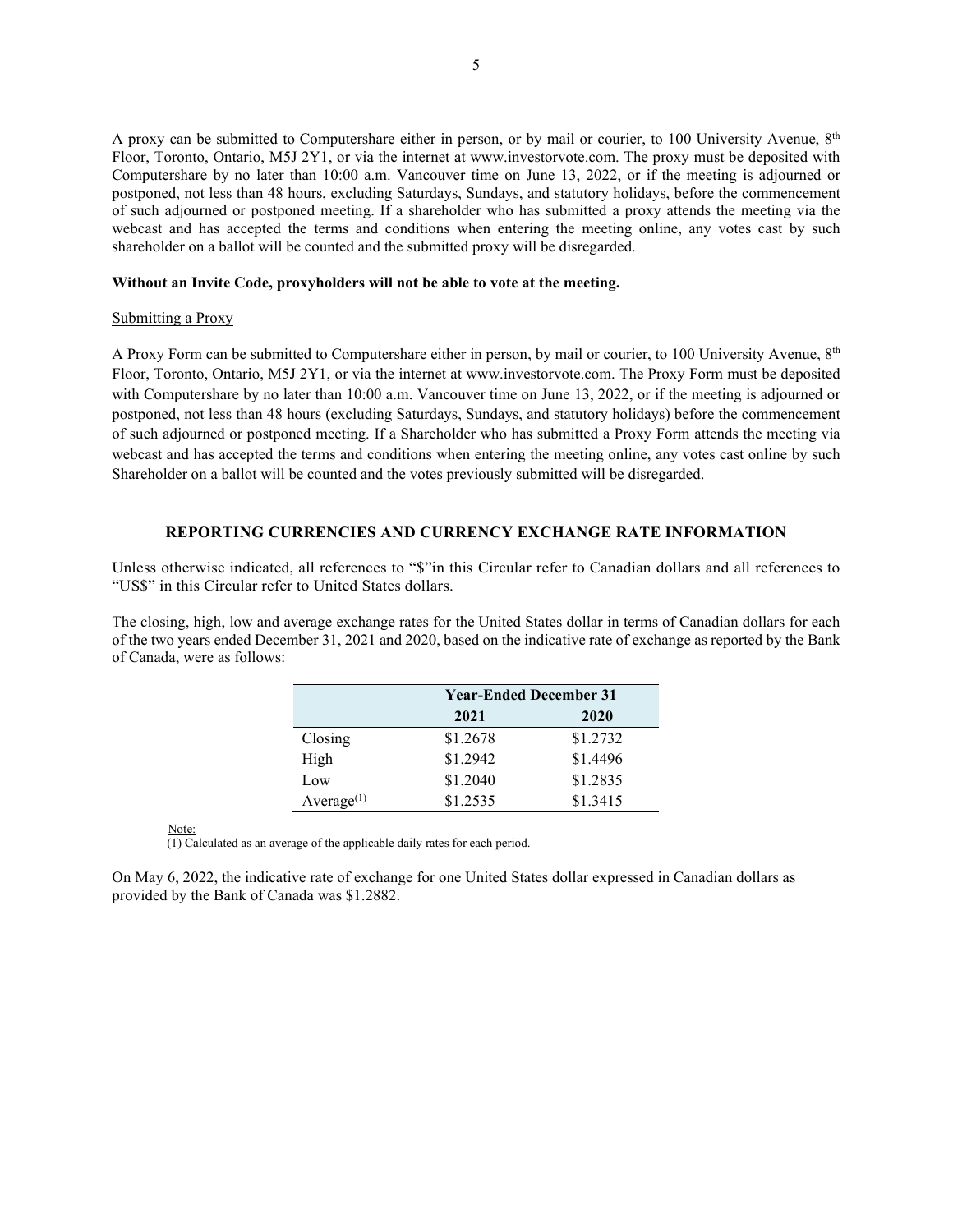# **CALIBRE MINING CORP.**

SUITE 1560 – 200 BURRARD STREET VANCOUVER, B.C., V6C 3L6

### **INFORMATION CIRCULAR**

(as at May 6, 2022 except as otherwise indicated)

# **SOLICITATION OF PROXIES**

This information circular (the "**Circular**") is provided in connection with the solicitation of proxies by the management (the "**Management**") of Calibre Mining Corp ("**Calibre**" or the "**Company**"). The form of proxy which accompanies this Circular (the "**Proxy**") is for use at the annual general meeting of the shareholders of the Company to be held on June 15, 2022 (the "**Meeting**"), at the time and place set out in the accompanying notice of Meeting (the "**Notice of Meeting**"). The Company will bear the cost of this solicitation. The solicitation will be made by mail, but may also be made by telephone.

# **APPOINTMENT AND REVOCATION OF PROXY**

The persons named in the Proxy are directors and/or officers of the Company. **A registered shareholder who wishes to appoint some other person to serve as their representative at the Meeting may do so by striking out the printed names and inserting the desired person's name in the blank space provided.** The completed Proxy should be delivered to Computershare Trust Company of Canada ("**Computershare**") by 10:00 a.m. (local time in Vancouver, British Columbia) on June 13, 2022, or before 48 hours (excluding Saturdays, Sundays and holidays) before any adjournment of the Meeting at which the Proxy is to be used.

The Proxy may be revoked by:

- (a) signing a proxy with a later date and delivering it at the time and place noted above;
- (b) signing and dating a written notice of revocation and delivering it to Computershare or by transmitting a revocation by telephonic or electronic means, to Computershare, at any time up to and including the last business day preceding the day of the Meeting, or any adjournment of it, at which the Proxy is to be used, or delivering a written notice of revocation and delivering it to the Chairman of the Meeting on the day of the Meeting or adjournment of it; or
- (c) attending the Meeting or any adjournment of the Meeting and registering with the scrutineer as a shareholder present in person.

### **Provisions Relating to Voting of Proxies**

**The shares represented by Proxy in the form provided to shareholders will be voted or withheld from voting by the designated holder in accordance with the direction of the registered shareholder appointing him. If there is no direction by the registered shareholder, those shares will be voted for all proposals set out in the Proxy and for the election of directors and the appointment of the auditors as set out in this Circular. The Proxy gives the person named in it the discretion to vote as such person sees fit on any amendments or variations to matters identified in the Notice of Meeting, or any other matters which may properly come before the Meeting. At the time of printing of this Circular, the Management of the Company knows of no other matters which may come before the Meeting other than those referred to in the Notice of Meeting.**

#### **Advice to Beneficial Holders of Common Shares**

**The information set forth in this section is of significant importance to many shareholders, as a substantial number of shareholders do not hold common shares in their own name.** Shareholders who hold their common shares through their brokers, intermediaries, trustees or other persons, or who otherwise do not hold their common shares in their own name (referred to herein as "**Beneficial Shareholders**") should note that only proxies deposited by shareholders who appear on the records maintained by the Company's registrar and transfer agent as registered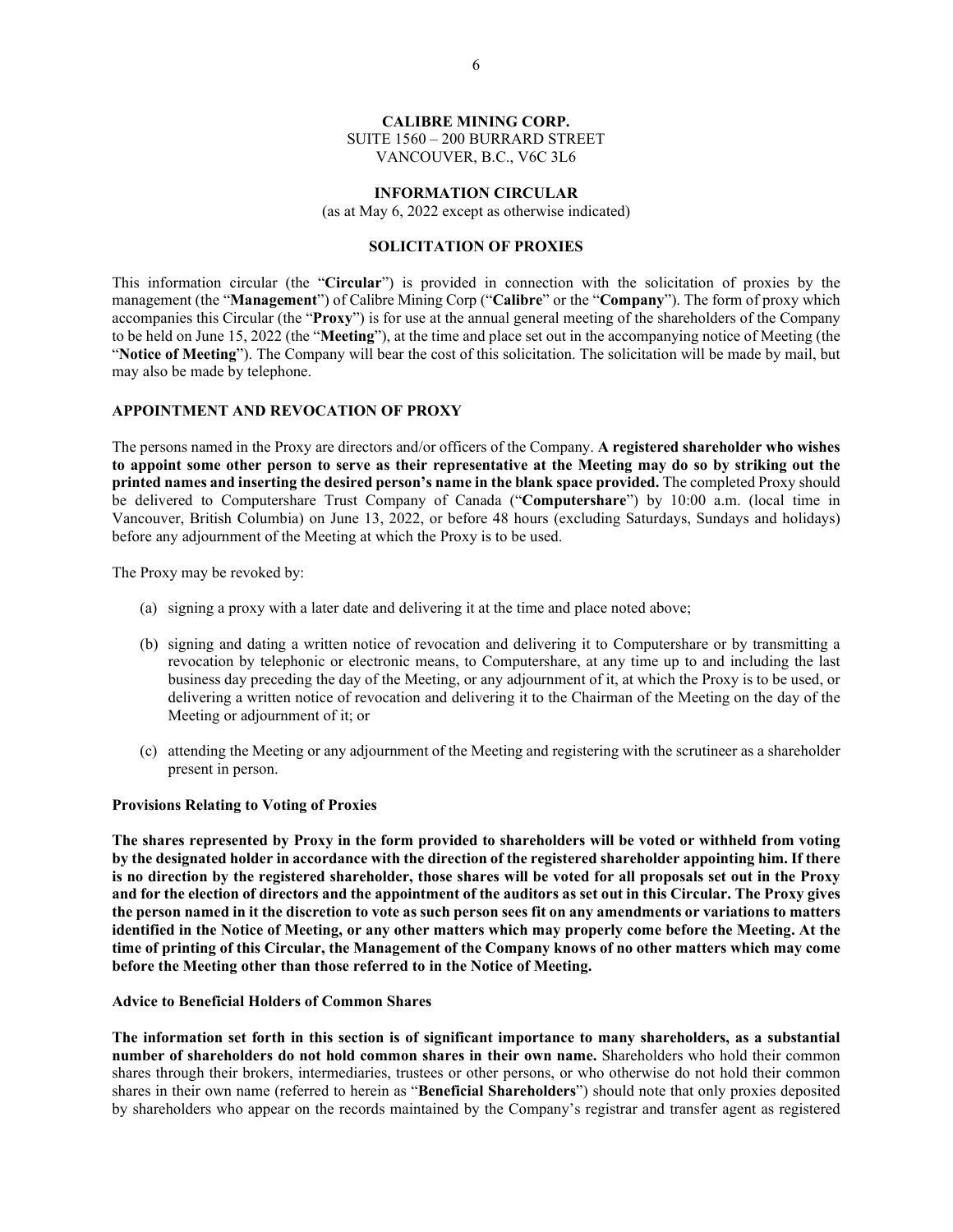holders of common shares will be recognized and acted upon at the Meeting. If common shares are listed in an account statement provided to a Beneficial Shareholder by a broker, then those common shares will, in all likelihood, not be registered in the shareholder's name. Such common shares will more likely be registered under the name of the shareholder's broker or an agent of that broker. In Canada, the vast majority of such shares are registered under the name of CDS & Co. (the registration name for CDS Clearing and Depository Services Inc., which acts as nominee for many Canadian brokerage firms). In the United States, the vast majority of such common shares are registered under the name of Cede & Co., the registration name for The Depository Trust Company, which acts as nominee for many United States brokerage firms. Common shares held by brokers (or their agents or nominees) on behalf of a broker's client can only be voted or withheld at the direction of the Beneficial Shareholder. Without specific instructions, brokers and their agents and nominees are prohibited from voting shares for the broker's clients. **Therefore, each Beneficial Shareholder should ensure that voting instructions are communicated to the appropriate person well in advance of the Meeting.**

Existing regulatory policy requires brokers and other intermediaries to seek voting instructions from Beneficial Shareholders in advance of shareholder meetings. The various brokers and other intermediaries have their own mailing procedures and provide their own return instructions to clients, which should be carefully followed by Beneficial Shareholders in order to ensure that their common shares are voted at the Meeting. The form of instrument of proxy supplied to a Beneficial Shareholder by its broker (or the agent of the broker) is substantially similar to the instrument of proxy provided directly to registered shareholders by the Company. However, its purpose is limited to instructing the registered shareholder (i.e., the broker or agent of the broker) how to vote on behalf of the Beneficial Shareholder. The vast majority of brokers now delegate responsibility for obtaining instructions from clients to Broadridge Financial Solutions Inc. ("**Broadridge**") in Canada. Broadridge typically prepares a machine-readable voting instruction form ("**VIF**"), mails those forms to Beneficial Shareholders and asks Beneficial Shareholders to return the VIFs to Broadridge, or otherwise communicate voting instructions to Broadridge (by way of the internet or telephone, for example). Broadridge then tabulates the results of all instructions received and provides appropriate instructions respecting the voting of shares to be represented at the Meeting. **A Beneficial Shareholder who receives a Broadridge VIF cannot use that form to vote common shares directly at the Meeting. The VIFs must be returned to Broadridge (or instructions respecting the voting of common shares must otherwise be communicated to Broadridge) well in advance of the Meeting in order to have the common shares voted. If you have any questions respecting the voting of common shares held through a broker or other intermediary, please contact that broker or other intermediary for assistance.**

The Notice of Meeting, Circular, Proxy and VIF, as applicable, are being provided to both registered shareholders and Beneficial Shareholders. Beneficial Shareholders fall into two categories - those who object to their identity being known to the issuers of securities which they own ("**OBOs**") and those who do not object to their identity being made known to the issuers of the securities which they own ("**NOBOs**"). Subject to the provisions of National Instrument 54-101 - *Communication with Beneficial Owners of Securities of a Reporting Issuer* ("**NI 54-101**"), issuers may request and obtain a list of their NOBOs from intermediaries directly or via their transfer agent and may obtain and use the NOBO list for the distribution of proxy-related materials directly (not via Broadridge) to such NOBOs. If you are a Beneficial Shareholder and the Company or its agent has sent these materials directly to you, your name, address and information about your holdings of common shares have been obtained in accordance with applicable securities regulatory requirements from the intermediary holding the common shares on your behalf.

The Company has distributed copies of the Notice of Meeting, Circular and VIF to intermediaries for distribution to NOBOs. Unless you have waived your right to receive the Notice of Meeting, Circular and VIF, intermediaries are required to deliver them to you as a NOBO of the Company and to seek your instructions on how to vote your common shares.

The Company's OBOs can expect to be contacted by Broadridge or their brokers or their broker's agents as set out above. The Company intends to pay for intermediaries to deliver the Notice of Meeting, Circular and VIF to OBOs and accordingly, if the OBO's intermediary does not assume the costs of delivery of those documents in the event that the OBO wishes to receive them, the OBO may not receive the documentation.

Although a Beneficial Shareholder may not be recognized directly at the Meeting for the purposes of voting common shares registered in the name of his broker, a Beneficial Shareholder may attend the Meeting as proxyholder for the registered shareholder and vote the common shares in that capacity. NI 54-101 allows a Beneficial Shareholder who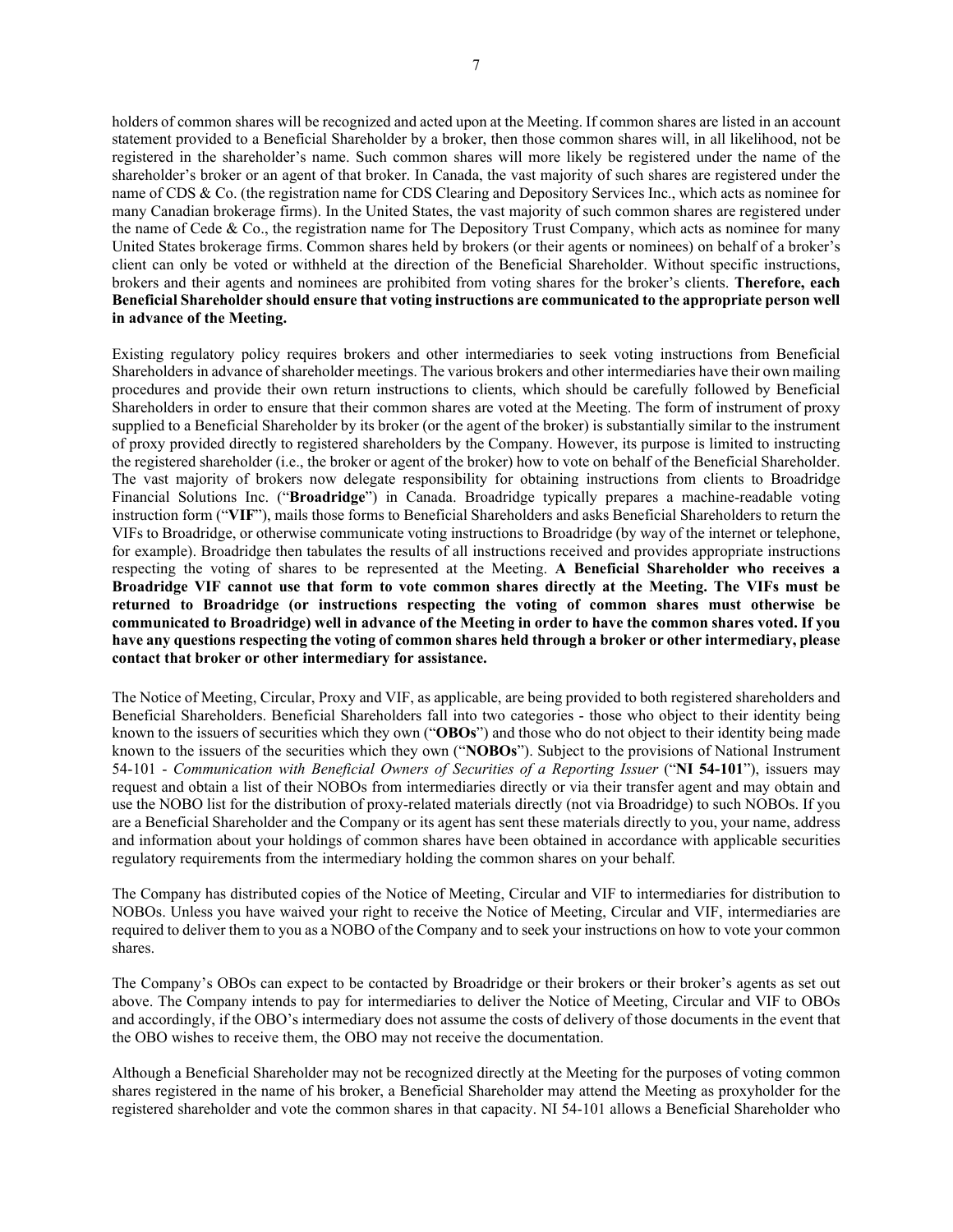is a NOBO to submit to the Company or an applicable intermediary any document in writing that requests that the NOBO or a nominee of the NOBO be appointed as proxyholder. If such a request is received, the Company or an intermediary, as applicable, must arrange, without expenses to the NOBO, to appoint such NOBO or its nominee as a proxyholder and to deposit that proxy within the time specified in this Circular, provided that the Company or the intermediary receives such written instructions from the NOBO at least one business day prior to the time by which proxies are to be submitted at the Meeting, with the result that such a written request must be received by 10:00 a.m. (Vancouver time) on the day which is at least three business days prior to the Meeting. **A Beneficial Shareholder who wishes to attend the Meeting and to vote their common shares as proxyholder for the registered shareholder, should enter their own name in the blank space on the VIF or such other document in writing that requests that the NOBO or a nominee of the NOBO be appointed as proxyholder and return the same to their broker (or the broker's agent) in accordance with the instructions provided by such broker.**

All references to shareholders in the Notice of Meeting, Circular and the accompanying Proxy are to registered shareholders of the Company as set forth on the list of registered shareholders of the Company as maintained by the registrar and transfer agent of the Company, Computershare Trust Company of Canada, unless specifically stated otherwise.

# **VOTING SECURITIES AND PRINCIPAL HOLDERS THEREOF**

The authorized capital of the Company consists of an unlimited number of common shares. As of the date of this Circular, there were 448,082,964 issued and outstanding common shares.

Shareholders registered as at May 6, 2022, are entitled to attend and vote at the Meeting. Shareholders who wish to be represented by proxy at the Meeting must deliver their Proxies at the place and within the time set forth in the notes to the Proxy to entitle the person appointed by the Proxy to attend and vote.

Other than as set out below, to the knowledge of the directors and executive officers of the Company, as of the date of this Circular, no persons beneficially own, directly or indirectly, or exercise control or direction over, 10% or more of the issued and outstanding common shares of the Company.

| <b>Name of Shareholder</b> | <b>Number of Common Shares</b> | <b>Percentage of Issued</b><br><b>Common Shares</b> |
|----------------------------|--------------------------------|-----------------------------------------------------|
| B <sub>2</sub> Gold Corp.  | $110,950,333^{(1)}$            | 24.8%                                               |

<sup>1</sup> The number was obtained from the public filings made by B2Gold Corp. on the System for Electronic Disclosure by Insiders (SEDI).

### **EXECUTIVE COMPENSATION**

## **Compensation Discussion and Analysis**

## *Named Executive Officers*

In this section "**Named Executive Officer**" or "**NEO**" means: (a) the Chief Executive Officer ("**CEO**"); (b) the Former CEO; (c) the Chief Financial Officer ("**CFO**"); (d) the Former CFO; (e) the Interim CFO; and (f) each of the three most highly compensated executive officers other than the foregoing chief executive officers and chief financial officers. For the year ended December 31, 2021, the Company had eight NEOs, namely Darren Hall<sup>1</sup>, President and CEO, Russell Ball<sup>1</sup>, former CEO, David Splett<sup>2</sup>, Senior Vice President & CFO, John Seaberg<sup>2</sup>, former CFO, Paulo Santos<sup>2</sup>, interim CFO, Ryan King, Senior Vice President, Corporate Development & Investor Relations, Juan Becerra, Vice President, Supply Chain Management & Commercial, and Jason Gregg, Vice President, Human Capital.

# *Compensation Governance and Objectives*

The Board has appointed the Compensation Committee which is comprised of Edward Farrauto (Chair), Blayne Johnson, and Raymond Threlkeld, all of whom are independent directors within the meaning of *National Instrument*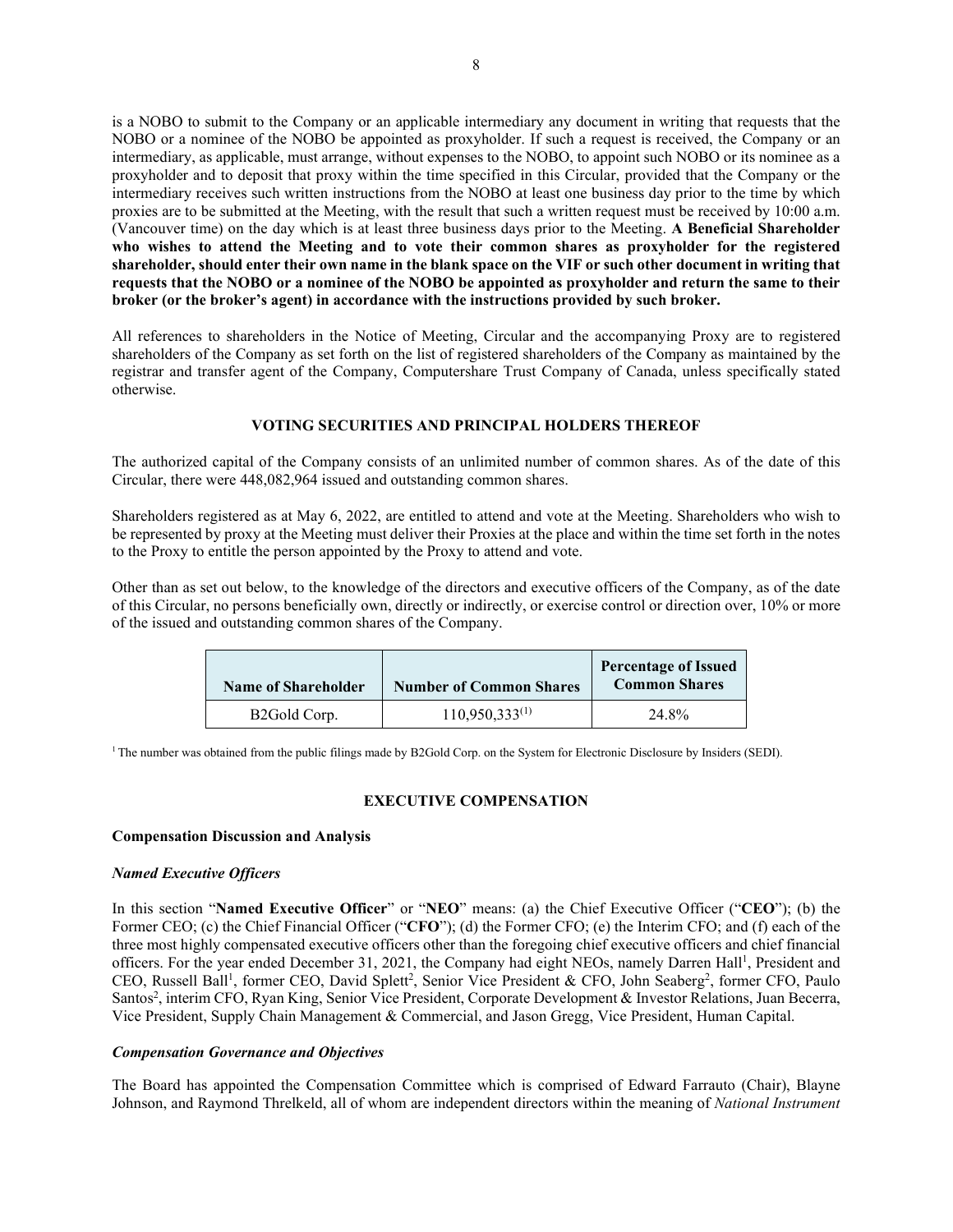*58-101 Disclosure of Corporate Governance Practices* ("**NI 58-101**"). The Compensation Committee is responsible for compensation issues, talent management and development, disclosure obligations, working with outside compensation consultants and corporate strategy as it relates to compensation. With respect to compensation issues, the mandate of the Compensation Committee provides that its responsibilities will include: (a) determining the salary and benefits of the CEO; (b) reviewing with the CEO, the compensation of the Company's officers that report to the CEO; (c) after considering recommendations of the CEO, reviewing and recommending for approval by the Board the general compensation structure and policies and programs for the Company; (d) administering the Company's LTIP and determining its use, from time to time, as a form of compensation for salaried personnel and directors; (e) after considering recommendations of the CEO, reviewing and recommending for approval by the Board all equity-based grants; (f) reviewing annually all other benefit programs for salaried personnel; (g) reviewing the adequacy and form of the compensation of directors to ensure that it reflects the responsibilities and risks involved in being an effective director, and reporting and making recommendations to the Board accordingly. A copy of the Compensation Committee Mandate is available on the Company's website at www.calibremining.com.

When reviewing NEO compensation, the Compensation Committee takes into consideration the following objectives: (a) recruiting and retaining NEO's that are critical to the success of the Company; (b) providing fair and competitive compensation; (c) balancing the interests of the management and the shareholders of the Company; (d) motivating NEO's to deliver strong business performance, both on an individual basis and with respect to the business of the Company in general; and (e) ensuring the executive compensation program is simple to communicate and administer. The Compensation Committee will receive and review any recommendations of the CEO of the Company relating to the general compensation structure, policies and programs of the Company and the salary and benefit levels for the NEOs.

It is the objective of the Company's compensation program to attract and retain highly qualified executives and to link compensation to performance and shareholder value creation. The Compensation Committee's goal is to ensure that the NEO's compensation is sufficiently competitive to achieve this objective. The Compensation Committee considers a number of factors in order to determine the NEO's compensation, including the Company's contractual obligations, the individual's performance and other qualitative aspects of the individual's performance and achievements, the amount of time and effort the individual will devote to the Company and the Company's financial resources.

## *Clawback Policy*

The Board has adopted a clawback policy specifying the consequences with respect to incentive awards in the event of negligence, fraud or willful misconduct resulting in a restatement of the Company's financial statements. The clawback policy provides that where there is a restatement of the financial results of the Company for any reason other than a restatement caused by a change in applicable accounting rules or interpretations, and, in connection with such restatement an executive officer engaged in negligence, fraud or willful misconduct, the Board or the Compensation Committee may: (a) require that the executive officer return or repay to the Company, or reimburse the Company for, all or part of any excess incentive-based compensation; and/or (b) cause all or part of any awarded and unpaid or unexercised incentive-based compensation (whether vested or unvested) that constitutes excess compensation for such executive officer to be cancelled.

For purposes of the clawback policy, "excess compensation" means the difference between the amount or value of any incentive-based compensation actually paid or awarded to an executive officer and the amount or value that would have been paid or awarded as calculated or determined based on the financial statements of the Company as restated. "Incentive-based compensation" includes all stock options, restricted share units, deferred share units, and performance share units awarded under the LTIP, and cash and stock bonuses that is paid or awarded to any executive

\_\_\_\_\_\_\_\_\_\_\_\_\_\_\_\_\_\_\_\_\_\_\_\_\_\_\_\_\_\_\_\_\_\_\_\_\_\_\_\_\_\_\_\_\_\_\_\_\_\_\_\_\_\_\_\_\_\_\_\_\_\_\_\_\_\_\_\_\_\_\_\_\_\_\_\_\_\_\_\_\_\_\_\_\_\_\_\_\_\_\_\_\_

<sup>&</sup>lt;sup>1</sup>Russell Ball resigned as CEO and Director of the Company on February 26, 2021 for personal reasons; Darren Hall, who was previously Chief Operating Officer of the Company, was appointed Director, President and CEO on the same date.

<sup>2</sup> John Seaberg resigned as CFO of the Company on June 21, 2021 for personal reasons; Paulo Santos, who was previously VP Finance of the Company, was appointed as interim CFO on the same date. On November 29, 2021, David Splett was appointed CFO of the Company. Paulo Santos resigned from the Company on January 24, 2022.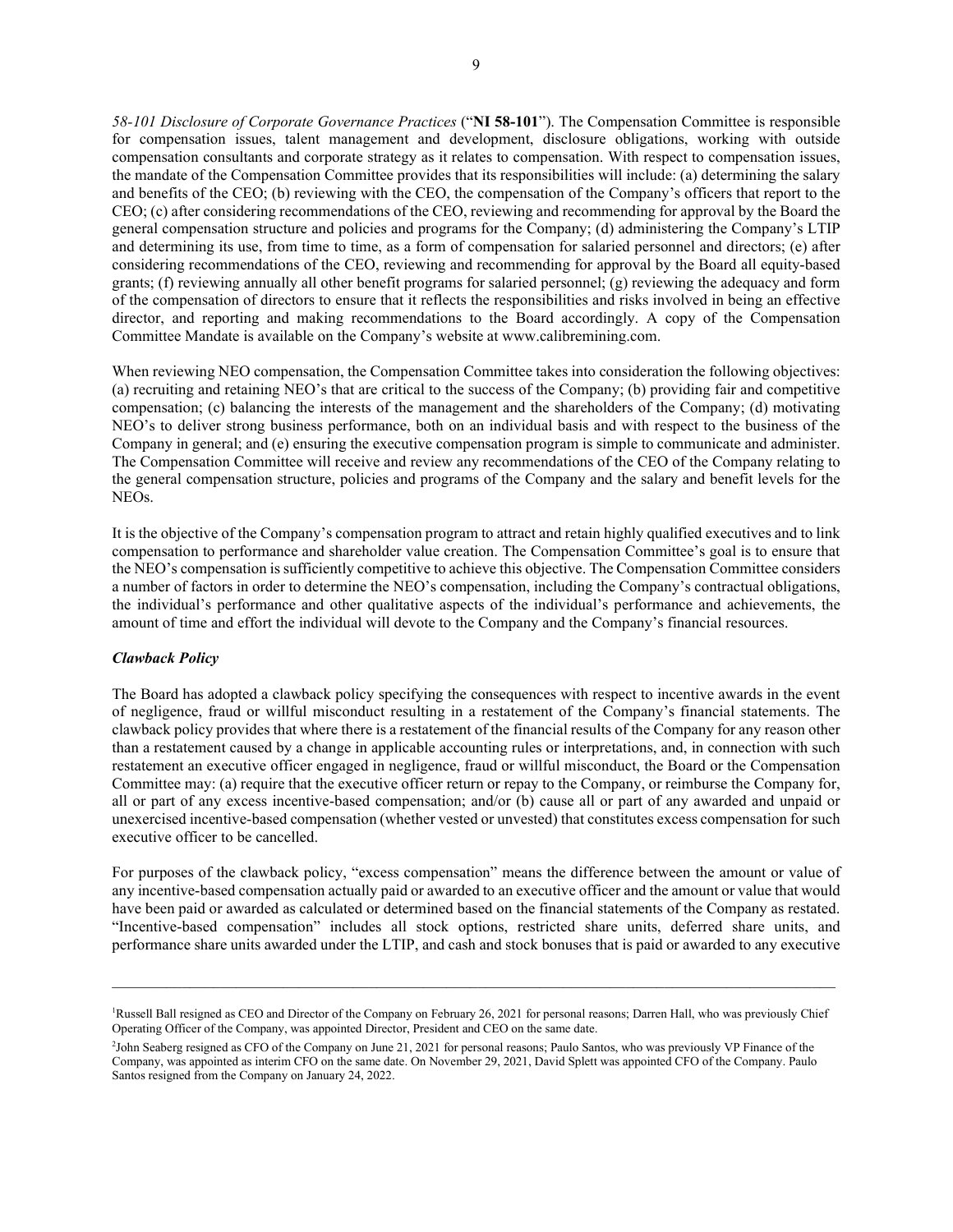officer based in whole or in part on the application of performance criteria or financial metrics measured during the applicable period preceding the applicable restatement as determined by the Board or the Compensation Committee.

# *Share Ownership Guidelines*

The Company's share ownership guidelines (the "**Share Ownership Guidelines**") ensure the interests of nonmanagement directors and the Executive Leadership Team of the Company are aligned with the long-term interests of the Company's Shareholders. The Share Ownership Guidelines provide that each NEO is required to hold an equity interest in the form of common shares of the Company in the following amounts (collectively, the "**Executive Ownership Requirements**"):

| <b>Executive</b> | <b>Share Ownership Requirement</b> |
|------------------|------------------------------------|
| CEO              | 3 times annual base salary         |
| CFO & Senior VPs | 2 times annual base salary         |
| Other NEOs       | 1 times annual base salary         |

Compliance with the applicable Executive Ownership Requirement is expected to be satisfied by each individual within three (3) years after their employment as a CEO, CFO or other NEO. Once an individual's level of common share ownership satisfies the applicable Executive Ownership Requirement, ownership at such level is expected to be maintained or exceeded continuously for as long as such individual is subject to the Share Ownership Guidelines. As seen in the table below, all of the Company's NEOs currently meet the applicable Executive Ownership Requirement.

| <b>Name and Position</b>                                           | <b>Shareholding</b><br>Requirement | $#$ of Common<br>$Shares1$ | Total Value <sup>2</sup> | <b>Multiple of</b><br><b>Salary</b> |
|--------------------------------------------------------------------|------------------------------------|----------------------------|--------------------------|-------------------------------------|
| Darren Hall<br><i>CEO</i>                                          | 3x Salary                          | 1,052,617                  | \$1,378,928              | 3.4x                                |
| <b>David Splett</b><br>CFO                                         | $2x$ salary                        | Nil                        | Nil                      | Nil                                 |
| <b>Ryan King</b><br>SVP, Corporate Development & IR                | $2x$ salary                        | 526,200                    | \$689,322                | 2.5x                                |
| <b>Juan Becerra</b><br>VP, Supply Chain Management &<br>Commercial | 1x salary                          | 356,651                    | \$467,213                | 2.0x                                |
| <b>Jason Gregg</b><br>VP, Human Capital                            | 1x salary                          | 301,519                    | \$394,990                | 1.6x                                |

Notes:

(1) Current ownership as at May 6, 2022.

(2) Calculated using the closing price of the Common Shares on May 6, 2022.

# *Compensation Risk*

The Board and, as applicable, the Compensation Committee, considers and assesses the implications of risks associated with the Company's compensation policies and practices and devotes such time and resources as it believes to be necessary in the circumstances. The Company's practice of compensating its officers primarily through a mix of salary, stock options(the "**Options**"), deferred share units ("**DSUs**"), restricted share units ("**RSUs**"), and performance share units ("**PSUs**") is designed to mitigate risk by: (i) ensuring that the Company retains such officers; and (ii) aligning the interests of its officers with the short-term and long-term objectives of the Company.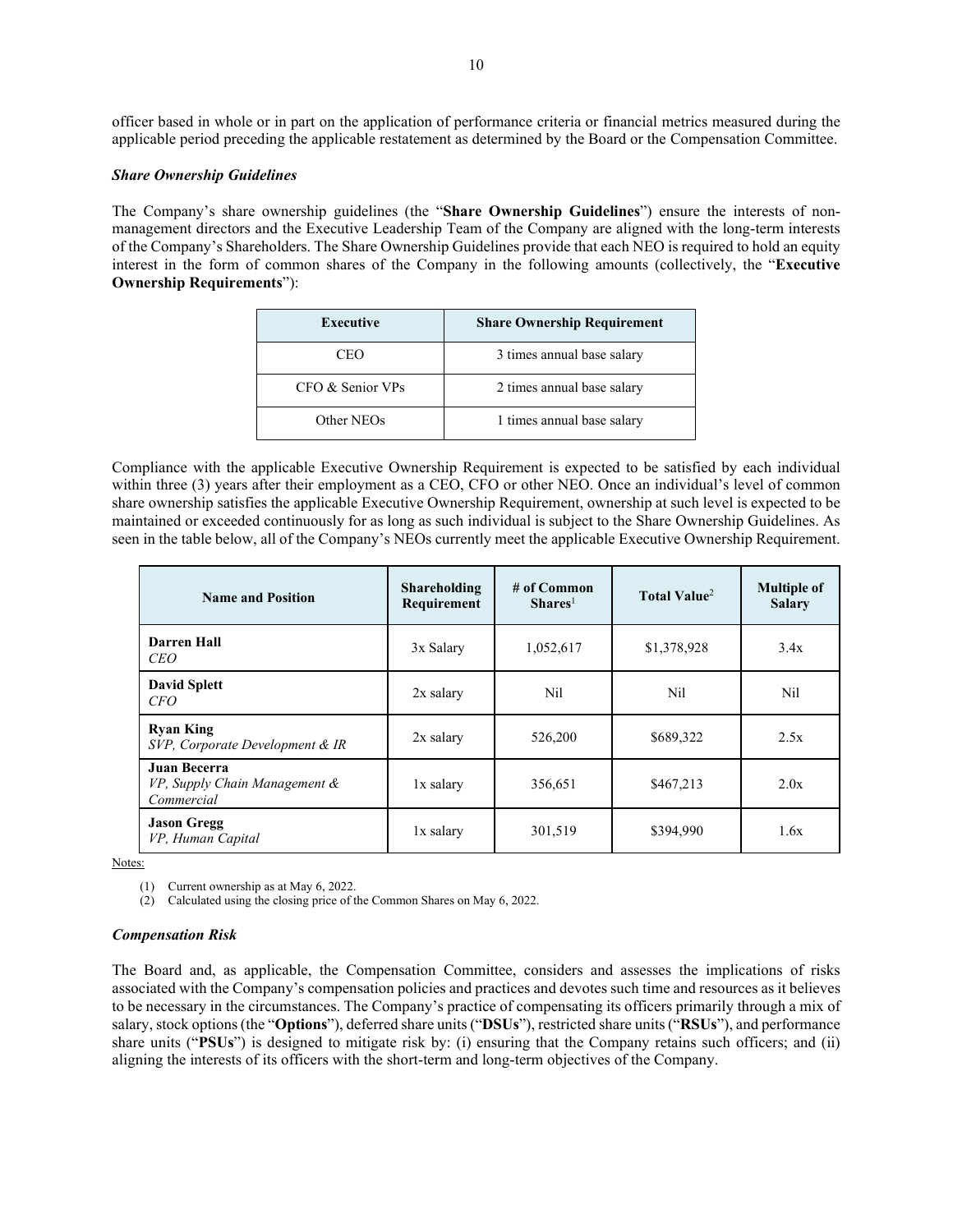The Board, together with the Compensation Committee, uses a number of strategies to reduce the risk associated with compensation, including:

- discussing the principal risks associated with the Company's compensation policies and practices and providing oversight of appropriate systems to manage such risks;
- ensuring that any compensation policies and practices that could encourage individuals within the Company to take inappropriate or excessive risks are identified, reported and mitigated;
- reviewing and approving annual corporate objectives and then assessing performance against these objectives when awarding the individual performance component of the executive officers' annual bonus;
- considering the Company's performance relative to its peers when reviewing the corporate performance component of the executive officers' annual bonus; and
- setting vesting terms on stock option grants and RSUs which align optionees' interests with the long-term objectives of the Company using 36-month vesting provisions on any stock options or RSUs granted.

As at the date of this Circular, the Board had not identified risks arising from the Company's compensation policies and practices that are reasonably likely to have a material adverse effect on the Company.

## *Compensation Consultant*

The Compensation Committee may from time to time engage independent consultants to conduct a comparator group review and analysis of executive and director compensation. In 2021, the Company retained Meridian Compensation Partners ("**Meridian**") to conduct an independent and comprehensive review of executive pay levels and mix among comparable industry peers, long-term incentive plan structure, and compensation governance practices. The Compensation Committee originally retained Meridian in 2019 and Meridian advises only the Compensation Committee and has not performed any work for management of the Company since its original engagement.

The Compensation Committee pre-approves all consultant mandates related to executive and director compensation. The following table sets out the fees paid by the Company to compensation consultants for services related to determining and structuring compensation for any of the Company's directors and executive officers during the most recently completed financial years:

| Consultant                            | <b>Financial Year Ending</b><br>December 31 | <b>Executive Compensation</b><br><b>Related Fees</b> |
|---------------------------------------|---------------------------------------------|------------------------------------------------------|
| Meridian Compensation Partners        | 2021                                        | \$44,182                                             |
| <b>Meridian Compensation Partners</b> | 2020                                        | \$26,116                                             |

## *Benchmarking*

In the mining industry, ensuring competitive compensation is a critical business practice. The Company seeks to provide competitive total compensation packages to its executive officers and directors to ensure that it attracts and retains talented individuals while being aligned with market practices yet manage its compensation programs within the Company's ability to pay. In identifying potential peers for the executive officer and director comparator group, Meridian applied the following high-level principles:

- Universe TSX-listed mining sector companies;
- Company size peers generally fell within 0.33 to 3.0 times the size of Calibre on most size metrics (with assets as the primary screening variable);
- Industry preference for gold mining companies; and
- Geography preference for companies with operations in the Americas.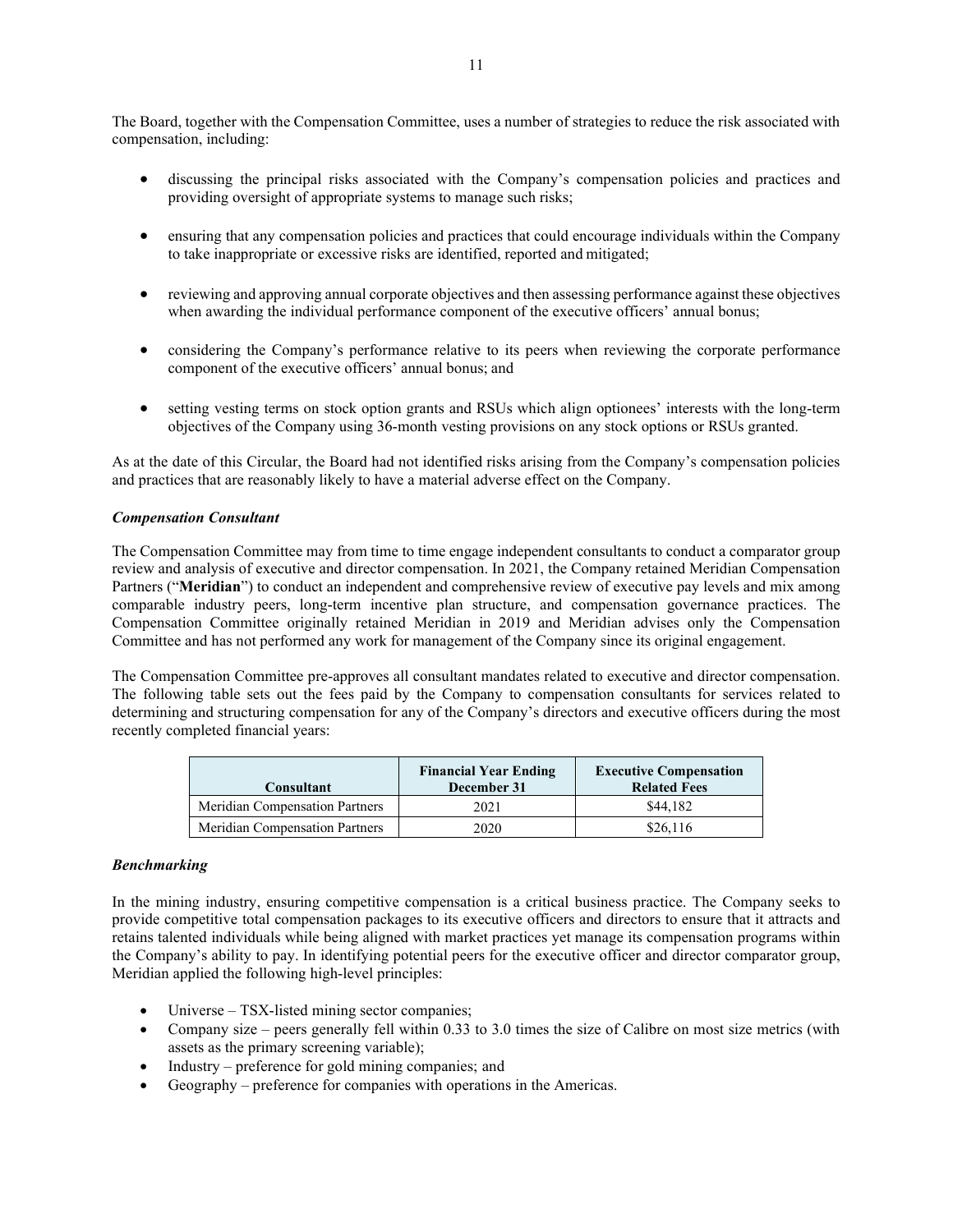The selection of companies that make up the comparable group are intended to reflect a group of companies with which the Company competes for executive officers. The following companies were used in the benchmark group:

| Americas Gold and Silver Corporation | Great Panther Silver Mining Limited |
|--------------------------------------|-------------------------------------|
| Argonaut Gold Inc.                   | Premier Gold Mines Limited          |
| Galiano Gold Inc.                    | Jaguar Mining Inc.                  |
| K92 Mining Inc.                      | Karora Resources Inc.               |
| Endeavour Silver Corp.               | Roxgold Inc.                        |
| Golden Star Resources Ltd.           | Royal Nickel Corporation            |
| Gran Colombia Gold Corp.             | Wesdome Gold Mines Ltd.             |
|                                      |                                     |

### *Elements of Compensation*

The Company's compensation program is comprised of: (a) a base salary; (b) a short-term incentive award in the form of cash bonuses; and (c) a long-term incentive awards in the form of equity plan awards. Each component of the Company's compensation program is addressed below.

### Base Salaries

The base salaries or management fee arrangements and benefits paid to the NEOs are not based on any specific formula. A preliminary base salary for each executive is established following a review of market data for similar positions using the independent compensation surveys and proxy data of the Company's comparator group of companies. Actual proposed base salaries for executives other than the CEO are then recommended by the CEO to the Chair of the Board and to the Compensation Committee based upon market competitive salary levels, an assessment of an executive's performance and the Company's performance during the year, the financial capacity of the Company, the scope of the executive's responsibilities for the year, the executive's prior experience and retention risk referencing the competitive nature of the mining industry. On the same basis, the proposed base salary of the CEO is recommended by the Chair of the Board to the Compensation Committee who in turn recommends a final proposed base salary to the Board for approval. In 2021, Darren Hall was appointed CEO of the Company and as a result, his annual salary increased from \$280,000 to \$400,000. NEO salaries for the financial year ended December 31, 2021 were generally maintained at the prior year's levels. In 2021, NEO annual base salaries were as follows:

| <b>Name and Position</b>                                    | <b>2021 Annual Base</b><br>Salary (\$) |
|-------------------------------------------------------------|----------------------------------------|
| Darren Hall<br>CEO                                          | \$400,000                              |
| <b>Russell Ball</b><br>Former CEO                           | \$300,000                              |
| <b>David Splett</b><br>CFO                                  | \$275,000                              |
| <b>John Seaberg</b><br>Former CFO                           | US\$197,000                            |
| <b>Paulo Santos</b><br>Interim CFO                          | \$203,500                              |
| <b>Ryan King</b><br>SVP, Corporate Development & IR         | \$275,000                              |
| Juan Becerra<br>VP, Supply Chain Management &<br>Commercial | US\$190,000                            |
| <b>Jason Gregg</b><br>VP, Human Capital                     | \$250,000                              |

### Short-Term Incentive Award

The second component of NEO compensation is an annual short-term incentive ("**STI**") award paid in cash. The STI is designed to encourage short-term performance by rewarding individuals for their performance against agreed objectives for the year just completed, taking into account overall Company performance. All executives are eligible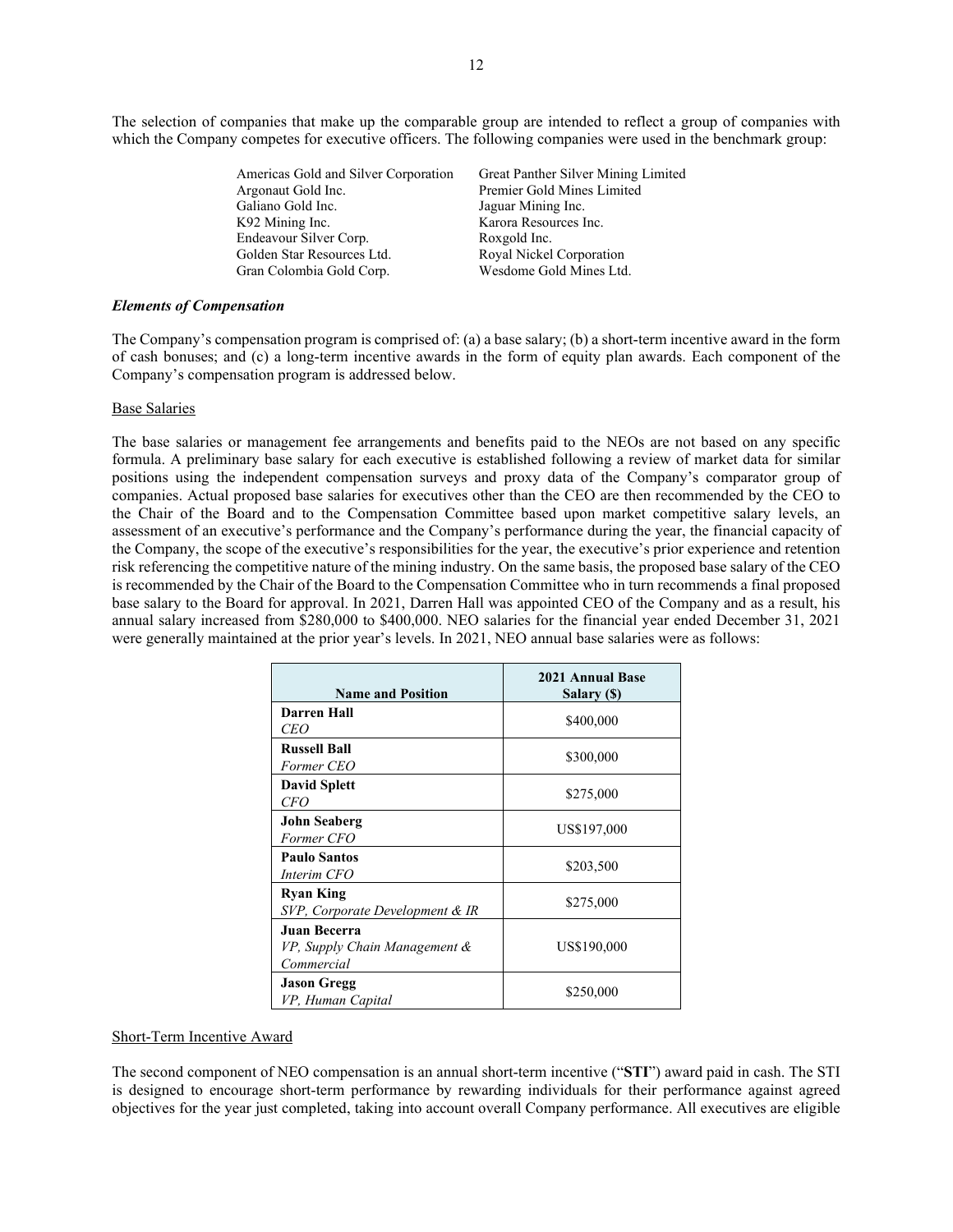for annual STI awards, after taking into account financial management and attainment of certain corporate objectives and personal objectives. STI awards paid at the beginning of the fiscal year are for performance achieved against objectives set for the previous fiscal year. All awards, other than the CEO's, are based on the recommendation of the CEO and are at the discretion of the Compensation Committee and the Board. The CEO does not make a recommendation to the Compensation Committee and the Board with respect to their annual STI award. The annual STI award for the CEO is based on the recommendation of the Compensation Committee to the Board.

In 2021, the Board approved STI targets as a percentage of base salary. The overall target was tailored towards corporate and personal components with different weightings applied. Each component may have one or more goals with different weighting and measures. STI awards range from 0% to 300% of target annual base salary based on achievement of personal and corporate component objectives. The following is the 2021 STI award target as a percentage of base salary for each NEO:

|                                                                    | <b>Target Allocation</b> |                       |                                                    |             |                                            |             |
|--------------------------------------------------------------------|--------------------------|-----------------------|----------------------------------------------------|-------------|--------------------------------------------|-------------|
| <b>Name and Position</b>                                           | Corporate<br>Component   | Personal<br>Component | Target % of<br><b>Annual Base</b><br><b>Salary</b> | Target (\$) | Max $%$ of<br>Annual<br><b>Base Salary</b> | Max(        |
| <b>Darren Hall</b><br><i>CEO</i>                                   | 80%                      | 20%                   | 200%                                               | \$800,000   | 300%                                       | \$1,200,000 |
| <b>Russell Ball</b><br>Former CEO                                  | Nil                      | Nil                   | Nil                                                | Nil         | Nil                                        | Nil         |
| <b>David Splett</b><br>CFO                                         | 80%                      | 20%                   | 150%                                               | \$412,500   | 250%                                       | \$687,500   |
| <b>John Seaberg</b><br>Former CFO                                  | Nil                      | Nil                   | Nil                                                | Nil         | Nil                                        | Nil         |
| <b>Paulo Santos</b><br>Interim CFO                                 | 80%                      | 20%                   | 100%                                               | \$203,500   | 200%                                       | \$407,000   |
| <b>Ryan King</b><br>SVP, Corporate Development & IR                | 80%                      | 20%                   | 150%                                               | \$412,500   | 250%                                       | \$687,500   |
| <b>Juan Becerra</b><br>VP, Supply Chain Management &<br>Commercial | 80%                      | 20%                   | 100%                                               | US\$190,000 | 200%                                       | US\$380,000 |
| <b>Jason Gregg</b><br>VP, Human Capital                            | 80%                      | 20%                   | 100%                                               | \$250,000   | 200%                                       | \$500,000   |

Actual STI payments may be above or below target based on performance outcomes for a given year. For each component (Company and individual) payouts at various performance levels are as follows:

- Below Threshold no payout;
- At Target  $-100\%$  of target payout; and
- At Maximum  $-200\%$  to 300% of target payout.

Results between threshold and target and between target and maximum are interpolated on a straight-line basis. Performance objectives set for a given fiscal year are designed to provide motivation to executive officers to achieve near-term corporate and individual objectives, and to reward them when such objectives are met or exceeded. The Compensation Committee has the ability to apply its discretion to either increase, or decrease, a performance outcome where circumstances warrant. Corporate objectives were developed by the executive management team and submitted to the Compensation Committee and the Board for modification and approval. The approved corporate objectives were then applied to all NEOs. For 2021, the corporate component objectives and performance results were as follows:

|                             |           | <b>Performance Range</b> |                      |         |         |
|-----------------------------|-----------|--------------------------|----------------------|---------|---------|
| <b>Corporate Objectives</b> | Weighting | <b>Threshold</b>         | <b>Actual Result</b> |         |         |
| Gold Production (ounces)    | 30%       | 162.090                  | 180.100              | 193.607 | 182,755 |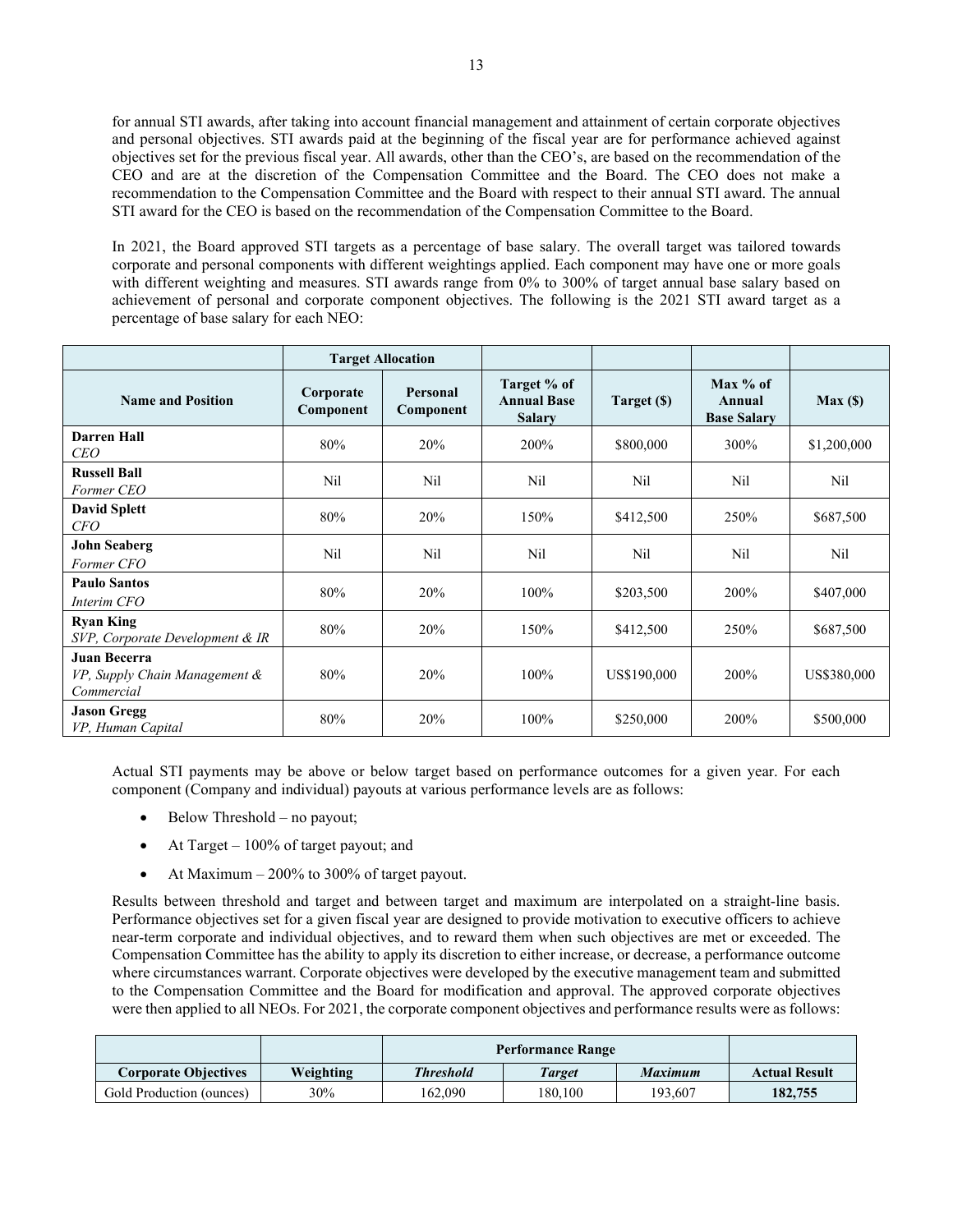| All-In Sustaining Costs <sup>1</sup><br>per gold ounce | 20% | \$1,193 | \$1,085   | \$1,003 | \$1,136                  |
|--------------------------------------------------------|-----|---------|-----------|---------|--------------------------|
| Mineral Reserves (ounces)                              | 25% | 150,000 | (100,000) | 50,000  | 100.000                  |
| Mineral Reserves and<br>Resources (ounces)             | 15% |         | 100,000   | 250,000 | $\overline{\phantom{a}}$ |
| Safety and Environment                                 | 10% | 0.65    | 0.62      | 0.59    | 0.51                     |

In evaluating the 2021 corporate performance, the Compensation Committee considered the performance-related results achieved by the Company in 2021, gold sector macroeconomic factors, and the Company's current financial position and outlook. The Compensation Committee recommended in which the Board subsequently approved the following STI awards:

| <b>Name and Position</b>                                    | <b>Short-Term</b><br><b>Incentive Award</b><br>(S) |
|-------------------------------------------------------------|----------------------------------------------------|
| Darren Hall<br><i>CEO</i>                                   | \$706,858                                          |
| <b>David Splett</b><br>CFO                                  | \$33,108                                           |
| <b>Paulo Santos</b><br>Interim CFO                          | \$165,475                                          |
| <b>Ryan King</b><br>SVP, Corporate Development & IR         | \$350,439                                          |
| Juan Becerra<br>VP, Supply Chain Management &<br>Commercial | US\$202,060                                        |
| <b>Jason Gregg</b><br>VP, Human Capital                     | \$290,868                                          |

## Long-Term Incentive Plan

The third component of NEO compensation is the granting of Options to purchase common shares and the granting of DSUs, PSUs or RSUs under the LTIP. The Compensation Committee or the Board may grant Options, DSUs, PSUs and RSUs, or any combination thereof, on an annual basis to executive officers. The following is the 2021 LTIP target as a percentage of base salary for each NEO and the LTIP awards granted to the NEOs as approved by the Board:

|                                   |                                             | <b>Long-term Incentive Awards</b> |                      |  |  |
|-----------------------------------|---------------------------------------------|-----------------------------------|----------------------|--|--|
| <b>Name and Position</b>          | Target LTIP as a<br>% of Annual Base Salary | <b>RSUs Award</b>                 | <b>Options Award</b> |  |  |
| <b>Darren Hall</b><br><b>CEO</b>  | 200%                                        | 122,727                           | 296,534              |  |  |
| <b>Russell Ball</b><br>Former CEO | Nil                                         | Nil                               | Nil                  |  |  |

<span id="page-13-0"></span><sup>&</sup>lt;sup>1</sup> All-In Sustaining Cost is a performance measure that reflects all of the expenditures that are required to produce an ounce of gold from current operations. It is a non-GAAP financial measure or ratio that has no standardized meaning under IFRS and might not be comparable to similar measures disclosed by other issuers. While there is no standardized meaning of the measure across the industry, the Company's definition is derived from the definition, as set out by the World Gold Council in its guidance dated June 27, 2013 and November 16, 2018. The World Gold Council is a non-regulatory, non-profit organization established in 1987 whose members include global senior mining companies. The Company believes that this measure is useful to external users in assessing operating performance and the ability to generate free cash flow from operations. Calibre defines AISC as the sum of total cash costs, sustaining capital (capital required to maintain current operations at existing production levels), capital lease repayments, corporate general and administrative expenses, exploration expenses designed to increase resource confidence at producing mines, amortization of asset retirement costs and rehabilitation accretion related to current operations. AISC excludes capital expenditures for significant improvements at existing operations deemed to be expansionary in nature, exploration and evaluation related to resource growth, rehabilitation accretion and amortization not related to current operations, financing costs, debt repayments, and taxes. Total AISC is divided by gold ounces sold to arrive at a per ounce figure. For more information about AISC and other non-GAAP measures used by the Company, including a reconciliation to the nearest IFRS measures, see the section of the MD&A entitled "Non IFRS Measures" commencing at page 18.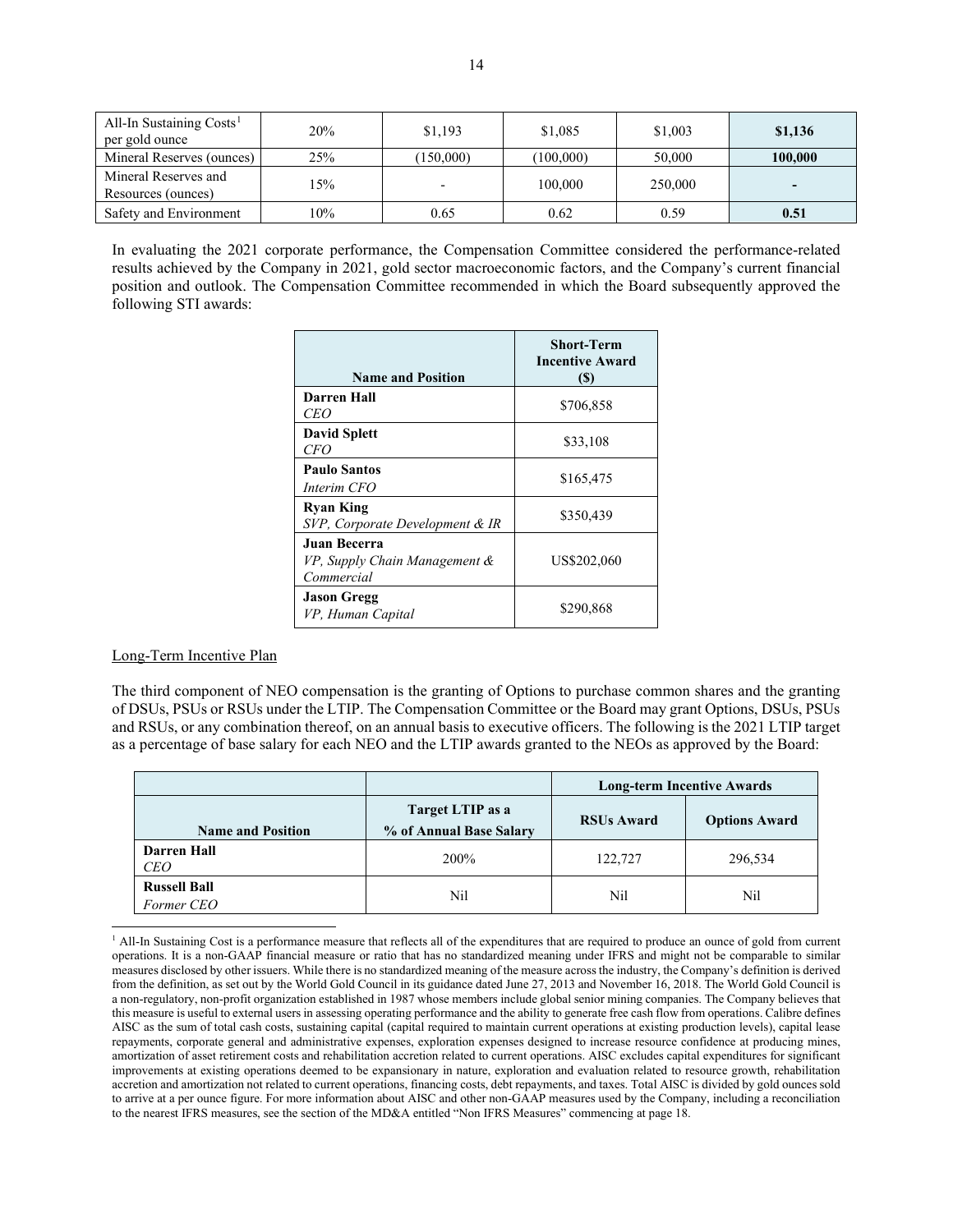| <b>David Splett</b><br><b>CFO</b>                           | 150% | Nil    | Nil     |
|-------------------------------------------------------------|------|--------|---------|
| <b>John Seaberg</b><br>Former CFO                           | Nil  | Nil    | Nil     |
| <b>Paulo Santos</b><br>Interim CFO                          | Nil  | 32,435 | 78,370  |
| <b>Ryan King</b><br>SVP, Corporate Development & IR         | 150% | 73,052 | 176,508 |
| Juan Becerra<br>VP, Supply Chain Management &<br>Commercial | 100% | 69,955 | 169,024 |
| <b>Jason Gregg</b><br>VP, Human Capital                     | 100% | 73,052 | 176,508 |

The LTIP is intended to help attract and retain employees by providing them with an opportunity to participate in the future success of the Company and to reinforce commitment to long-term growth in shareholder value. The Board believes that the LTIP aligns the interests of the NEOs and the Board with shareholders by linking a significant component of executive compensation to the longer-term performance of the Company's common shares.

Settlement of DSUs, PSUs and RSUs under the LTIP may be made by the Company in cash, as determined by the Board under the terms and conditions of the LTIP. Options granted under the LTIP vest in 1/3 increments starting on the first-year anniversary of the date of grant and fully vest on the third-year anniversary of the date of grant. Vested Options must be exercised no later than eight years after the date of grant or they expire. Options are priced using the preceding day's closing price of the common shares on the Toronto Stock Exchange (the "**TSX**") to the date of the grant.

Unless otherwise determined by the Board, RSU awards vest in three approximately equal installments on the first three anniversaries of the date of the grant. Upon vesting, the RSU award is settled with common shares or is settled in cash. The form of the incentive award (whether Options, DSUs, PSUs or RSUs) for each executive and the percentage split between each long-term incentive component is at the discretion of the Compensation Committee and the Board. In monitoring or adjusting the recommended Option allotments, the Board or the Compensation Committee, as the case may be, takes into account its own observations on individual performance, its assessment of individual contribution to shareholder value, and the previous Option grants. The scale of Options is generally commensurate to the appropriate level of base compensation for each level of responsibility. The Board or the Compensation Committee will make these determinations subject to and in accordance with the provisions of the LTIP, as applicable, and in accordance with the policies of the TSX.

# *Summary Compensation Table – Named Executive Officers*

Set out below is a summary of compensation paid or accrued during the Company's three most recently completed financial years to the NEOs.

| Name and principal<br>position    | Year                 | <b>Salary</b><br>$(S)^{(1)}$  | Share-<br>based<br>awards<br>$(S)^{(2)}$ | <b>Option-</b><br><b>based</b><br>awards<br>$(S)^{(3)}$ | Annual<br>Incentive<br>plans <sup>(4)</sup> | Non-equity incentive<br>plan compensation<br>(S)<br>Long-term<br>incentive<br>plans | <b>Pension</b><br>value<br><b>(S)</b> | All other<br>compensation compensation<br>$(S)^{(5)}$ | <b>Total</b><br>(S)                 |
|-----------------------------------|----------------------|-------------------------------|------------------------------------------|---------------------------------------------------------|---------------------------------------------|-------------------------------------------------------------------------------------|---------------------------------------|-------------------------------------------------------|-------------------------------------|
| <b>Darren Hall</b><br><b>CEO</b>  | 2021<br>2020<br>2019 | 380,460<br>280,000<br>119,167 | 411,000<br>294,000<br>300,000            | 615,700<br>126,966<br>444,635                           | 706,858<br>519,521<br>255,000               | Nil<br>Nil<br>Nil                                                                   | N/A<br>N/A<br>N/A                     | 37,100<br>38,165<br>Nil                               | 2,151,118<br>1,258,652<br>1,118,802 |
| <b>Russell Ball</b><br>Former CEO | 2021<br>2020<br>2019 | 693,552<br>290,000<br>141,505 | Nil<br>420,000<br>600,000                | Nil<br>181,379<br>889,271                               | Nil<br>693,552<br>341,300                   | Nil<br>Nil<br>Nil                                                                   | N/A<br>N/A<br>N/A                     | Nil<br>15.415<br>Nil                                  | 693,552<br>1,600,346<br>1,972,076   |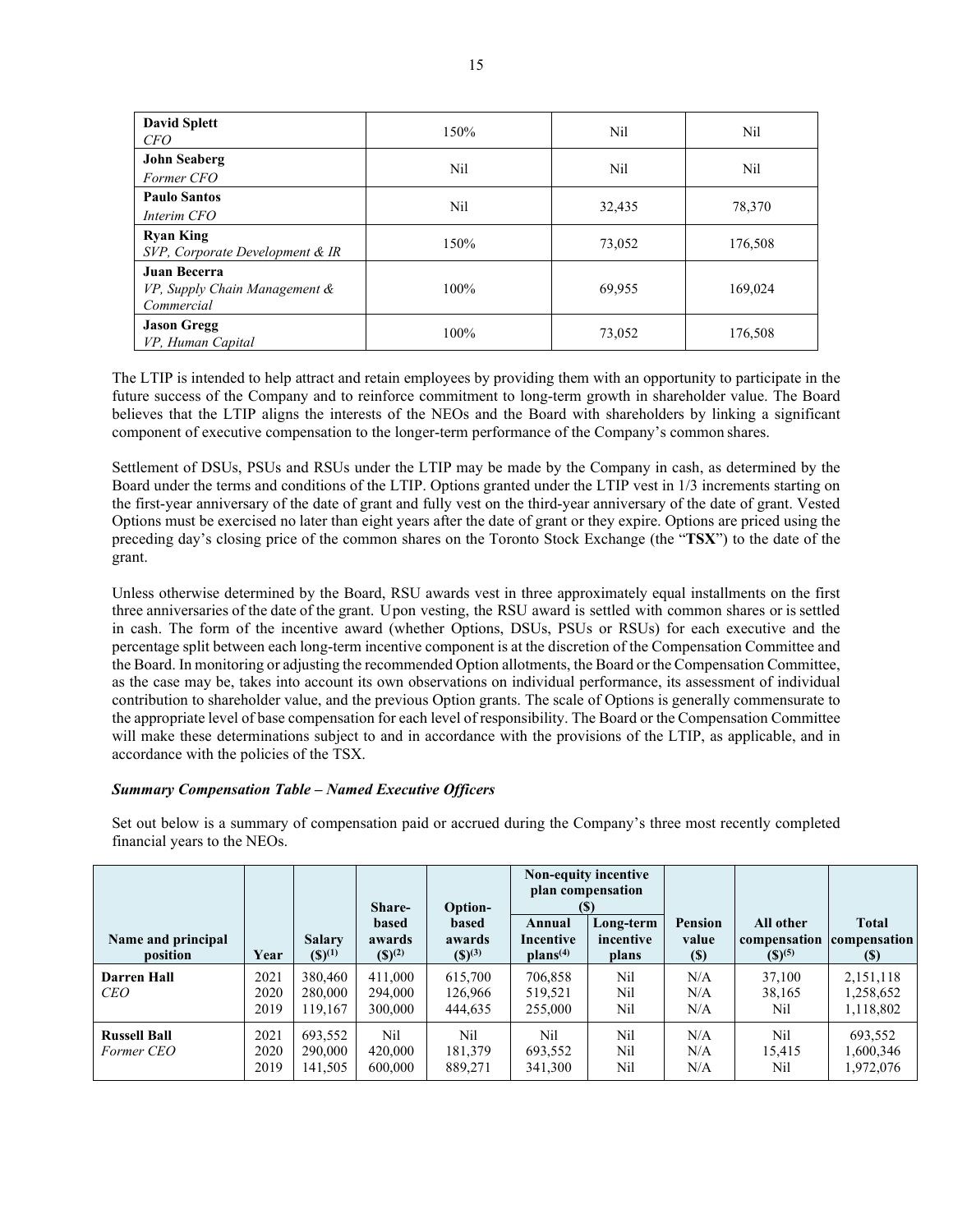|                                                                |                      |                                    | Share-                                    | Option-                               |                                             | Non-equity incentive<br>plan compensation<br>(5) |                                   |                                          |                                        |
|----------------------------------------------------------------|----------------------|------------------------------------|-------------------------------------------|---------------------------------------|---------------------------------------------|--------------------------------------------------|-----------------------------------|------------------------------------------|----------------------------------------|
| Name and principal<br>position                                 | Year                 | <b>Salary</b><br>$({\bf S})^{(1)}$ | based<br>awards<br>$({\mathbb{S}})^{(2)}$ | <b>based</b><br>awards<br>$(S)^{(3)}$ | Annual<br>Incentive<br>plans <sup>(4)</sup> | Long-term<br>incentive<br>plans                  | <b>Pension</b><br>value<br>$(\$)$ | All other<br>compensation<br>$(S)^{(5)}$ | <b>Total</b><br>compensation<br>$(\$)$ |
| <b>David Splett</b><br>CFO                                     | 2021                 | 25,024                             | 206,250                                   | 106,364                               | 33,108                                      | Nil                                              | N/A                               | 1,251                                    | 371,997                                |
| <b>John Seaberg</b><br>Former CFO                              | 2021<br>2020<br>2019 | 363,919<br>262,915<br>119,167      | 167,549<br>273,000<br>300,000             | 207,586<br>117,897<br>444,635         | Nil<br>451,212<br>200,000                   | Nil<br>Nil<br>Nil                                | N/A<br>N/A<br>N/A                 | Nil<br>13,036<br>Nil                     | 739,054<br>1,118,060<br>1,063,802      |
| <b>Paulo Santos</b><br>Interim CFO                             | 2021<br>2020<br>2019 | 197,333<br>185,000<br>82,696       | 49,950<br>77,700<br>105,000               | 61,886<br>33,555<br>148,212           | 165,475<br>125,979<br>50,000                | Nil<br>Nil<br>Nil                                | N/A<br>N/A<br>N/A                 | 9,867<br>9,250<br>Nil                    | 484,511<br>431,484<br>385,908          |
| <b>Ryan King</b><br>SVP, Corporate<br>Development & IR         | 2021<br>2020<br>2019 | 266,667<br>250,000<br>180,693      | 112,500<br>175,000<br>150,000             | 139,383<br>75,575<br>296,424          | 350,439<br>383,263<br>160,000               | Nil<br>Nil<br>Nil                                | N/A<br>N/A<br>N/A                 | 13,333<br>14,300<br>Nil                  | 882,322<br>898,138<br>787,117          |
| Juan Becerra<br>VP, Supply Chain<br>Management &<br>Commercial | 2021<br>2020         | 238,165<br>254,885                 | 107,731<br>315,000                        | 133,473<br>Nil                        | 253,282<br>191,172                          | Nil<br>Nil                                       | N/A<br>N/A                        | Nil<br>Nil                               | 732,651<br>761,057                     |
| <b>Jason Gregg</b><br>VP, Human Capital                        | 2021<br>2020<br>2019 | 250,000<br>250,000<br>78,669       | 112,500<br>175,000<br>157,500             | 139,383<br>75,575<br>200,086          | 290,868<br>349,929<br>47,604                | Nil<br>Nil<br>Nil                                | N/A<br>N/A<br>N/A                 | 12,500<br>14,300<br>Nil                  | 805,251<br>864,804<br>483,859          |

(1) Base salary each NEO earned during the financial year.

(2) Share-based awards are calculated using the market price of the common shares of the Company on the TSX on the last trading day prior to the grant date.

(3) The Company has chosen the Black-Scholes methodology to calculate the grant date fair value of option-based awards as it is the methodology used in the Company's financial statements. The Options vest annually over a 3-year period. The fair value of the optionbased awards was determined using the following assumptions:

|                         | 2019   | 2020    | 2021             |
|-------------------------|--------|---------|------------------|
| Expected volatility     | 57.16% | 57.16%  | 60.07%           |
| Expected life of Option | vears  | 5 vears | 5 vears          |
| Risk-free interest rate | .29%   | 1.57%   | $.17\% - 1.41\%$ |
| Dividend rate           |        | Nil     |                  |

(4) See details under the heading "Short-Term Incentive Plan" and the disclosure regarding performance scores. Cash incentive awards and bonuses are paid in February of the year following the fiscal year to which the STI payment relates.

(5) Perquisites and other personal benefits have not been included as they do not reach the prescribed threshold of the lesser of \$50,000 or 10% of the total salary for the financial year.

### *Termination and Change of Control Benefits*

The Company entered into employment agreements with each of the NEO. The following is a summary only and is qualified by reference to the terms and conditions of the executive employment agreements and the applicable terms and conditions of the LTIP. Under the terms of the employment agreements, NEO's are entitled to compensation, based on their remuneration at the time, in the event of (i) a termination without cause, or (ii) a Change of Control (as defined below), if the NEO is terminated without cause or resigns their employment for Good Reason (as defined below) within 30 days of the Change of Control.

Under the employment agreements, a "Change of Control" means: the occurrence of: (a) an amalgamation, arrangement, merger or other consolidation of the Company with another issuer entity pursuant to which the shareholders of the Company immediately prior thereto do not immediately thereafter own shares (or other securities) of the successor continuing corporation (or other issuer entity) which entitle them to cast more than 50% of the votes attaching to all shares in the capital of the successor or continuing corporation (or other issuer entity) which may be cast to elect directors of that corporation (or the equivalent of such other issuer entity) (unless such transaction relates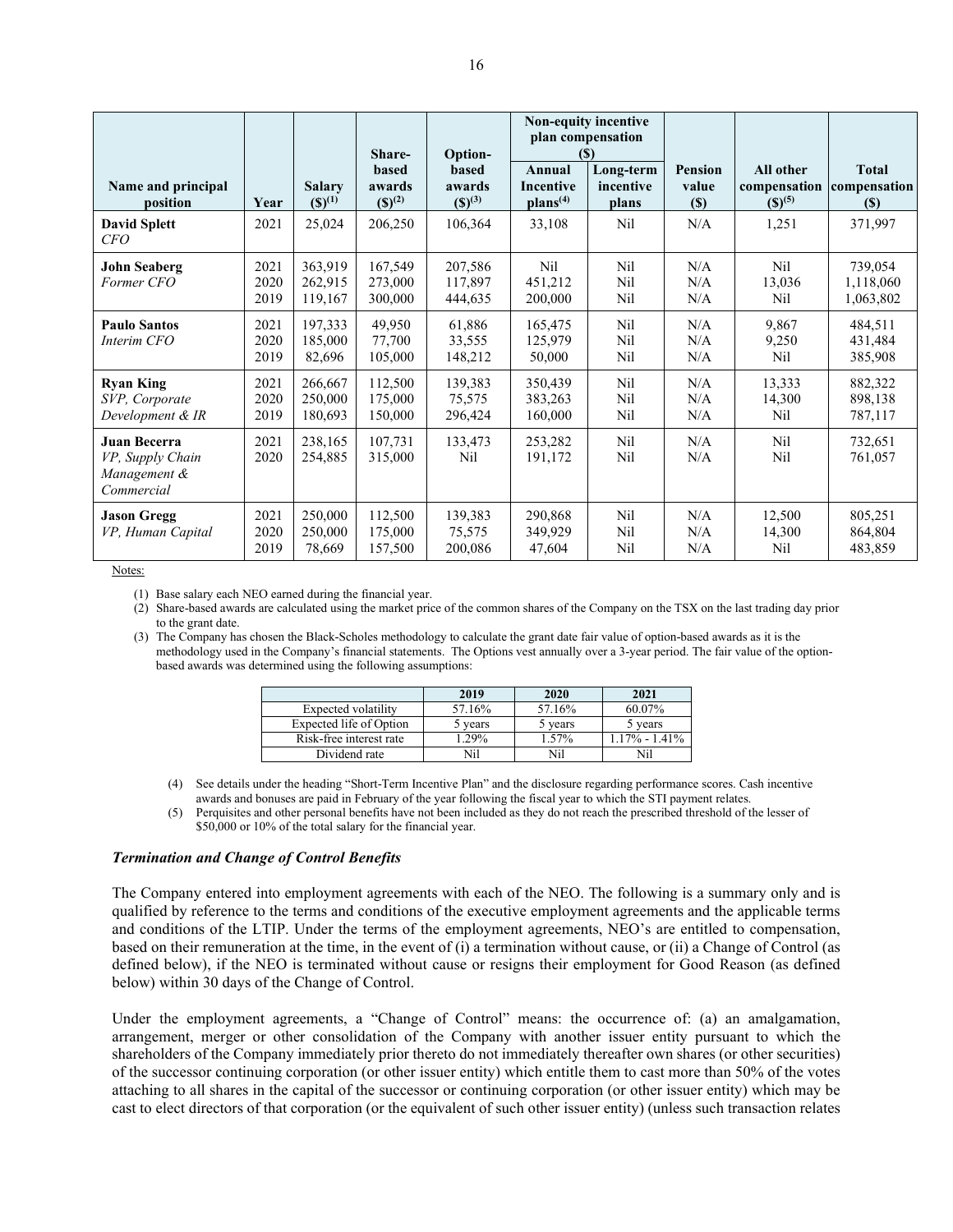to an issuer with tax attributes and the shareholders of the Company retain more than 50% of the equity of the successor continuing entity); (b) a liquidation, dissolution or winding-up of the Company; or  $(c)$  a sale, lease or other disposition of all or substantially all of the assets of the Company; provided that, a Change of Control does not include: (i) an initial public offering of the Company; (ii) a reverse takeover following which the shareholders of the Company immediately prior thereto own shares of the successor or continuing corporation which would entitle them to cast more than 50% of the votes attaching to all shares in the capital of the successor or continuing corporation which may be cast to elect directors of such corporation; or (iii) any other internal reorganization where beneficial ownership of the issued and outstanding shares of the Company remains unchanged.

"Good Reason" means the occurrence of any of: (i) a material decrease in the responsibilities of the Executive; or (ii) any material reduction in the Salary, except as part of a general reduction of the salaries of all or substantially all of the senior executives of the Company, which affects the Executive in substantially the same manner as the othersenior executives who are also affected;

No amounts are payable to any NEO in respect of a voluntary resignation, retirement or termination for cause. The following table outlines the NEO termination and change of control benefits under the LTIP, which will apply to grants of RSUs and Options unless otherwise determined by the Board:

| <b>Termination Type</b>                                               | <b>Severance</b>                               | <b>LTIP Awards</b>                                                                                                                                                                                                                                                                                                                                                                                                                                                                      |
|-----------------------------------------------------------------------|------------------------------------------------|-----------------------------------------------------------------------------------------------------------------------------------------------------------------------------------------------------------------------------------------------------------------------------------------------------------------------------------------------------------------------------------------------------------------------------------------------------------------------------------------|
| <b>Termination without Cause</b><br><b>Change of Control</b> (and NEO | Lump-sum payment equal to 12<br>months' salary | • Outstanding RSUs that were vested on<br>or before termination date available for<br>settlement<br>· Outstanding RSUs that would have<br>vested on the next vesting date after<br>the termination date shall be settled on<br>such vesting date<br>· Unvested Options automatically vest<br>on termination date<br>• Options expire on the earlier of<br>scheduled expiry date of the Option<br>and 90 days following the Termination<br>Date, or as otherwise allowed by the<br>Board |
| is terminated without cause or<br>resigns for Good Reason)            | Lump-sum payment equal to 12<br>months' salary | • RSUs vest immediately prior to the<br>change of control<br>• Unless otherwise determined by the<br>Board, vested Options remain<br>exercisable until original expiry date<br>· Unvested Options vest immediately                                                                                                                                                                                                                                                                      |
| Retirement                                                            |                                                | · Outstanding RSUs shall vest as of the<br>date of retirement<br>· Unvested Options automatically vest<br>on retirement date<br>• Vested Options expire on the earlier of<br>the original expiry date and one year<br>following the retirement date                                                                                                                                                                                                                                     |
| Resignation                                                           |                                                | • Outstanding RSUs that were vested on<br>or before resignation date available for<br>settlement<br>• Unvested RSUs terminate<br>automatically<br>· Unvested Options terminate and<br>forfeited                                                                                                                                                                                                                                                                                         |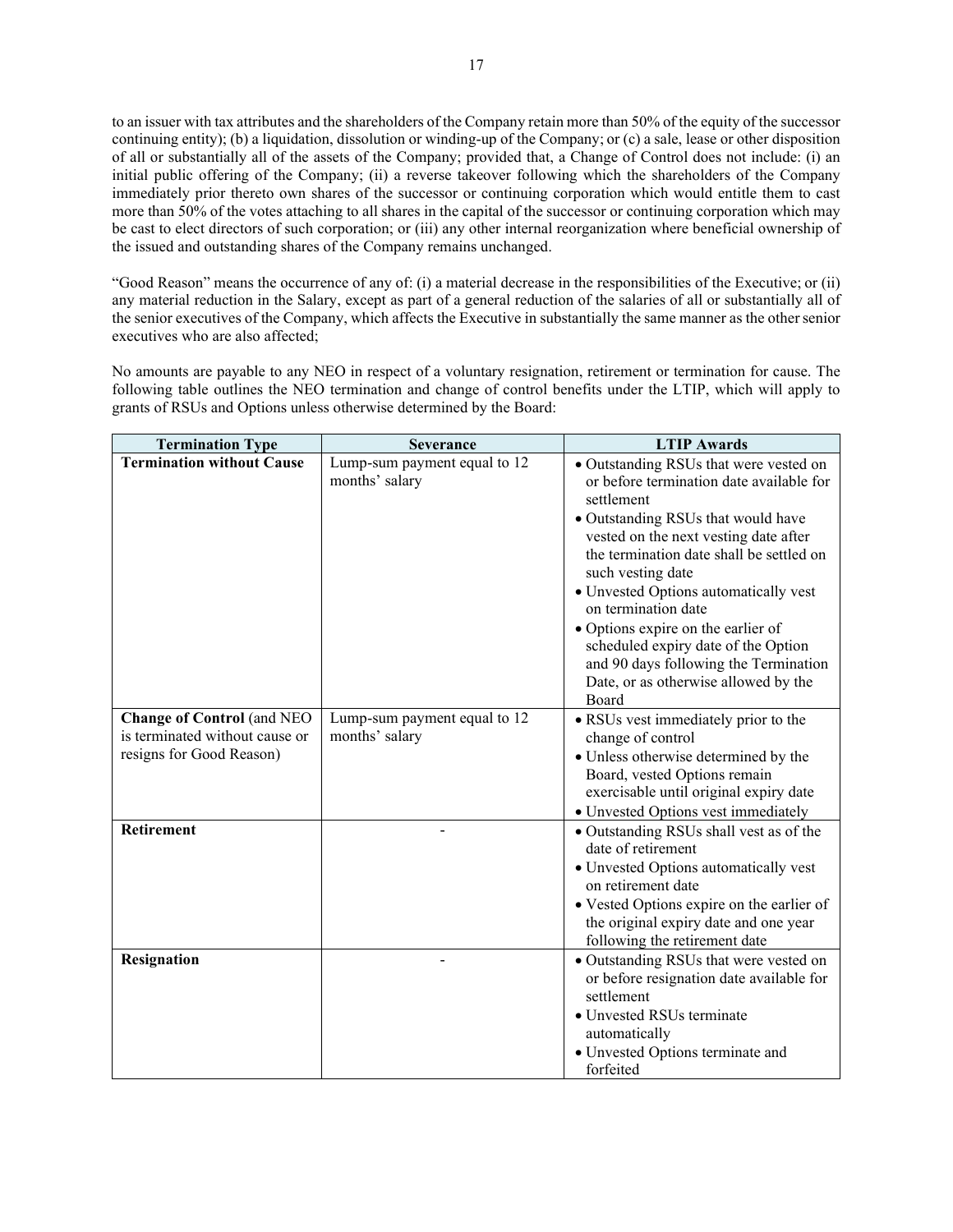|                              | • Vested Options expire on the earlier of<br>the original expiry date and 90 days<br>following resignation date |
|------------------------------|-----------------------------------------------------------------------------------------------------------------|
| <b>Termination for Cause</b> | • All outstanding RSUs and Options,<br>whether vested or unvested,<br>automatically terminate                   |

Assuming that the triggering event for termination took place on December 31, 2021 and the Company made the payment in lieu of notice for the full 12 months, the following are estimates of the lump-sum amounts payable by the Company to the respective NEOs:

| <b>Name and Position</b>                                    | Compensation<br><b>Element</b> | <b>Termination</b><br><b>Without Cause</b><br>$(S)^{(1)}$ | <b>Change of Control</b><br>$(S)^{(1)}$ |
|-------------------------------------------------------------|--------------------------------|-----------------------------------------------------------|-----------------------------------------|
| <b>Darren Hall</b>                                          | Salary                         | 400,000                                                   | 400,000                                 |
| CEO                                                         | Equity                         | 1,950,538                                                 | 2,372,840                               |
| <b>David Splett</b>                                         | Salary                         | 275,000                                                   | 275,000                                 |
| <i>CFO</i>                                                  | Equity                         | 64,423                                                    | 193,270                                 |
| <b>Paulo Santos</b>                                         | Salary                         | 203,500                                                   | 203,500                                 |
| Interim CFO                                                 | Equity                         | 714,585                                                   | 778,975                                 |
| <b>Ryan King</b>                                            | Salary                         | 275,000                                                   | 275,000                                 |
| SVP, Corporate Development & IR                             | Equity                         | 1,389,688                                                 | 1,534,710                               |
| Juan Becerra<br>VP, Supply Chain Management &<br>Commercial | Salary<br>Equity               | 238,165<br>254,580                                        | 238,165<br>446,666                      |
| <b>Jason Gregg</b>                                          | Salary                         | 250,000                                                   | 250,000                                 |
| VP, Human Capital                                           | Equity                         | 511,342                                                   | 656,364                                 |

Note:

(1) Calculated based on the difference between the market price of the Calibre shares on the TSX on December 31, 2021 of \$1.34 and the exercise price of the Option. RSUs were calculated using the closing price of the common shares of the Company on the TSX on December 31, 2021 of \$1.34.

### *Outstanding Option-Based Awards and Share-Based Awards*

The following table sets forth the outstanding option-based and share-based awards held by the NEOs:

| <b>Outstanding Option-Based Awards and Share-Based Awards</b> |  |  |  |
|---------------------------------------------------------------|--|--|--|
|                                                               |  |  |  |

|                                   | <b>Option-based Awards</b>                                                  |                                            |                                                                   |                                                                       | <b>Share-based Awards</b>                                              |                                                                           |                                                                                                                                                |
|-----------------------------------|-----------------------------------------------------------------------------|--------------------------------------------|-------------------------------------------------------------------|-----------------------------------------------------------------------|------------------------------------------------------------------------|---------------------------------------------------------------------------|------------------------------------------------------------------------------------------------------------------------------------------------|
| <b>Name and Position</b>          | Number of<br>securities<br>underlying<br>unexercised<br>options<br>$^{(#)}$ | Option<br>exercise<br>price<br>$(S)^{(1)}$ | Option<br>expiration<br>date                                      | Value of<br>unexercised<br>in-the-<br>money<br>options<br>$(S)^{(1)}$ | Number of<br>of shares that<br>have not vested<br>$(4)$ <sup>(2)</sup> | Market or<br>share-based<br>awards that<br>have not vested<br>$(S)^{(3)}$ | Market or<br>shares or units payout value of payout value of<br>vested share-<br>based awards<br>not paid out or<br>distributed<br>$(S)^{(3)}$ |
| Darren Hall<br><b>CEO</b>         | 100,000<br>1,500,000<br>260,331<br>296.534<br>500,000                       | 0.45<br>0.60<br>0.98<br>1.54<br>1.48       | $6-Nov-23$<br>$7-Oct-27$<br>24-Feb-28<br>$1-Mar-29$<br>$8-Nov-29$ | 89,000<br>740,000<br>31,240<br>$\overline{\phantom{a}}$               | 639.394                                                                | 856,788                                                                   | $233.333^{(4)}$                                                                                                                                |
| <b>David Splett</b><br><i>CFO</i> | 144,231                                                                     | 1.43                                       | $29-Nov-29$                                                       |                                                                       | 144.231                                                                | 193,270                                                                   |                                                                                                                                                |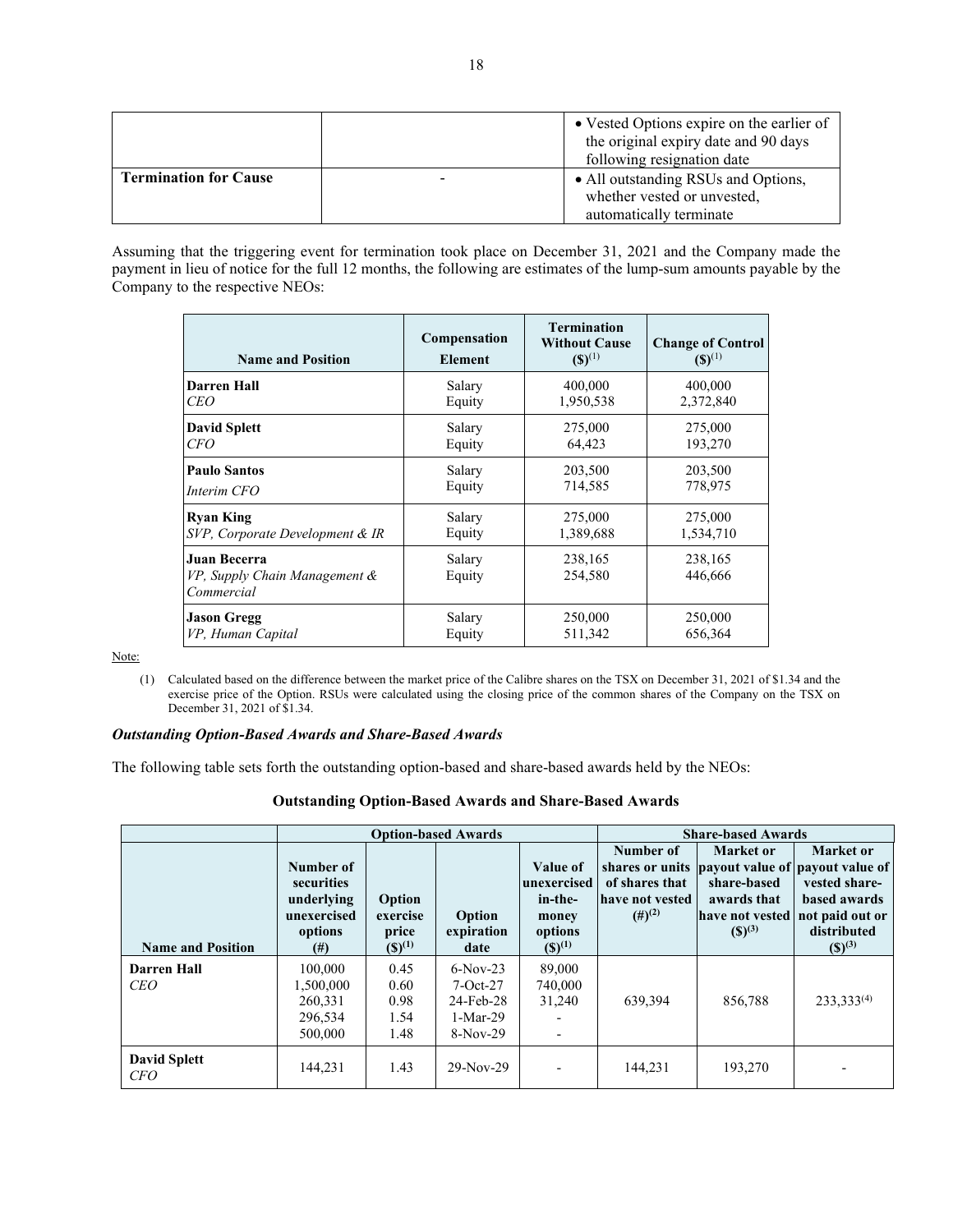| <b>Paulo Santos</b><br>Interim CFO                             | 500,000<br>68,802<br>78,370               | 0.60<br>0.98<br>1.54         | $7-Oct-27$<br>$24$ -Feb-28<br>$1-Mar-29$                | 246,667<br>8,256            | 143,625 | 192,458 | $191,747^{(4)}$ |
|----------------------------------------------------------------|-------------------------------------------|------------------------------|---------------------------------------------------------|-----------------------------|---------|---------|-----------------|
| <b>Ryan King</b><br>SVP, Corporate<br>Development & IR         | 75,000<br>1,000,000<br>154,959<br>176,508 | 0.45<br>0.60<br>0.98<br>1.54 | $6-Nov-23$<br>$7-Oct-27$<br>24-Feb-28<br>$1-Mar-29$     | 66,750<br>493,333<br>18,595 | 275,433 | 369,080 | $303,095^{(4)}$ |
| Juan Becerra<br>VP, Supply Chain<br>Management &<br>Commercial | 169,024                                   | 1.54                         | $1-Mar-29$                                              |                             | 403,288 | 540,406 |                 |
| <b>Jason Gregg</b><br>VP, Human Capital                        | 150,000<br>350,000<br>154.959<br>176,508  | 0.60<br>0.90<br>0.98<br>1.54 | $7-Oct-27$<br>$2$ -Dec-27<br>$24$ -Feb-28<br>$1-Mar-29$ | 74,000<br>102,667<br>18,595 | 250,433 | 335,580 |                 |

(1) "In-the-Money Options" means the excess of the market value of the Company's shares on December 31, 2021 over the exercise price of the vested Options. The market price for the Company's common shares on December 31, 2021 was \$1.34.

(2) All RSUs awarded vest in 1/3 increments starting on the first anniversary of the date of grant and fully vest on the third anniversary on the date of grant.

(3) Calculated using the closing price of the common shares of the Company on the TSX on December 31, 2021 of \$1.34.

(4) Darren Hall, Paulo Santos, and Ryan King elected to defer receipt of their RSUs to a future date.

### *Incentive Plan Awards – Value Vested or Earned During the Year*

The following table sets forth details of the value vested or earned for all incentive plan awards during the most recently completed financial year by each NEO:

# **Value Vested or Earned for Incentive Plan Awards During the Most Recently Completed Financial Year**

| <b>Name and Position</b>                                    | <b>Option-based</b><br>awards: Value<br>vested during the<br>year<br>$({\bf S})^{(1)}$ | <b>Share-based</b><br>awards: Value<br>vested during the<br>year<br>$(S)^{(2)}$ | <b>Non-equity incentive</b><br>plan compensation:<br>Value earned during<br>the year<br>$({\mathbb{S}})^{(3)}$ |
|-------------------------------------------------------------|----------------------------------------------------------------------------------------|---------------------------------------------------------------------------------|----------------------------------------------------------------------------------------------------------------|
| Darren Hall<br><b>CEO</b>                                   | 475,876                                                                                | 328,000                                                                         | 706,858                                                                                                        |
| <b>David Splett</b><br><i>CFO</i>                           | Nil                                                                                    | Nil                                                                             | 33,108                                                                                                         |
| <b>Paulo Santos</b><br>Interim CFO                          | 145,824                                                                                | 124,636                                                                         | 165,475                                                                                                        |
| <b>Ryan King</b><br>SVP, Corporate Development & IR         | 295,641                                                                                | 214,405                                                                         | 350,439                                                                                                        |
| Juan Becerra<br>VP, Supply Chain Management &<br>Commercial |                                                                                        | 246,667                                                                         | 253,282                                                                                                        |
| <b>Jason Gregg</b><br>VP, Human Capital                     | 115,474                                                                                | 172,321                                                                         | 290,868                                                                                                        |

Notes:

(1) This value is determined by calculating the difference between the market price of the underlying common shares at exercise and the exercise price of the Options on the vesting date.

(2) Represents the number of shares vested multiplied by the closing price on the date of vesting.

(3) See details under the heading "Short-Term Incentive Plan" and the disclosure regarding performance scores.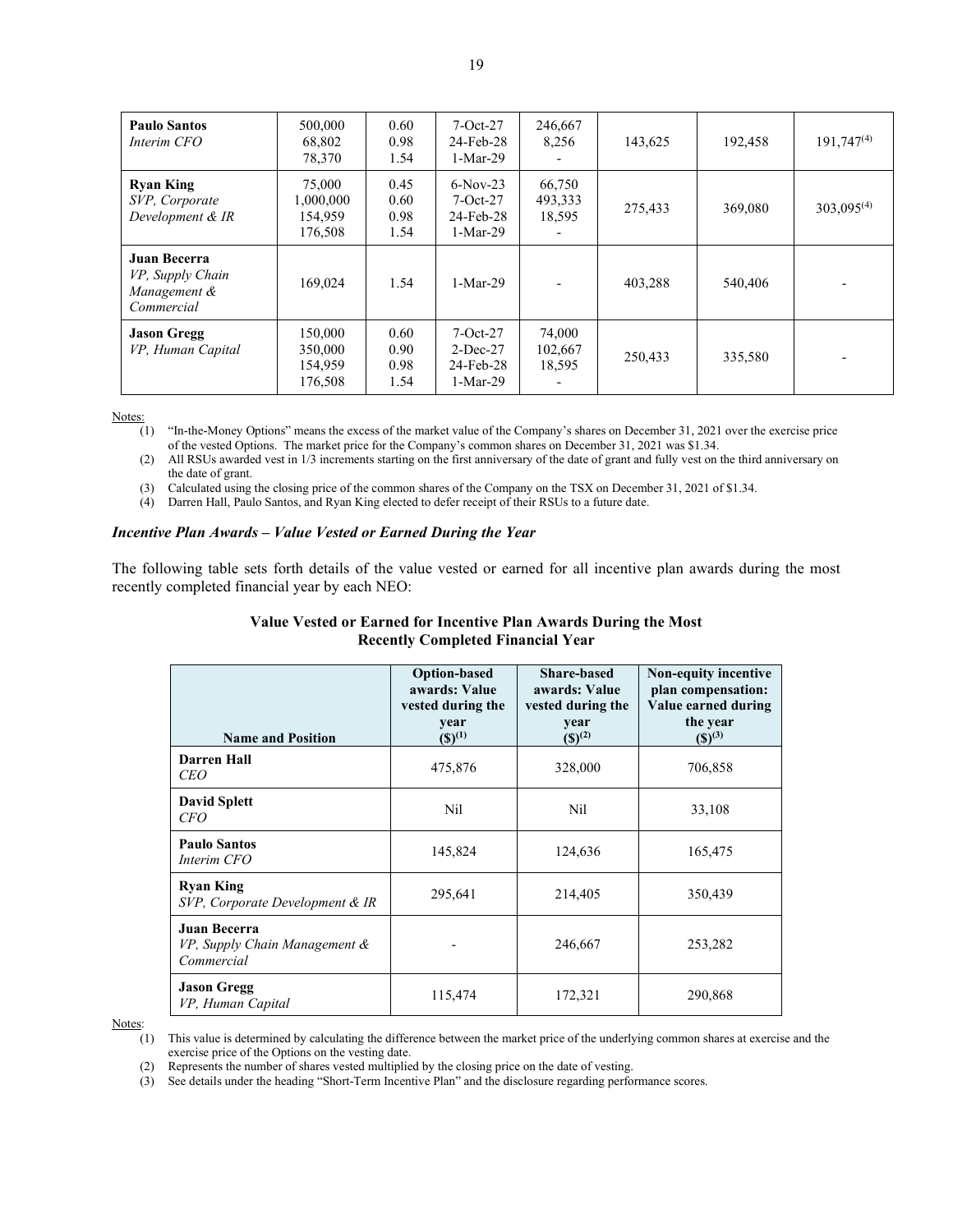### *Pension Benefits*

The Company does not have a pension plan that provides for payments or benefits to the NEOs at or in connection with retirement.

### *Performance Graph*

The following graph compares the yearly percentage change in the cumulative total shareholder return for \$100 invested in the Calibre shares on January 1, 2017 (being the first day of the period comprising of the preceding five most recently completed financial years) against the cumulative total return of the S&P/TSX Composite Index and S&P/TSX Gold Index for the period ending on December 31, 2021.



The amounts indicated in the graph above and in the chart below are as of December 31 in each of the years 2017 to 2021.

|                            | January 1, | December 31,<br>December 31,<br>December 31.<br>December 31. |      |       |       | December 31, |
|----------------------------|------------|--------------------------------------------------------------|------|-------|-------|--------------|
|                            | 2017       | 2017                                                         | 2018 | 2019  | 2020  | 2021         |
| Calibre Mining Corp.       | \$100      | \$93                                                         | \$26 | \$67  | \$173 | \$95         |
| S&P/TSX Composite<br>Index | \$100      | \$109                                                        | \$99 | \$122 | \$129 | \$161        |
| S&P/TSX Gold Index         | \$100      | \$98                                                         | \$92 | \$131 | \$158 | \$143        |

The share price performance trend illustrated within this chart does not necessarily reflect the trend in the Calibre's compensation to executive officers over the same time period. The share price valuation of gold producers, as well as exploration and development companies, fluctuates with changes in the underlying commodity prices, and at no time during the period was compensation intended to reflect share price performance driven by externalities. Alignment with shareholders is nonetheless achieved by awarding a significant portion of compensation in the form of long-term equity-based incentives.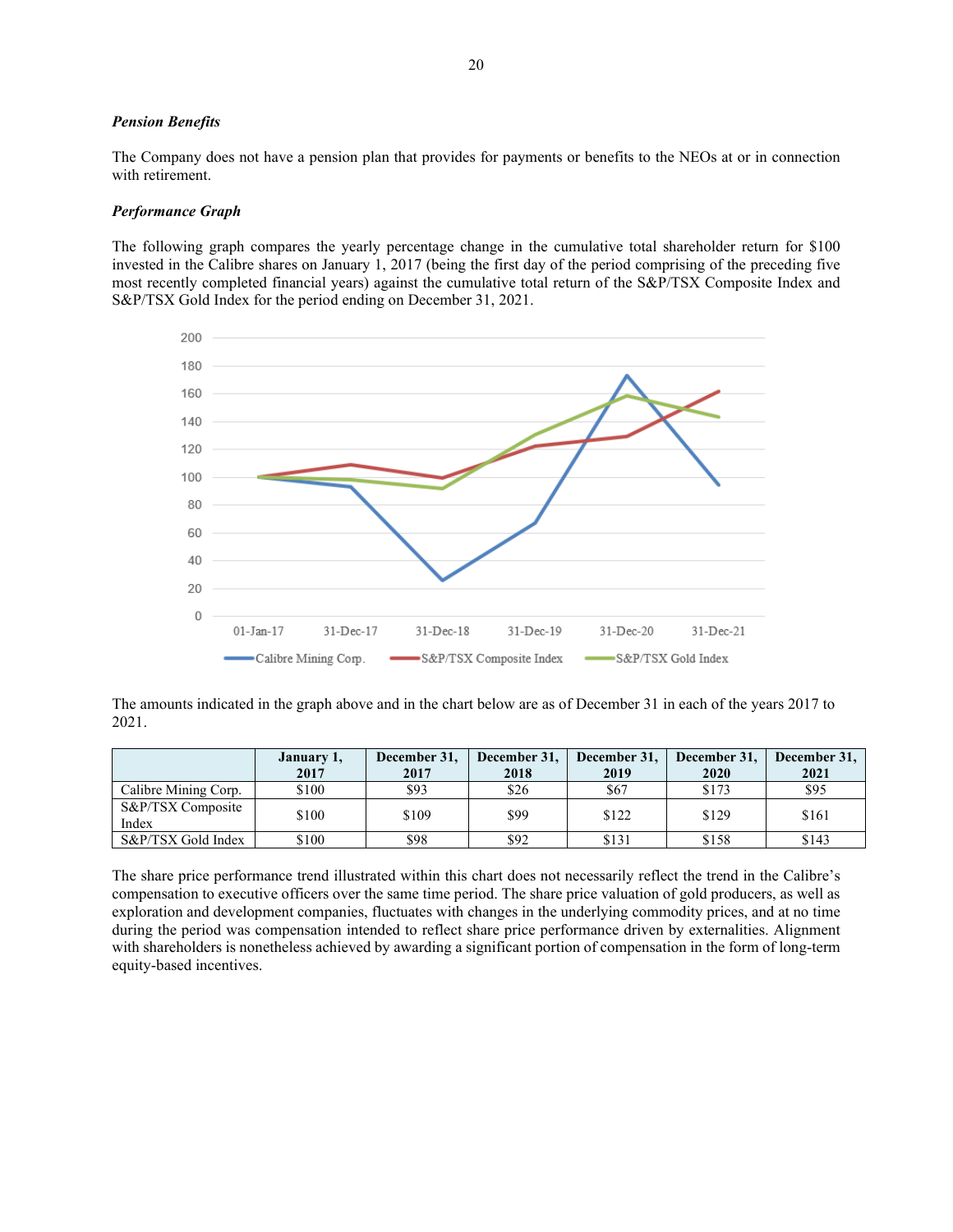# **DIRECTOR COMPENSATION**

The Compensation Committee is responsible for making recommendations as to director compensation for the Board's consideration and ultimate approval. The compensation package for directors is intended to provide a competitive level of remuneration reflective of the responsibilities, accountability, and time commitments of the Board members. Directors are reimbursed for expenses incurred for attending Board meetings. Executive officers of the Company do not receive any additional compensation for services rendered in such capacity other than as paid by the Company to such executive officers in their capacity as executive officers. There is no formal policy for the granting of LTIP awards to directors. Options may be granted from time to time upon the recommendation of the Compensation Committee.

# *Director Fee Structure*

The following table sets forth the components of non-executive director compensation and the amounts set for such compensation effective December 31, 2021:

| Component <sup>(1)</sup>               | Amount   |
|----------------------------------------|----------|
| Cash Retainer                          | \$90,000 |
| Board Chair Retainer                   | \$85,000 |
| Lead Director Retainer                 | \$60,000 |
| Audit Committee Chair Retainer         | \$20,000 |
| Compensation Committee Chair Retainer  | \$15,000 |
| CGN and SHEST Committee Chair Retainer | \$12,500 |
| Committee Member Fee                   | \$7,500  |

Notes:

 $\overline{(1)}$  All amounts are on an annual basis and are paid to directors quarterly.

### *Committee Membership*

The following table sets forth the current committee members and chairs, all of whom are non-executive directors:

| <b>Name</b>              | <b>Audit Committee</b> | Compensation<br><b>Committee</b> | <b>Corporate Governance</b><br>and Nominating<br>Committee | Safety, Health,<br>Environment,<br><b>Sustainability and</b><br><b>Technical Committee</b> |
|--------------------------|------------------------|----------------------------------|------------------------------------------------------------|--------------------------------------------------------------------------------------------|
| <b>Douglas Forster</b>   | Member                 |                                  | $\overline{\phantom{0}}$                                   |                                                                                            |
| <b>Edward Farrauto</b>   | Chair                  | Chair                            | ٠                                                          |                                                                                            |
| <b>Blayne Johnson</b>    |                        | Member                           | $\overline{\phantom{a}}$                                   |                                                                                            |
| <b>Raymond Threlkeld</b> |                        | Member                           | Member                                                     | Member                                                                                     |
| <b>Douglas Hurst</b>     | Member                 |                                  | Member                                                     |                                                                                            |
| <b>Audra Walsh</b>       |                        | $\overline{\phantom{0}}$         | Chair                                                      | Member                                                                                     |
| <b>Mike Vint</b>         |                        |                                  | $\overline{\phantom{0}}$                                   | Chair                                                                                      |

#### *Director Compensation Table*

Set out below discloses the particulars of the compensation provided to the non-executive directors for the financial year ended December 31, 2021: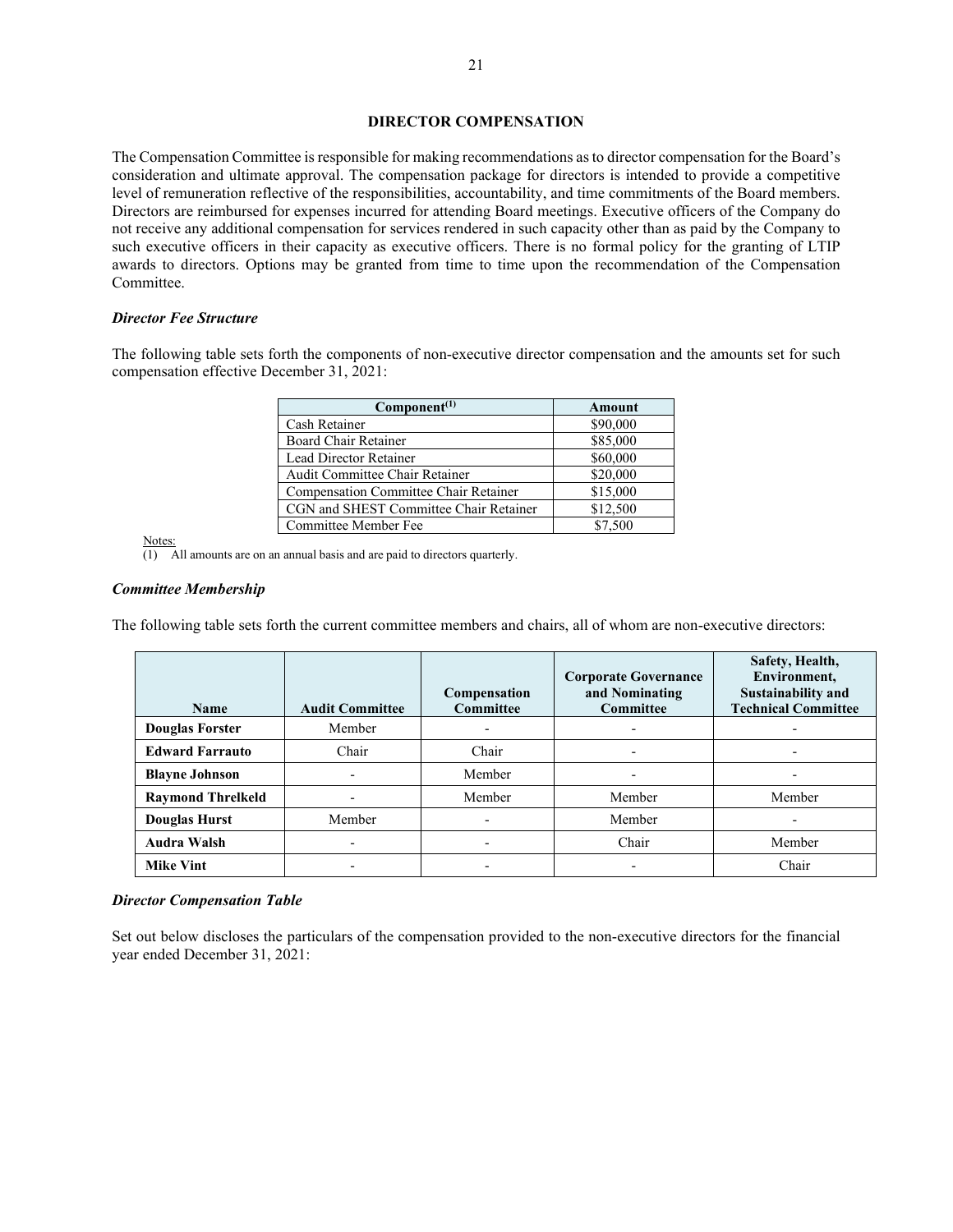| Name                     | <b>Fees earned</b><br>$(S)^{(1)}$ | <b>Option-based</b><br>awards<br>$(S)^{(2)}$ | <b>Share-based</b><br>awards<br>$({\mathbb{S}})^{(3)}$ | Non-equity<br>incentive plan<br>compensation<br>(S) | <b>Pension</b><br>value<br>(S) | All other<br>compensation<br><b>(S)</b> | <b>Total</b><br>$(\$)$ |
|--------------------------|-----------------------------------|----------------------------------------------|--------------------------------------------------------|-----------------------------------------------------|--------------------------------|-----------------------------------------|------------------------|
| <b>Douglas Forster</b>   | 157,500                           | $\overline{\phantom{0}}$                     | 855,500                                                |                                                     | $\overline{\phantom{a}}$       |                                         | 1,013,000              |
| <b>Edward Farrauto</b>   | 125,000                           | $\overline{\phantom{0}}$                     | 77,000                                                 |                                                     | $\overline{\phantom{a}}$       |                                         | 202,000                |
| <b>Blayne Johnson</b>    | 182,500                           |                                              | 855,500                                                |                                                     | $\overline{\phantom{a}}$       |                                         | 1,038,000              |
| <b>Raymond Threlkeld</b> | 112,500                           | $\overline{\phantom{0}}$                     | 77,000                                                 | -                                                   | $\overline{\phantom{a}}$       | -                                       | 189,500                |
| Douglas Hurst            | 105,000                           | $\overline{\phantom{a}}$                     | 77,000                                                 | ٠                                                   | $\overline{\phantom{0}}$       | -                                       | 182,000                |
| <b>Audra Walsh</b>       | 110,000                           | $\overline{\phantom{a}}$                     | 77,000                                                 | -                                                   | $\overline{\phantom{a}}$       | $\overline{\phantom{a}}$                | 187,000                |
| Mike $Vint^{(4)}$        | 55,521                            | 572,610                                      | 280,500                                                | $\overline{\phantom{0}}$                            | $\overline{\phantom{a}}$       | $\overline{\phantom{0}}$                | 908,631                |
| Todd White $(5)$         | 45,833                            | $\overline{\phantom{0}}$                     | 77,000                                                 |                                                     | $\overline{\phantom{a}}$       |                                         | 122,833                |

(1) Represents aggregate cash fees earned as directors of the Company for the year ended December 31, 2021.

(2) During 2021, the Company granted to Mike Vint a total of 600,000 stock options with an exercise price of \$1.87. The stock options vest equally over three years and are subject to expire on June 24, 2029. The Company has chosen the Black-Scholes methodology to calculate the grant date fair value of option-based awards as it is the methodology used in the Company's financial statements. The fair value of the option-based awards for 2021 was determined using the following assumptions: a five-year term, a risk-free rate of 0.98%, no dividend payments, and a 60.07% volatility in the Company's share price. The Options vest annually over a 3-year period.

(3) During 2021, the Company granted 150,000 RSUs and 1,400,000 PSUs to directors of the Company. The 150,000 RSUs granted to Mike Vint vest equally over three years. Of the 1,400,000 PSUs granted, 1,000,000 PSUs carries performance conditions based on share price appreciation and market capitalization targets. All share-based awards are calculated using the market price of the common shares of the Company on the TSX on the last trading day prior to the grant date.

(4) Mike Vint was elected to the Board during the June 16, 2021 annual general meeting.

(5) Todd White did not stand for re-election during the June 16, 2021 annual general meeting.

### *Director Incentive Plan Awards*

A component of the director compensation is equity-based with the award of Options, RSUs, DSUs, and PSUs under the LTIP. The Board, at its discretion and upon the recommendation of the Compensation Committee, may grant Options, RSUs, DSUs and PSUs, or any combination thereof, on an annual basis to directors.

#### *Outstanding Option-Based Awards and Share-Based Awards*

The following table sets forth details of all awards granted to directors of the Company which are outstanding at the end of the most recently completed financial year:

|                        |                                                                             |                                            | <b>Option-based Awards</b>   |                                                                        |                                                                        | <b>Share-based Awards</b>                                                                 |                                                                                                                             |
|------------------------|-----------------------------------------------------------------------------|--------------------------------------------|------------------------------|------------------------------------------------------------------------|------------------------------------------------------------------------|-------------------------------------------------------------------------------------------|-----------------------------------------------------------------------------------------------------------------------------|
| <b>Name</b>            | Number of<br>securities<br>underlying<br>unexercised<br>options<br>$^{(#)}$ | Option<br>exercise<br>price<br>$(S)^{(1)}$ | Option<br>expiration<br>date | Value of<br> unexercised<br>in-the-<br>money<br>options<br>$(S)^{(1)}$ | Number of<br>of shares that<br>have not vested<br>$(4)$ <sup>(2)</sup> | Market or<br>share-based<br>awards that<br>have not vested not paid out or<br>$(S)^{(3)}$ | Market or<br>shares or units payout value of payout value of<br>vested share-<br>based awards<br>distributed<br>$(S)^{(3)}$ |
| <b>Douglas Forster</b> | 75,000<br>3,000,000                                                         | 0.45<br>0.60                               | $6-Nov-23$<br>$7-Oct-27$     | 66,750<br>1.480.000                                                    | 691,667                                                                | 926,833                                                                                   | $156.333^{(4)}$                                                                                                             |
| <b>Edward Farrauto</b> | 75,000<br>1,250,000                                                         | 0.45<br>0.60                               | $6-Nov-23$<br>$7-Oct-27$     | 66,750<br>616,667                                                      | 133,333                                                                | 178,667                                                                                   | $111.667^{(4)}$                                                                                                             |
| <b>Blavne Johnson</b>  | 75,000<br>3,000,000                                                         | 0.45<br>0.60                               | $6-Nov-23$<br>$7-Oct-27$     | 66,750<br>1,480,000                                                    | 691,667                                                                | 926,833                                                                                   | $156,333^{(4)}$                                                                                                             |

#### **Outstanding Option-Based Awards and Share-Based Awards**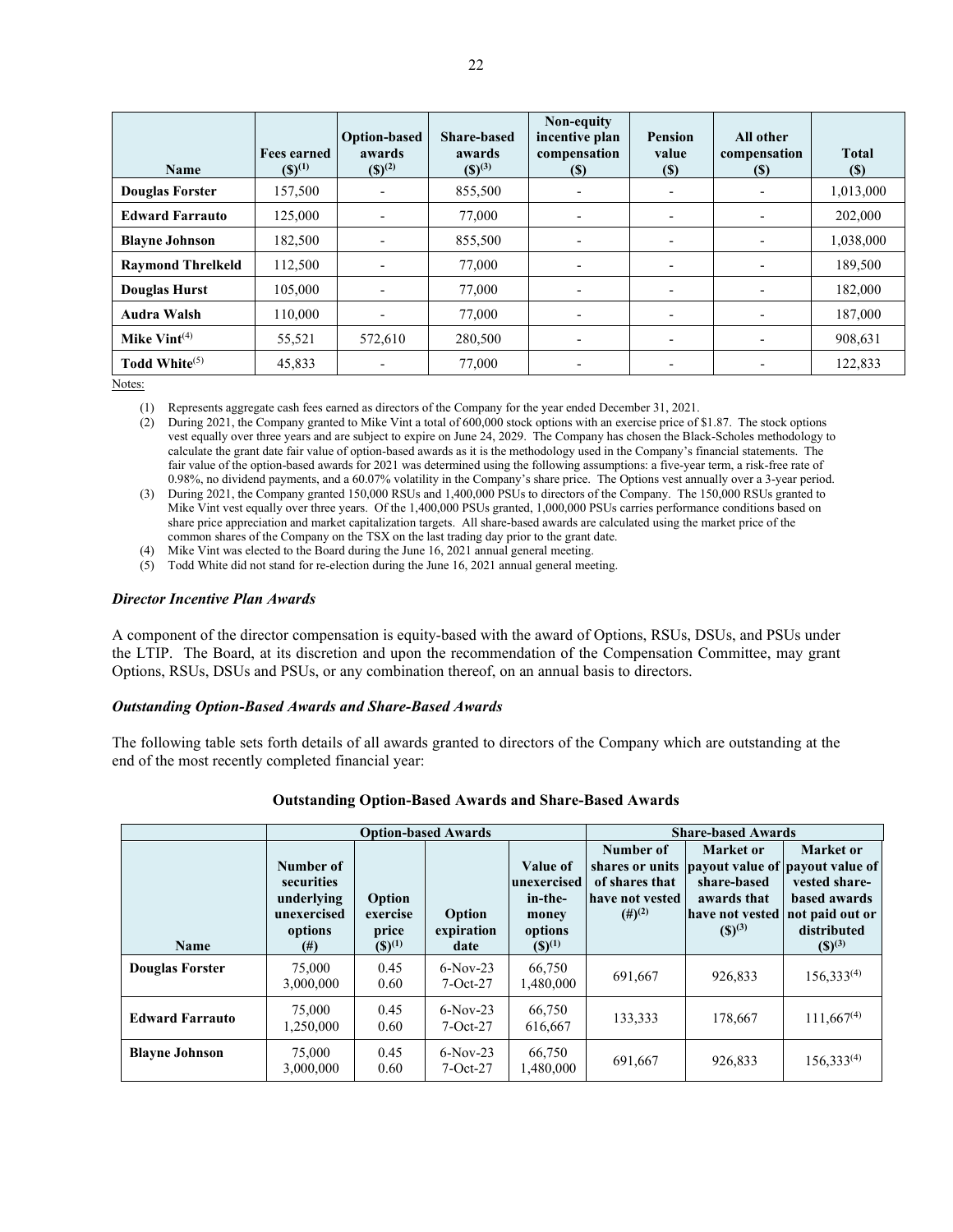| <b>Douglas Hurst</b>     | 75,000<br>,250,000 | 0.45<br>0.60 | $6-Nov-23$<br>$7-Oct-27$ | 66,750<br>616,666        | 133,333                  | 178,667                  |  |
|--------------------------|--------------------|--------------|--------------------------|--------------------------|--------------------------|--------------------------|--|
| <b>Raymond Threlkeld</b> | 75,000<br>,250,000 | 0.45<br>0.60 | $6-Nov-23$<br>$7-Oct-27$ | 66,750<br>616.666        | 133,333                  | 178,667                  |  |
| Audra Walsh              | 625,000            | 0.60         | $7-Oct-27$               | 308,333                  | 91.667                   | 122,834                  |  |
| <b>Mike Vint</b>         | 600,000            | 1.87         | 24-Jun-29                | $\overline{\phantom{0}}$ | 150,000                  | 201,000                  |  |
| <b>Randall Chatwin</b>   | 225,000            | 0.97         | $15$ -Jan-28             | 27,750                   | $\overline{\phantom{0}}$ | $\overline{\phantom{a}}$ |  |

(4) Douglas Forster, Edward Farrauto, and Blayne Johnson elected to defer receipt of their 2021 vested RSUs to a future date.

#### *Value Vested or Earned During 2021*

The following table sets forth details of the value vested or earned for all incentive plan awards during 2021:

| Name                     | <b>Option-based awards:</b><br>Value vested during the year<br>$(S)^{(1)}$ | Share-based awards:<br>Value vested during the year<br>$(S)^{(2)}$ | Non-equity incentive plan<br>compensation:<br>Value earned during the year<br>(S) |
|--------------------------|----------------------------------------------------------------------------|--------------------------------------------------------------------|-----------------------------------------------------------------------------------|
| <b>Douglas Forster</b>   | 799,500                                                                    | 161,000                                                            |                                                                                   |
| <b>Edward Farrauto</b>   | 344,500                                                                    | 115,000                                                            |                                                                                   |
| <b>Blayne Johnson</b>    | 799,500                                                                    | 161,000                                                            |                                                                                   |
| <b>Raymond Threlkeld</b> | 344,500                                                                    | 115,000                                                            | $\overline{\phantom{0}}$                                                          |
| <b>Douglas Hurst</b>     | 344,500                                                                    | 115,000                                                            | $\overline{\phantom{0}}$                                                          |
| <b>Audra Walsh</b>       | 162,500                                                                    | 57,500                                                             |                                                                                   |
| <b>Mike Vint</b>         |                                                                            |                                                                    |                                                                                   |

# **Value Vested or Earned for Incentive Plan Awards During 2021**

Note:

(2) Represents the number of shares vested multiplied by the closing price on the date of vesting.

# **SECURITIES AUTHORIZED FOR ISSUANCE UNDER EQUITY COMPENSATION PLANS**

The following table sets out those securities of the Company which have been authorized for issuance under equity compensation plans as at the end of the most recently completed financial year:

<sup>(1)</sup> "In-the-Money Options" means the excess of the market value of the Company's shares on December 31, 2021 over the exercise price of the vested Options. The market price for the Company's common shares on December 31, 2021 was \$1.34.

<sup>(2)</sup> All RSUs awarded vest in 1/3 increments starting on the first anniversary of the date of grant and fully vest on the third anniversary on the date of grant.

<sup>(3)</sup> Calculated using the closing price of the common shares on the TSX on December 31, 2021 of \$1.34.

<sup>(1)</sup> This value is determined by calculating the difference between the market price of the underlying common shares at exercise and the exercise price of the Options on the vesting date.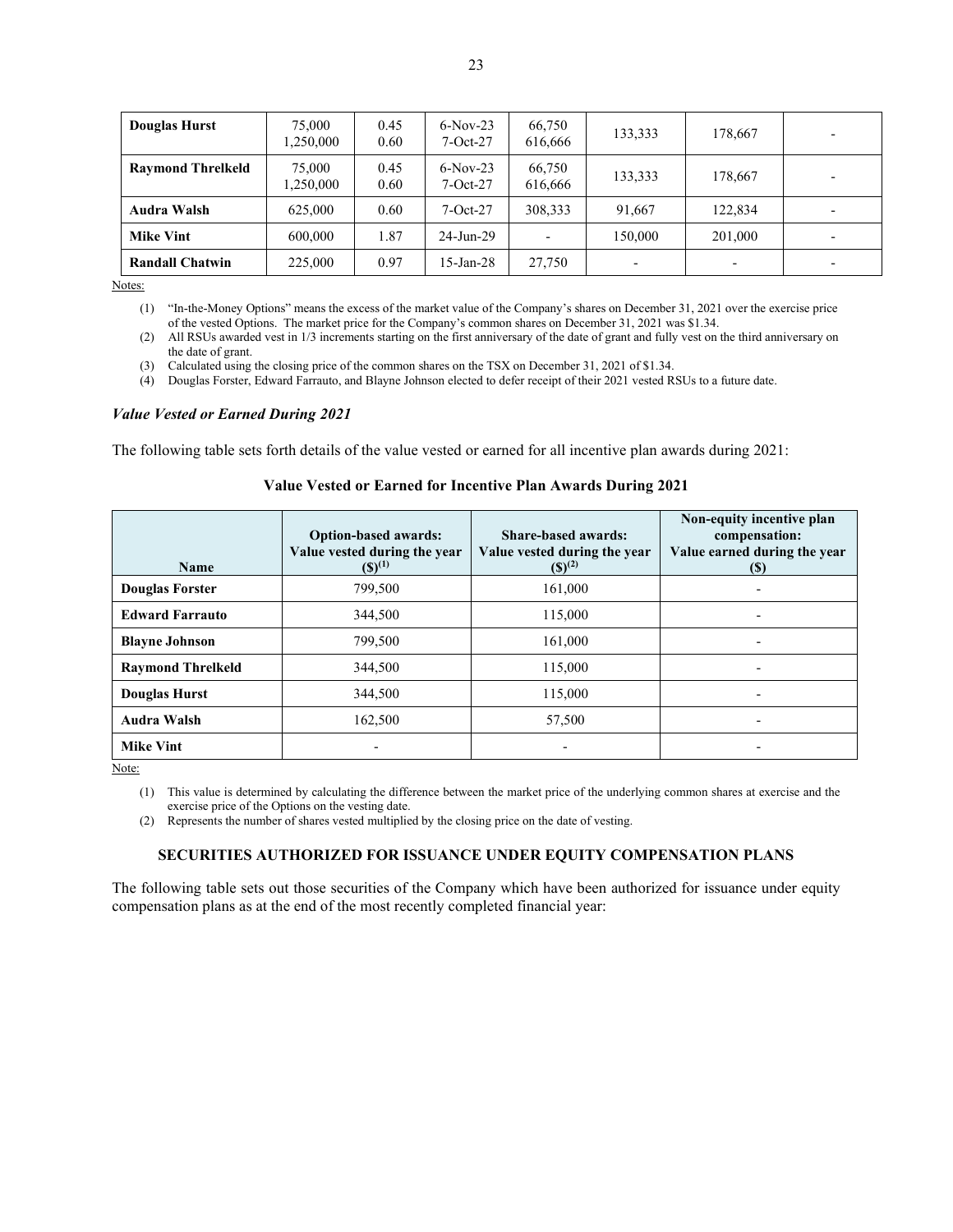| <b>Plan Category</b>                                                | Number of securities to<br>be issued upon exercise<br>of outstanding Options<br>and grant of PSUs and<br><b>RSUs</b> | Weighted-average<br>exercise price of<br>outstanding Options | <b>Number of securities</b><br>remaining available for<br>future issuance under<br>equity compensation plan $(1)$ |
|---------------------------------------------------------------------|----------------------------------------------------------------------------------------------------------------------|--------------------------------------------------------------|-------------------------------------------------------------------------------------------------------------------|
| Equity compensation plans<br>approved by the<br>securityholders     | 34,296,209                                                                                                           | \$0.75                                                       | 2,901,887                                                                                                         |
| Equity compensation plans<br>not approved by the<br>securityholders |                                                                                                                      |                                                              |                                                                                                                   |
| <b>Total</b>                                                        | 34,296,209                                                                                                           | \$0.75                                                       | 2,901,887                                                                                                         |

(1) As at December 31, 2021, the maximum number of common shares reserved for issuance under the LTIP at any time is 44,500,000 of which 10,000,000 can be used for RSUs, DSUs and PSUs. The maximum number was increased from 44,500,000 to 60,000,000 during the January 5, 2022 special meeting of shareholders.

# **SUMMARY OF MATERIAL TERMS OF SECURITY-BASED COMPENSATION PLANS**

## *Long-term Incentive Plan*

In April 2017, the Board implemented the LTIP for directors, officers, employees, and consultants, which was thereafter ratified by Shareholders on May 31, 2017. The LTIP was last amended and approved by Shareholders on January 5, 2022. The LTIP consists of DSUs, RSUs, PSUs, and Options which provide the Board with additional long-term incentive mechanisms to align the interests of the directors, officers, employees or consultants of the Company with shareholder interests. The LTIP also provides for, among other things, an accelerated vesting of awards in the event of a change in control, thereby aligning the Company's practices with current corporate governance best practices respecting a change in control.

As at December 31, 2021, under the LTIP, the maximum number of common shares of the Company (Calibre shares) that may be reserved and set aside for issuance upon the exercise of awards, along with any other security-based compensation arrangement of Calibre is 60,000,000. As at May 6, 2022, there are 38,919,994 Calibre shares reserved for issuance under the LTIP to satisfy 33,361,394 Options, 200,000 PSUs, and 5,358,600 RSUs, excluding units that may be satisfied in cash only, currently outstanding (being 8.7% of the issued and outstanding Calibre shares), leaving 7,222,775 Calibre shares available to be issued under the LTIP (being 1.6% of the issued and outstanding Calibre shares).

Awards to insiders exceeding 10% of the issued and outstanding number of Calibre shares may not be granted in a 12-month period and at no time may the number of Calibre shares issuable to insiders exceed 10% of the issued and outstanding Calibre shares. In addition, no single person may receive awards in a 12-month period that would, if exercised, result in the issuance of more than 5% of all issued and outstanding Calibre shares. In the case of a consultant or person employed or engaged by Calibre to carry on investor relations work, no single individual may receive an award in a 12-month period that would, if exercised, result in the issuance of more than 2% of all issued and outstanding Calibre shares.

Subject to adjustments, each Option granted is exercisable for one Calibre share issued from treasury at an exercise price of not less than the Market Price (being the closing price of a Caliber share on the last preceding trading day) at the date of grant.

The maximum term for stock options of the Company is 10 years. All stock options granted pursuant to the LTIP are subject to the vesting requirements imposed by the Board. PSUs do not vest, and cannot be paid out (settled), until the completion of the performance cycle.

Subject to adjustments, each of DSU, RSU and PSU may be satisfied at the discretion of the Board for a cash payment equal to the Market Price of a Calibre share on settlement or by the issuance of one Calibre share or a combination of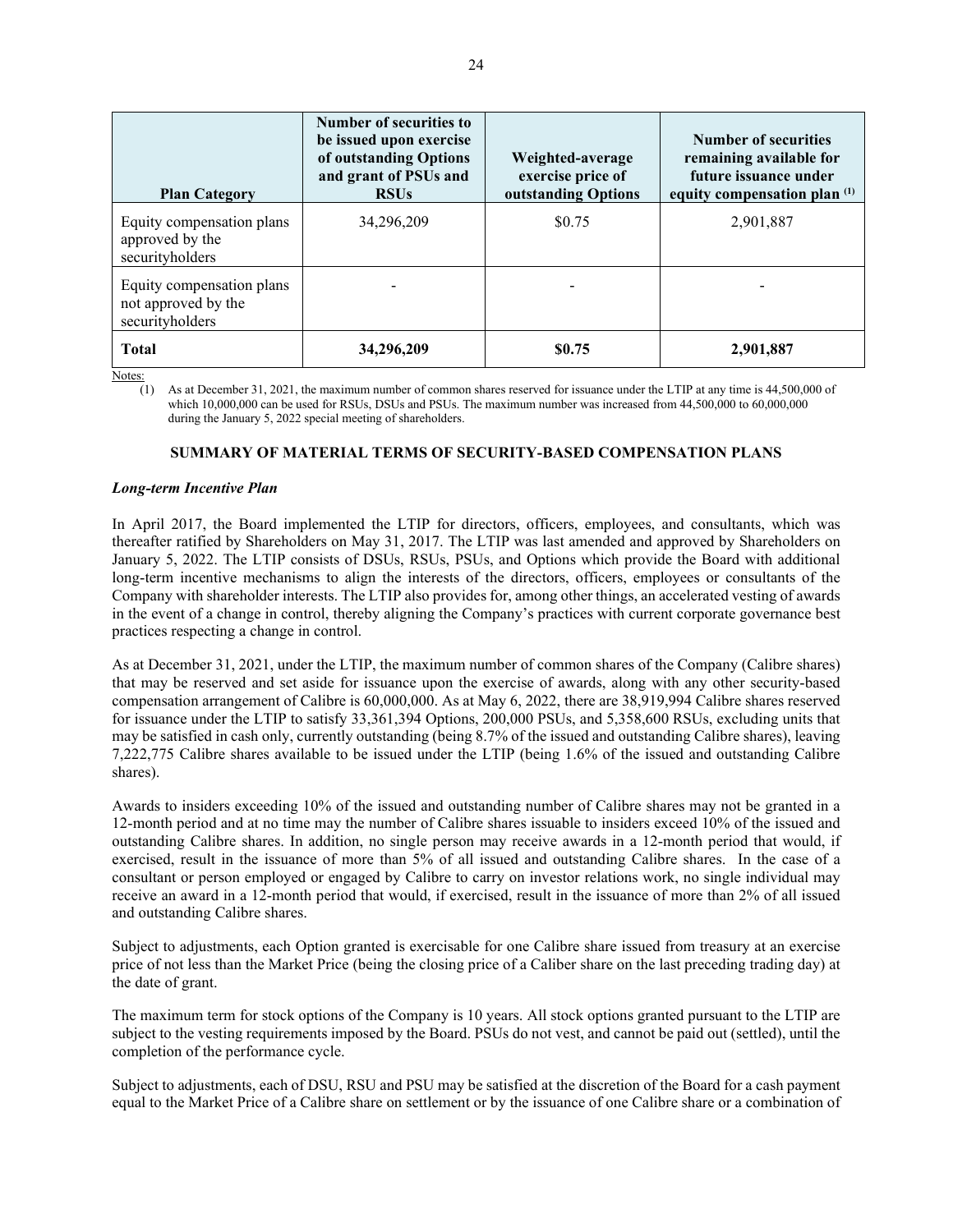cash and Calibre shares equal to the Market Price of one Calibre share, unless the incentive unit has been specified to be satisfiable in cash only or shares only, as applicable.

PSUs do not vest, and cannot be paid out (settled), until the completion of the performance cycle. RSUs vest upon lapse of the applicable restricted period. For employees and directors, vesting of RSUs generally occurs in three equal instalments on the first three anniversaries of the grant date. PSUs and RSUs must be settled no later than December 31 of the calendar year which is three years of the calendar year in which they were granted. DSUs may be granted in lieu of cash compensation or as discretionary grants. Discretionary DSUs will vest in accordance with the award agreement and DSUs granted in lieu of cash compensation vest immediately. DSUs must be settled after the separation date (as defined in the LTIP) of the participant in accordance with the terms of the LTIP.

Upon the retirement, death, or disability of a recipient, all outstanding awards vest immediately. Outstanding awards that vested on or before the date that a recipient resigns remain available for settlement, and all unvested awards terminate immediately. In the case of termination of employment without cause, outstanding DSUs, PSUs and RSUs that had vested on or before the termination date remain available for settlement as of the termination date and outstanding DSUs, PSUs and RSUs that would have vested on the next vesting date following the termination date are also available for settlement as of such vesting date. All other unvested DSUs, PSUs and RSUs terminate immediately. In the case of Options, all unvested Options vest immediately upon termination of employment without cause. Where termination of employment is for cause, all vested and unvested awards terminate immediately. Finally, in the event of a change of control, all awards vest immediately.

Options that vested upon the retirement, death, or disability of a recipient expire on the earlier of the scheduled expiry date and one year following the date of vesting. In the case of resignation, vested Options expire on the earlier of the scheduled expiry date and three months following the date of resignation. In the case of termination of employment without cause, vested Options expire on the earlier of the scheduled expiry date and 90 days following the date of resignation, or as otherwise allowed by the Board. Options that vest upon the occurrence of a change of control expire at the discretion of the Board.

For greater clarity, the Board can only extend the term of Options that would otherwise be subject to accelerated expiry as a result of a resignation or termination, so long as it does not extend them beyond their original expiry date.

Awards granted pursuant to the LTIP may not be assigned, transferred, charged, pledged or otherwise alienated, other than to a participant's personal representative.

Subject to applicable law and necessary regulatory approvals, the Board may amend the LTIP without obtaining shareholder approval where the amendments do not materially and adversely affecting any previously granted awards. The following amendments to the LTIP require shareholder approval:

- (a) A reduction in the option price or cancellation or reissuance of options with the intent of effecting a reduction in the option price;
- (b) Extension of options, or changes to the date on which a PSU, RSU or DSU will be forfeited or terminated;
- (c) Increase to maximum number of shares reserved for issuance under the LTIP;
- (d) Revisions to participation limits;
- (e) Revisions to assignability and transferability, other than for estate purposes; or
- (f) Any amendment to these amendment provision and any amendment required under applicable law.

The Compensation Committee and the Board believe that equity-based compensation plans are the most effective way to align the interests of management with those of shareholders. Long-term incentives must also be competitive and align with the Company's compensation philosophy.

In determining the number of Options to be granted to the executive officers and directors, the Board or the Compensation Committee, as the case may be, takes into account the level of responsibility and experience required for the position, and the NEO's potential future contributions to the Company. The Compensation Committee sets the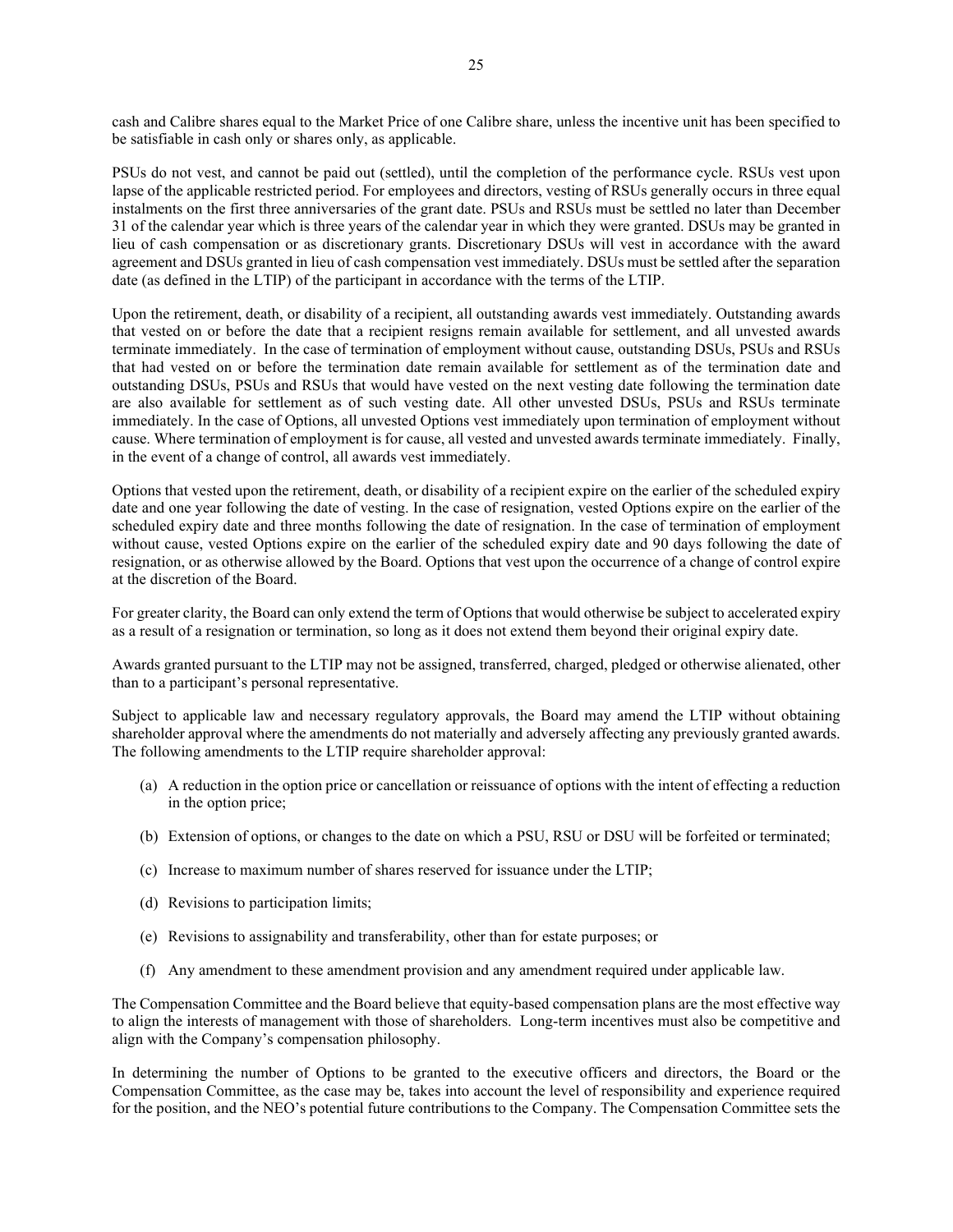number of options so as to attract and retain qualified and talented employees. The Compensation Committee also takes into account the Company's contractual obligations and the award history for all participants in the Company's LTIP.

The recipients of incentive Options and the terms of the Options granted are determined from time to time by the Board with assistance from the Compensation Committee. The exercise price of the Options granted is generally determined by the market price at the time of grant. For the financial years ended December 31, 2021, 2020, and 2019 the annual burn rate for the outstanding RSUs, PSUs, and Options was 0.02, 0.02, and 0.32, respectively.

# **REPORT ON CORPORATE GOVERNANCE**

National Instrument 58-101, *Disclosure of Corporate Governance Practices*, requires all reporting issuers to provide certain annual disclosure of their corporate governance practices with respect to the corporate governance guidelines (the "**Guidelines**") adopted in National Policy 58-201. These Guidelines are not prescriptive but have been used by the Company in adopting its corporate governance practices.

## *Board of Directors Mandate*

The Board has adopted a Board of Directors Mandate which is available on the Company's website at www.calibremining.com and is attached to this Circular as Schedule "A."

# *Position Descriptions*

The Board has developed written position descriptions for the Chair of the Board as well as for the chairs of each of the Board committees. They are available on the Company's website at www.calibremining.com. The Board has also developed a written position description for the CEO.

## *Director Independence*

All of the current members of the Board are considered "independent" within the meaning of NI 52-110, except for Darren Hall, who is the CEO of the Company. The independent directors have regularly scheduled meetings in the absence of the non-independent director. Generally, at the end of each regularly scheduled Board meeting, the directors hold an in-camera session without management present. An in-camera meeting without management is held at every Board meeting.

The Chair of the Board is Blayne Johnson, who is independent. The Chair of the Board has primary responsibility for maintaining the independence of the Board and ensuring that the Board carries out its responsibilities. The Chair of the Board meets periodically with the CEO to discuss various matters relating to the Company. Mr. Johnson also serves as a member of the Compensation Committee. The Board has adopted a Position Description for the Chair of the Board which is available on the Company's website at www.calibremining.com.

# *Other Directorships*

For details regarding directorships a director of the Company holds with any other reporting issuer (or the equivalent in a foreign jurisdiction), see the disclosure under the heading "Particulars of Matters to be Acted Upon – Election of Directors" in this Circular.

As some of the directors of the Company also serve as directors and officers of other companies engaged in similar business activities, the Board must comply with the conflict of interest provisions of the *Business Corporations Act*  (British Columbia), as well as the relevant securities regulatory instruments, in order to ensure that directors exercise independent judgment in considering transactions and agreements in respect of which a director or officer has a material interest. Any interested director would be required to declare the nature and extent of his or her interest and would not be entitled to vote at meetings of directors which evoke any such conflict.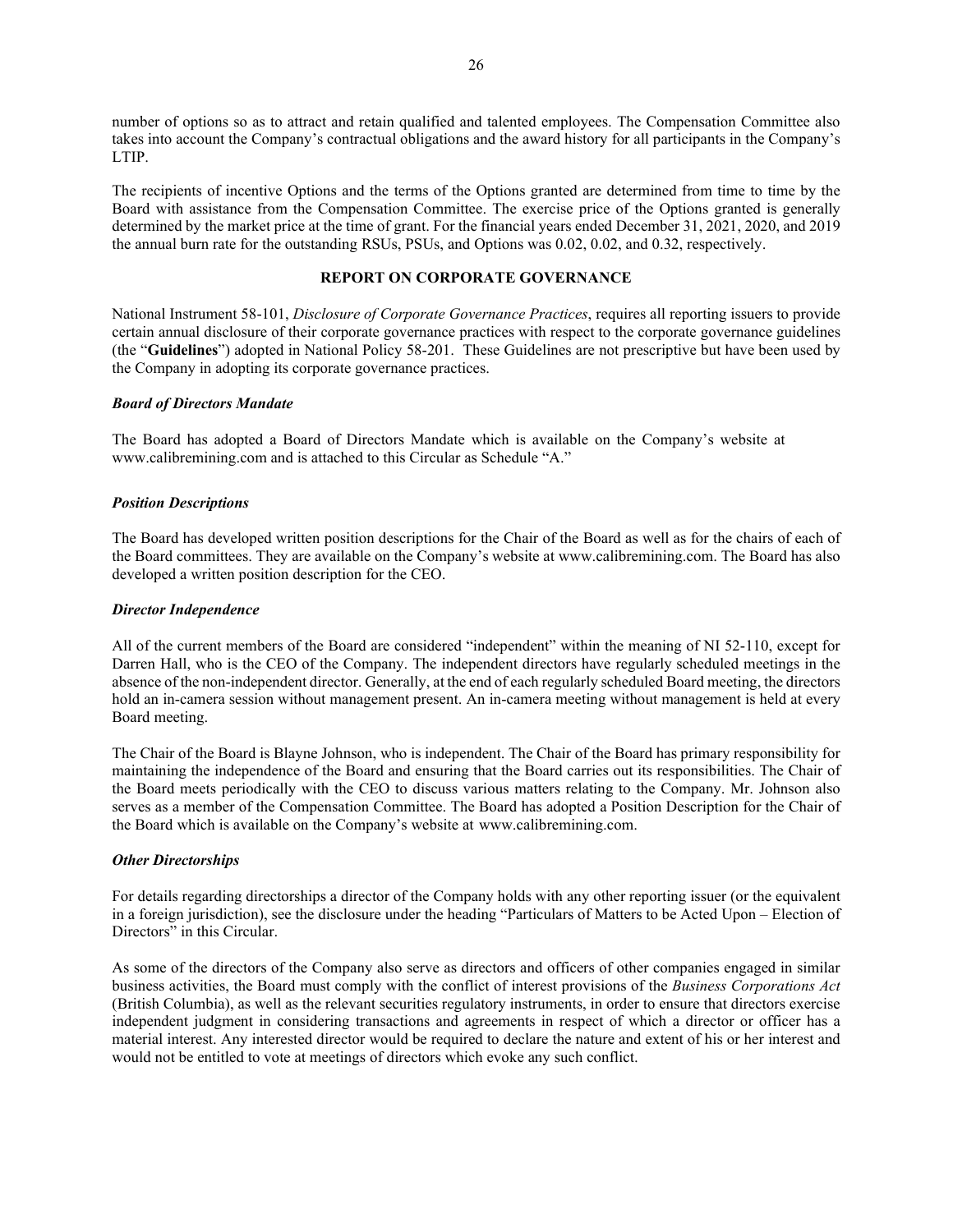# *Attendance Record*

For details regarding the attendance record of each director of the Company for all Board meetings and all Board committee meetings held since the beginning of the Company's most recently completed financial year, see the disclosure under the heading "Particulars of Matters to be Acted Upon – Election of Directors" in this Circular.

# *Director Skills and Experience*

The Board of Directors and the Corporate Governance and Nominating Committee ("**CGN Committee**") review the experience, qualifications, and skills of our directors each year to ensure that the composition of the Board of Directors and committees and the competencies and skills of the members are in line with the evolving needs of the Company. The Board maintains a skills matrix to identify and evaluate the competencies and skills of the members based on the individual experience and background of each director. The skills matrix is reviewed and updated each year based on self-assessment by each director whereby each director is asked to rate their experience and background in a variety of key subject areas. This data is compiled into a matrix representing the broad skills of the current directors. This matrix is maintained to identify areas for strengthening the Board of Directors, if any, and address them through the recruitment of new members.

The following skills matrix outlines the experience and background of, but not necessarily the technical expertise of, the current individual directors based on information provided by such individuals.

|           | Managing and Leading Growth | International | Senior Officer | Operations | Mining or Global Resource Industry | Technology<br>Information | Resources<br>Human | $\infty$<br>Investment Banking/Mergers<br>Acquisition | Financial Literacy | and<br>Investor<br><b>Public Relations</b><br>Communications,<br>Relations, | and<br>Sustainable Development<br>Corporate Responsibility | Government Relations | Board<br>Governance | Legal | Social<br>Environment and |
|-----------|-----------------------------|---------------|----------------|------------|------------------------------------|---------------------------|--------------------|-------------------------------------------------------|--------------------|-----------------------------------------------------------------------------|------------------------------------------------------------|----------------------|---------------------|-------|---------------------------|
| Hall      | ٠                           | ٠             | $\bullet$      | ٠          | ٠                                  | ٠                         |                    | ٠                                                     |                    | ٠                                                                           | $\bullet$                                                  | ٠                    |                     |       | ٠                         |
| Forster   | ٠                           | ٠             |                | ٠          | ٠                                  |                           |                    | ٠                                                     |                    | ٠                                                                           |                                                            |                      | ٠                   |       |                           |
| Johnson   | ٠                           | ٠             |                |            | ٠                                  |                           |                    | ٠                                                     |                    | ٠                                                                           |                                                            |                      |                     |       |                           |
| Farrauto  | ٠                           | ٠             |                |            | ٠                                  |                           | ٠                  | ٠                                                     | ٠                  | ٠                                                                           |                                                            |                      | ٠                   |       |                           |
| Walsh     | ٠                           | ٠             |                | ٠          | ٠                                  | ٠                         | ٠                  | ٠                                                     |                    | ٠                                                                           | ٠                                                          | ٠                    | ٠                   |       | ٠                         |
| Threlkeld | ٠                           | ٠             |                |            | ٠                                  | ٠                         |                    | ٠                                                     |                    | ٠                                                                           | ٠                                                          | ٠                    | ٠                   |       |                           |
| Hurst     | ٠                           | ٠             | ٠              | ٠          | ٠                                  |                           |                    | ٠                                                     |                    | ٠                                                                           | ٠                                                          | ٠                    | ٠                   |       |                           |
| Vint      | ٠                           | ٠             |                |            | ٠                                  |                           |                    | ٠                                                     |                    |                                                                             | ٠                                                          |                      | ٠                   |       |                           |
| Chatwin   | ٠                           | ٠             |                |            | ٠                                  |                           |                    | ٠                                                     |                    | ٠                                                                           | ٠                                                          |                      | ٠                   |       |                           |

In addition to the relevant skills contained in the above skills matrix, the CGN Committee takes into account the diversity of the candidates when filling Board vacancies and changing its composition. Diversity (including gender, ethnicity, age, and geographic representation plays an important role in bringing together the breadth of perspective necessary for success and enhancing Board performance.

Descriptions for each of the skills in the preceding skills matrix are as follows:

- ♦ *Managing or Leading Growth* Experience driving strategic direction and leading growth of an organization.
- ♦ *International* Experience working in a major organization that has business in one or more international jurisdictions.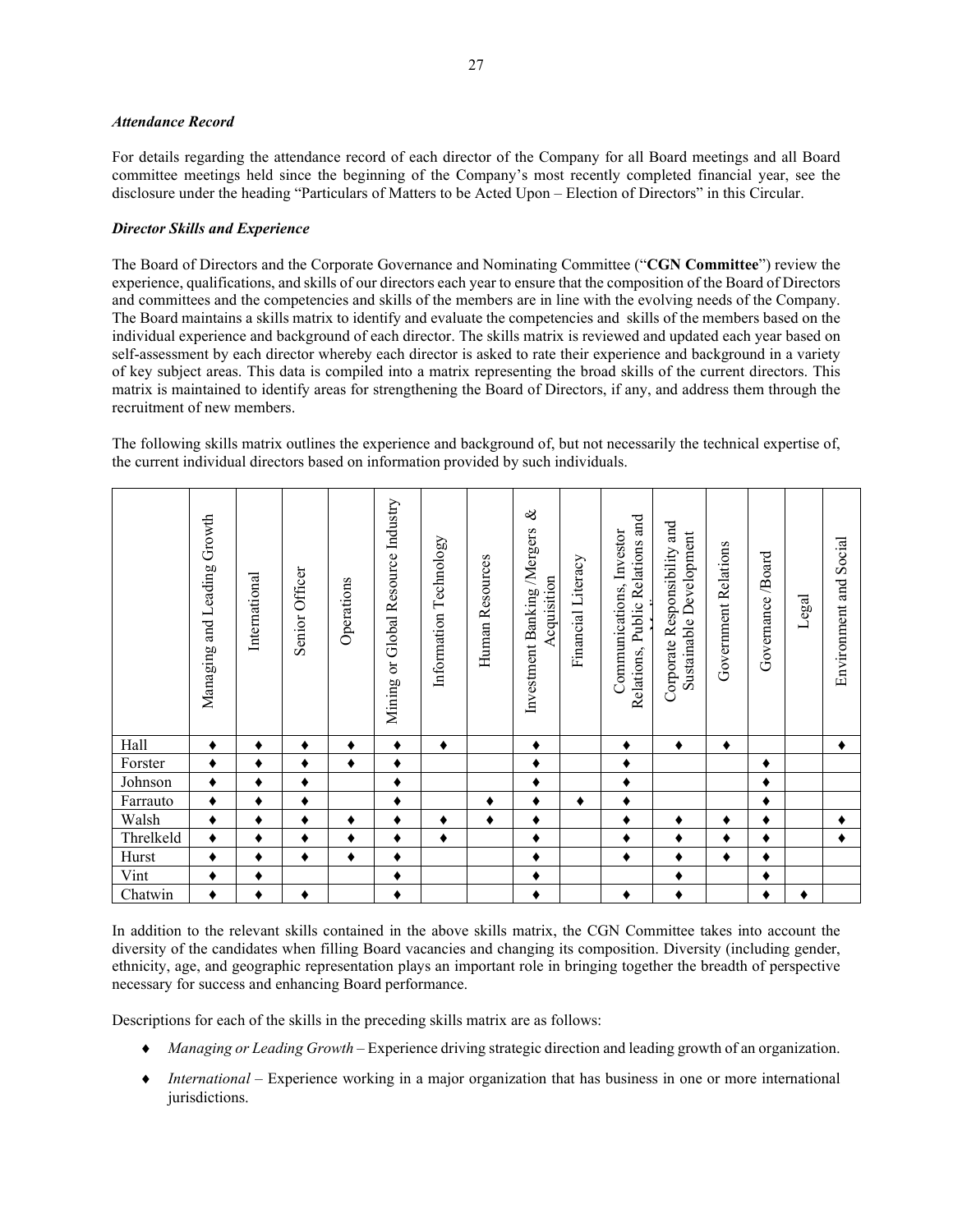- ♦ *Senior Officer* Experience as a CEO or other senior officer of a publicly listed company or major organization.
- ♦ *Operations* Experience as a senior operational officer of a publicly listed company or major organization or production or exploration experience with a leading mining or resource company.
- ♦ *Mining or Global Resource Industry* Experience in the mining industry, combined with a strong knowledge of market participants.
- ♦ *Information Technology* Experience in information technology with major implementations of management systems.
- ♦ *Human Resources* Strong understanding of compensation, benefit and pension programs, with specific expertise in executive compensation programs, organizational/personal development and personnel development.
- ♦ *Investment Banking/Mergers & Acquisitions* Experience in investment banking, finance or in major mergers and acquisitions.
- ♦ *Financial Literacy* Senior financial officer of a publicly listed company or major organization or experience in financial accounting and reporting, and corporate finance (familiarity with internal financial controls, Canadian or US GAAP, and/or IFRS).
- ♦ *Communications, Investor Relations, Public Relations and Media* Experience in or a strong understanding of communications, public media and investor relations.
- ♦ *Corporate Responsibility and Sustainable Development* Understanding and experience with corporate responsibility practices and the constituents involved in sustainable development practices.
- ♦ *Government Relations* Experience in, or a strong understanding of, the workings of government and public policy.
- ♦ *Governance/Board* Experience as a board member of a major organization.
- ♦ *Legal* Experience as a lawyer either in private practice or in-house with a publicly listed company or major organization.
- ♦ *Environmental and Social* Extensive knowledge in, and experience managing, a broad range of environmental and social issues in the context of mining operations.

# *Orientation and Continuing Education*

The Board's practice is to recruit for the Board only persons with extensive experience in the mining and mining exploration business and in public company matters. The CGN Committee, in conjunction with the Chair and the CEO, are responsible for ensuring that new directors are provided with an orientation and education program which includes written information about the business and operations of the Company, documents from recent Board meetings, and opportunities for meetings and discussion with senior management and other directors. New directors are also given the opportunity to independently consult with the outside legal counsel to the Company to better understand their legal obligations as directors of the Company.

The Company performs many activities to ensure that its directors maintain the skill and knowledge necessary to meet their obligations as directors. Management of the Company takes steps to ensure that its directors are continually updated as to the latest corporate and securities law developments which may affect the directors as a whole. The Company continually reviews the latest securities rules and policies and is on the mailing list of the TSX to receive updates to any of their rules. Any such changes or new requirements are then brought to the attention of the Company's directors either by way of director or committee meetings or by direct communications from management to the directors. Management assists directors by providing them with regular updates on relevant developments and other information that management considers to be of interest to the Board. The Company also provides the directors with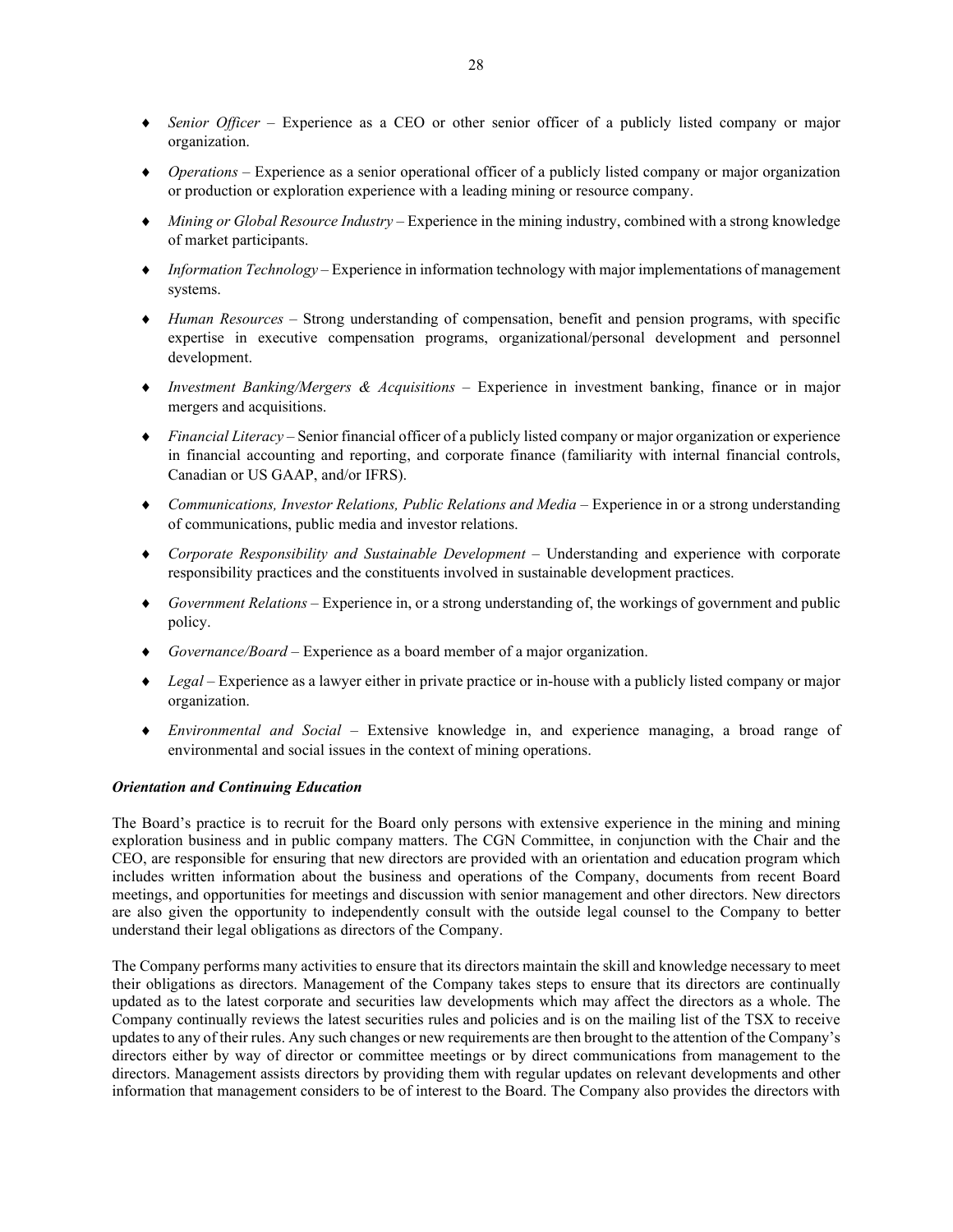membership to the Institute of Corporate Directors where they can access relevant directorship webinars, research materials, and training.

Directors are encouraged to attend other Board committee meetings if they are not active members, to broaden their knowledge base and receive additional information on the Company's business and developments in areas where they are not commonly exposed. At each quarterly Board meeting, the CFO makes a presentation to the Board to provide a comprehensive overview of the Company's financial performance, anticipated future financial results, and market trends. With respect to novel business, accounting and industry issues, management will arrange for an industry or related professional to make a presentation to or provide advice to the Board on a topic relevant to those issues, if required.

# *Ethical Business Conduct*

The Board expects management to operate the business of the Company in a manner that enhances shareholder value and is consistent with the highest level of integrity. Management is expected to execute the Company's business plan and to meet performance goals and objectives according to the highest ethical standards. The Board adopted a Code of Business Conduct and Ethics (the "**Code**") for its directors, officers, employees, consultants and suppliers. A copy of the Code is available on the Company's website at www.calibremining.com.

Pursuant to the Code, the Company has appointed Edward Farrauto, the Chair of the Audit Committee, to serve as the Company's Compliance Officer to ensure compliance with the Code, reporting directly to the Board. The Board monitors compliance with the Code and management provides an annual report to the Board regarding issues, if any, arising under the Code and the Company's corporate governance policies. The CGN Committee reviews the adequacy of the Code on an annual basis. In addition, the Company uses a confidential and anonymous reporting system that allows reporting by anyone having a concern about unethical or illegal activities.

# *Whistleblower Policy*

Employees are required to report any violations under the Code or the Company's corporate governance policies in accordance with the Company's Whistleblower Policy. All employees of the Company are expected to inform their manager or supervisor of any concerns they might have. If an employee is not comfortable speaking to his or her supervisor or is not satisfied with the supervisor's response, the employee is encouraged to speak with anyone in management of the Company with whom he or she is comfortable approaching. Supervisors and managers are required to report all complaints to the Company's Compliance Officer, who has specific and exclusive responsibility to investigate all complaints.

When an employee is not satisfied or is uncomfortable with following the Company's open-door policy, that employee is encouraged to contact the email hotline maintained by the Company, which is available 24 hours a day, seven days a week at whistleblower@calibremining.com. Whistleblowers will always be provided with a response to a complaint and a report of all complaints submitted to the email hotline will be sent to the Board. If a report is made through the email hotline, the response back will be through the hotline email address unless a different mode of communication is requested by the whistleblower. An employee, director or officer may also raise a concern anonymously through NAVEX Global, Inc, an independent, 24-hour Reporting Hotline service. Submissions made through NAVEX Global, Inc's Reporting Hotline are protected by its secure technology system and Company management will not have access to any identifying message details. A copy of the Company's Whistleblower Policy is available on the Company's website at www.calibremining.com.

## *Nomination of Directors*

In order to identify new candidates for nomination to the Board, the Board considers the advice and input of the CGN Committee. The Chair of the Board and the chair of the CGN Committee, together with the CEO, develop a list of potential candidates for review by the CGN Committee. Given that the various members of the Board have, in aggregate, a wide network of contacts, all members of the Board are encouraged to submit names of potential candidates who would make significant contributions to the Company. Through discussion, the list is refined by the CGN Committee. At the discretion of the CGN Committee, third parties may also be used to source potential directors.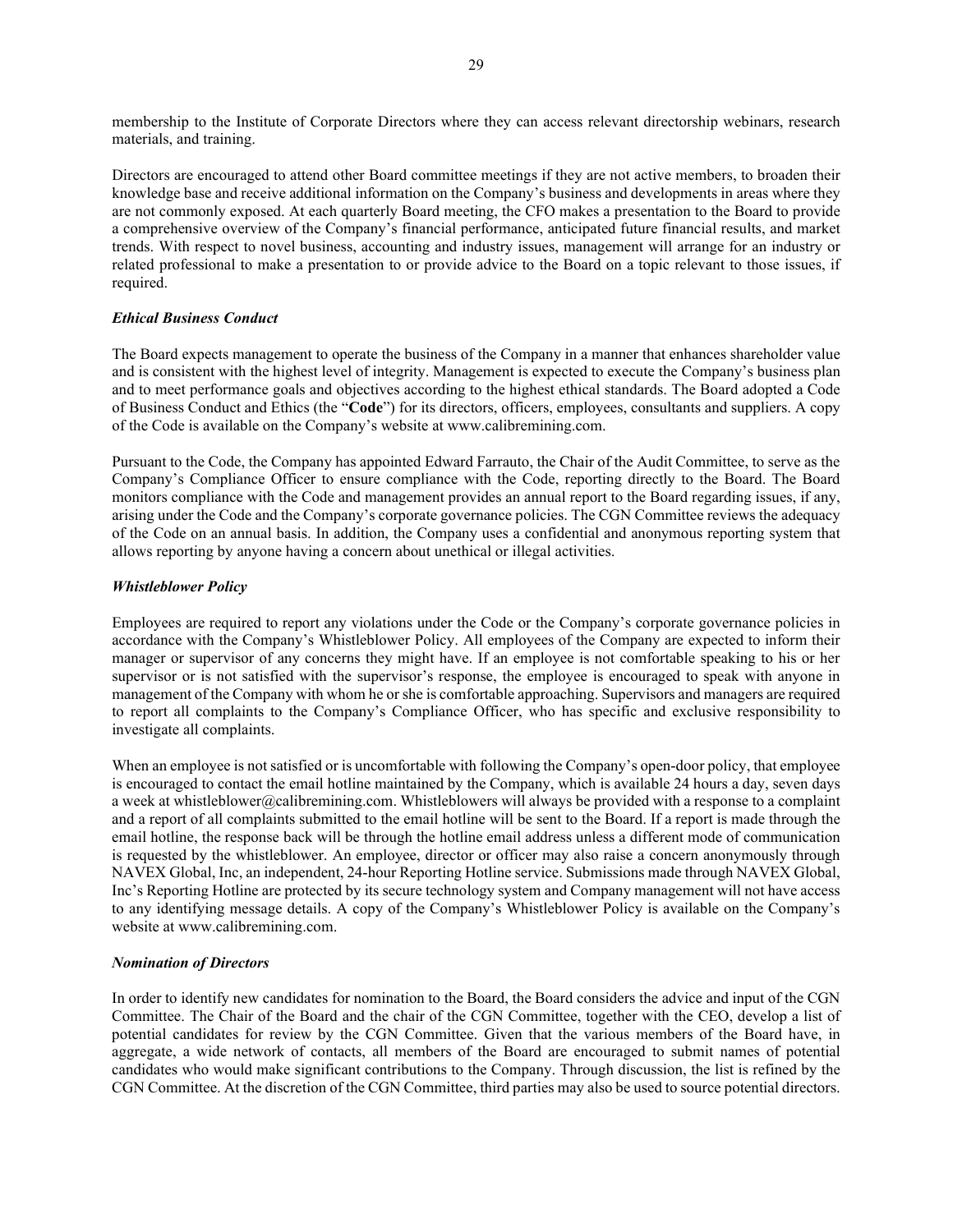The Board has appointed the CGN Committee which is currently comprised of Audra Walsh (Chair), Raymond Threlkeld and Douglas Hurst, all of whom are independent directors within the meaning of NI 58-101.

The mandate of the CGN Committee (the "**CGN Committee Mandate**") provides that its responsibilities will include: (a) identifying and reviewing the qualifications of and recommending to the Board possible nominees for the Board to be proposed in the management information circular for election or re-election at each annual general meeting; (b) identifying and reviewing the qualifications of and recommending to the Board possible candidates to fill vacancies on the Board between annual general meetings; (c) overseeing the effective functioning of the Board; (d) overseeing the relationship between management and the Board and recommending improvements in such relationship to the Board; and (e) annually reviewing and making recommendations to the Board with respect to: (i) the size and composition of the Board, with a view to promoting effectiveness and efficiency; (ii) the appropriateness of the committees of the Board, their mandates and responsibilities and the allocation of directors to the committees; (iii) the appropriateness of the terms of the mandate and responsibilities of the Board; (iv) the compensation of the directors in light of time commitments, comparative fees, risks and responsibilities; (v) the directorships held by the Company's directors and officers in other corporations; (vi) the Company's nominees on the boards of directors of its subsidiaries and other corporations; and (vii) the corporate objectives which the Chair of the Board is responsible for meeting, the assessment of the Chair of the Board against these objectives and the appropriateness of the duties and responsibilities of the Chair of the Board. A copy of the CGN Committee Mandate is available on the Company's website at www.calibremining.com.

## *Majority Voting Policy*

The Company has adopted a majority voting policy (the "**Majority Voting Policy**") in connection with director elections. The policy stipulates that for any uncontested elections of directors, if the number of votes withheld exceeds the number of votes in favour of the election of a director nominee at a Shareholders' meeting, the nominee will be required to immediately tender his or her resignation after the meeting to the Chair of the Board who will then refer it to the CGN Committee for consideration. The CGN Committee will make a recommendation to the Board after reviewing the matter and any extenuating circumstances, and the Board will act on the CGN Committee's recommendation within 90 days following the applicable Shareholders' meeting. The Board's decision to accept or reject the resignation offer will promptly be disclosed to the public by news release. The nominee in question will not participate in any CGN Committee or Board deliberations on the resignation offer. The Majority Voting Policy does not apply in circumstances involving contested director elections. A copy of the Majority Voting Policy is available on the Company's website at www.calibremining.com.

### *Assessments*

The entire Board evaluates the effectiveness of the Board, its committees and individual directors on a regular basis, formally through a questionnaire that asks the directors to assess the effectiveness of the Board and its committees in respect of structure and composition; roles and responsibilities; operations; effectiveness; committee meetings' operations and effectiveness; and individual director performance. The Board evaluation process is designed to provide directors with an opportunity each year to examine how the Board is operating and to make suggestions for improvement.

### *Director Term Limits and Other Mechanisms of Board Renewal*

The Board has not adopted a term limit for directors. The Board believes that the imposition of term limits on a director implicitly discounts the value of experience and continuity amongst Board members and runs the risk of excluding experienced and potentially valuable Board members as a result of an arbitrary determination. The notional objective of term limits is to encourage board turnover, introduce new perspectives and retain independence. The Company has achieved a satisfactory turnover of directors over its history, and the Board believes that it can strike the right balance between continuity and fresh perspectives without mandated term limits.

# *Representation of Women on the Board and Management*

The Board recognizes that gender diversity is a significant aspect of diversity and acknowledges the important role that women can play in contributing to diversity of perspective in the boardroom. While the Board does not have any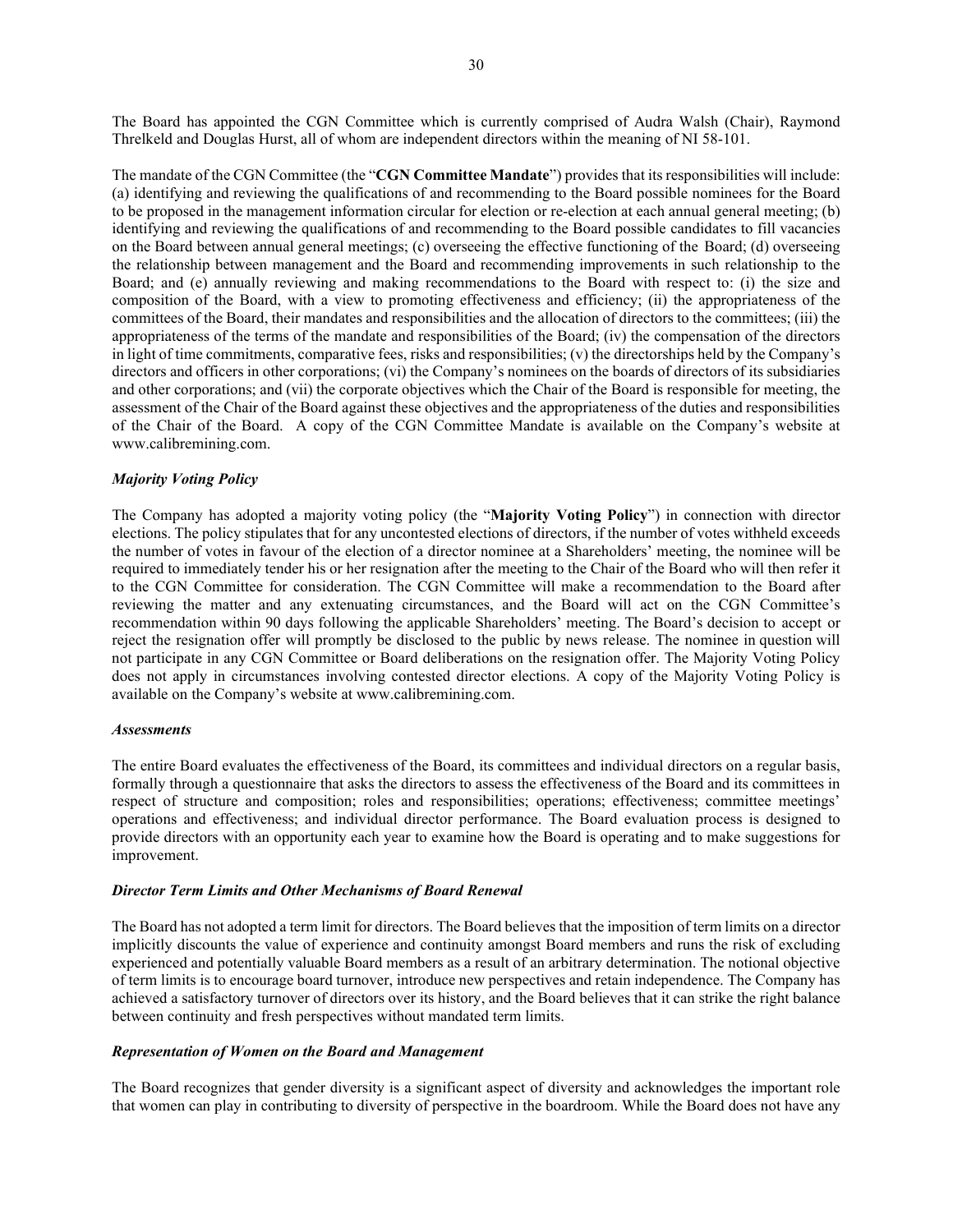specific diversity targets, the Board has adopted a diversity policy that outlines the identification and nomination of women directors. The selection process for director nominees involves including at least one female candidate for each available Board seat in the short-list, and if at the end of the selection process, no female candidates are selected, the Board must be satisfied that there are objective reasons to support this termination, and that it believes it will be able to achieve its overall goal of greater diversity in future periods.

The diversity policy and its effectiveness are assessed on an annual basis by the CGN Committee. The CGN Committee also oversees an annual director questionnaire which specifically asks whether the Board appropriately reflects the diversity of the community it serves. These results are compiled and shared with the Board. The diversity of the Board (and in particular the representation of women) is one of many factors considered in the selection of candidates as potential directors. The diversity of the executive officers (and in particular the representation of women) is one of many factors considered in the selection of candidates as potential executive officers.

At this time, the Company has not adopted a target regarding the representation of women on the Board or in executive officer positions. The Company is of the view that its current practice of considering diversity as one of many factors in selecting candidates as potential directors or executive officers permits the Company to balance the benefit of diversity with other relevant considerations. The Company is committed to increasing Board diversity and recognizes that the Board's background should represent a variety of backgrounds, experiences and skills.

Women currently hold one of the nine positions on the Board (11%) and no position as executive officers of the Company.

# **AUDIT COMMITTEE DISCLOSURE**

The Audit Committee assists the Board in fulfilling its oversight responsibilities as they relate to the integrity of the Company's financial statements and accounting processes, and the independent auditors' qualifications and independence. In this regard, the Audit Committee has primary responsibility for the Company's financial reporting, accounting systems and internal controls over financial reporting. The Audit Committee also assists the Board with the oversight of financial strategies and risk management.

Further information regarding the Audit Committee is contained in the Company's annual information form for the financial year ended December 31, 2021, which is available under the Company's profile on SEDAR at www.sedar.com. A copy of the Audit Committee Mandate is available on the Company's website at www.calibremining.com.

# **INDEBTEDNESS OF DIRECTORS AND EXECUTIVE OFFICERS**

As at the date of this Circular, no individual who is an executive officer, director, employee or former executive officer, director or employee of the Company or any of its subsidiaries is indebted to the Company or any of its subsidiaries pursuant to the purchase of securities or otherwise.

No individual who is, or at any time during the financial year ended December 31, 2021, was a director or executive officer of the Company, a proposed management nominee for election as a director of the Company, or an associate of any such director, executive officer or proposed nominee, was indebted to the Company or any of its subsidiaries during the financial year ended December 31, 2021 or as at the date of this Circular in connection with security purchase programs or other programs.

# **INTERESTS OF INFORMED PERSONS IN MATERIAL TRANSACTIONS**

No "informed person" (as such term is defined in NI 51-102) or proposed nominee for election as a director of the Company or any associate or affiliate of the foregoing has any material interest, direct or indirect, in any transaction in which the Company has participated since the commencement of the Company's most recently completed financial year or in any proposed transaction which has materially affected or will materially affect the Company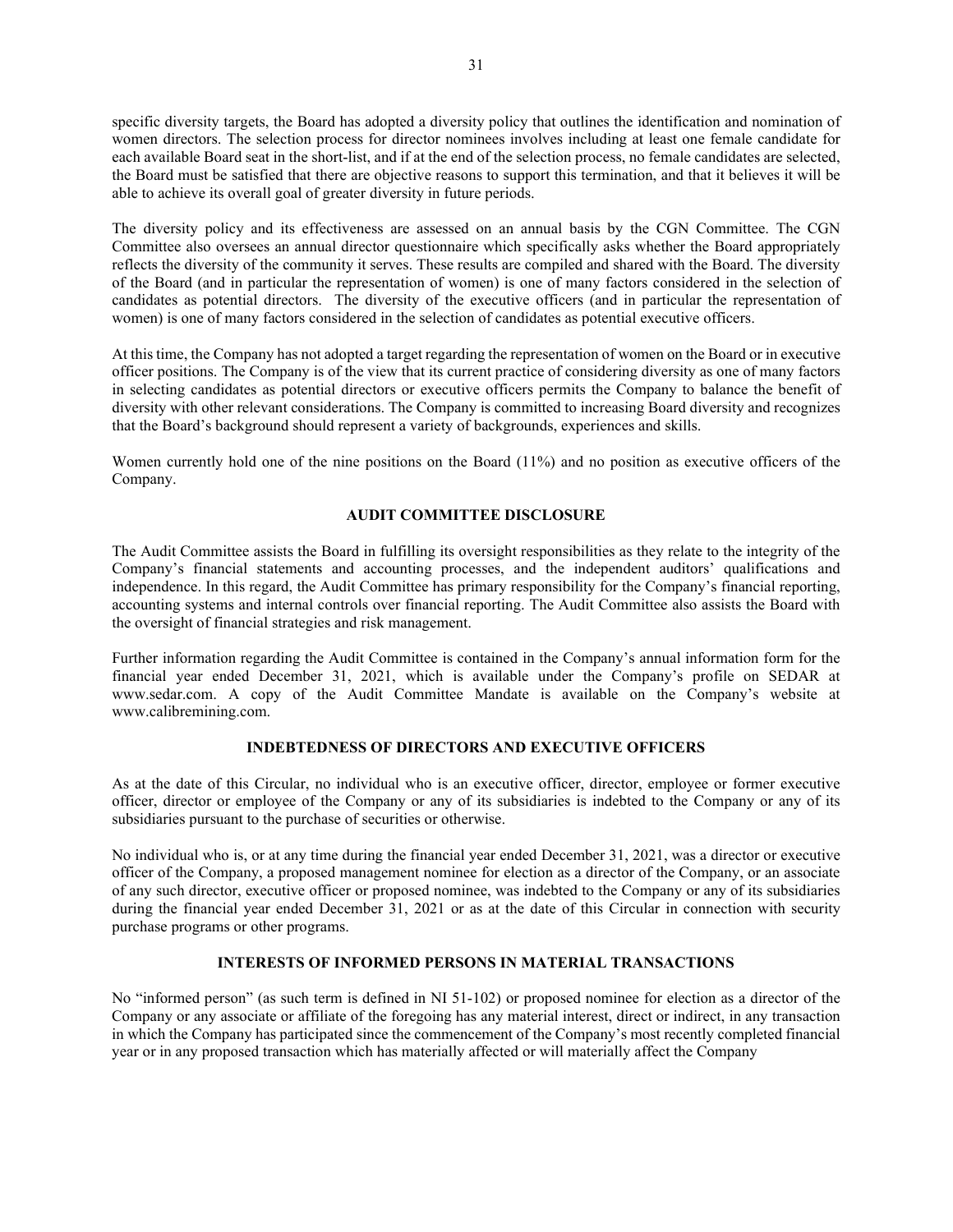# **INTEREST OF CERTAIN PERSONS IN MATTERS TO BE ACTED UPON**

No person or company who is, or at any time during the financial year ended December 31, 2021 was, a director or executive officer of the Company, a proposed management nominee for election as a director of the Company, or an associate or affiliate of any such director, executive officer or proposed nominee, has any material interest, direct or indirect, by way of beneficial ownership or otherwise, in matters to be acted upon at the Meeting other than the election of directors or the appointment of auditors.

# **PARTICULARS OF MATTERS TO BE ACTED UPON AT THE MEETING**

# *Financial Statements*

The audited consolidated financial statements of the Company for the financial year ended December 31, 2021 and the report of the independent auditors thereon will be presented at the Meeting. These consolidated financial statements and the related management's discussion and analysis were sent to all shareholders who have requested a copy. The Company's consolidated financial statements and related management's discussion and analysis for the financial year ended December 31, 2021 are also available under the Company's profile on SEDAR at www.sedar.com and on the Company's website at www.calibremining.com.

## *Election of Directors*

### Proposed Management Nominees for Election to the Board

The directors of the Board are elected annually and hold office until the next annual general meeting of the shareholders or until their successors are elected or until such director's earlier death, resignation or removal. The management of Calibre proposes to nominate the persons listed below for election as directors of Calibre to serve until their successors are elected or appointed. In the absence of instructions to the contrary, proxies given pursuant to the solicitation by the management of Calibre will be voted for the nominees listed in this Circular.

Pursuant to the Advance Notice Policy adopted by the Board on March 19, 2013, any additional director nominations for the Meeting must be received by Calibre in compliance with the Advance Notice Policy no later than the close of business on May 16, 2022. If no such nominations are received by Calibre prior to such date, management's nominees for election as directors set forth below will be the only nominees eligible to stand for election at the Meeting.

The following tables set out certain information as of the date of this Circular (unless otherwise indicated) with respect to the nine persons being nominated at the Meeting for election as directors of the Company. Each director elected will hold office until the next annual meeting of shareholders or until his or her successor is duly elected or appointed. Information regarding common shares owned by each director is presented to the best knowledge of management of the Company and has been furnished to management of the Company by such directors. Information regarding Board and committee meeting attendance is presented for meetings held in 2021.

The enclosed form of proxy permits Shareholders to vote for each nominee on an individual basis.

**Unless the shareholder specifies in the enclosed form of proxy that the common shares represented by the proxy are to be withheld from voting in the election of directors, the persons named in the form of proxy shall vote the common shares represented by the proxy in favour of the election of the persons whose names are set forth below.** 

**The Board unanimously recommends that Shareholders vote FOR the nominees set forth below. Management does not contemplate that any of the nominees will be unable to serve as a director. If any vacancies occur in the slate of nominees listed below before the Meeting, management will exercise discretion to vote the proxy for the election of any other person or persons as directors**.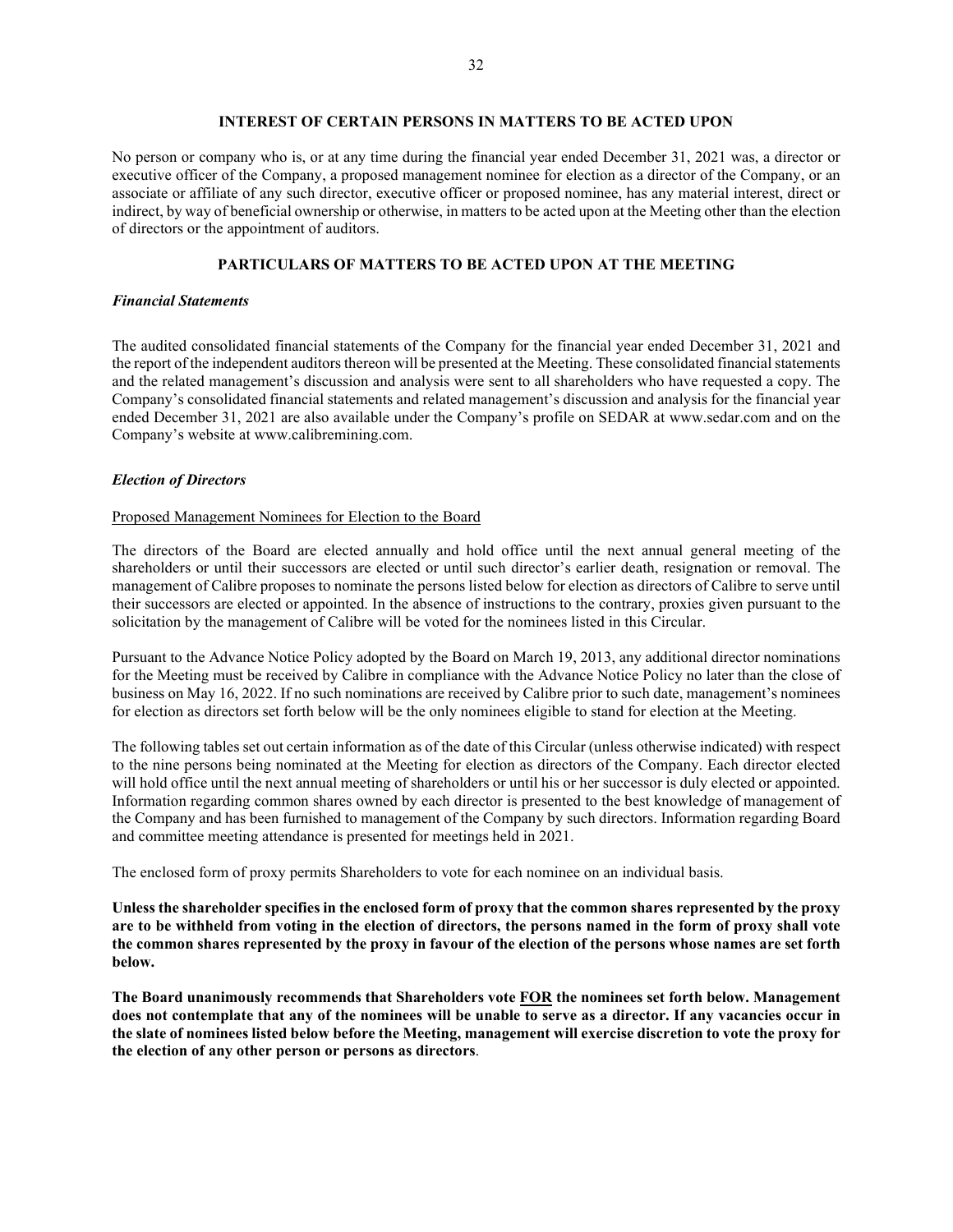| <b>DARREN HALL</b>                                                 |                                                                                                                                                                                                                                                                                                                                                                                                                                                                                                                                                                                  | <b>Principal Occupation During Past 5 Years and Biographical Information</b> |                                                                                                                                                                  |  |  |  |
|--------------------------------------------------------------------|----------------------------------------------------------------------------------------------------------------------------------------------------------------------------------------------------------------------------------------------------------------------------------------------------------------------------------------------------------------------------------------------------------------------------------------------------------------------------------------------------------------------------------------------------------------------------------|------------------------------------------------------------------------------|------------------------------------------------------------------------------------------------------------------------------------------------------------------|--|--|--|
| Perth, Western Australia                                           |                                                                                                                                                                                                                                                                                                                                                                                                                                                                                                                                                                                  |                                                                              | Mr. Hall has over 30 years of experience in the mining industry with a track                                                                                     |  |  |  |
|                                                                    |                                                                                                                                                                                                                                                                                                                                                                                                                                                                                                                                                                                  |                                                                              | record of increasing production, reducing costs, improving capital effectiveness,                                                                                |  |  |  |
| Director Since: February 2021                                      |                                                                                                                                                                                                                                                                                                                                                                                                                                                                                                                                                                                  |                                                                              | and promoting health, safety and business excellence. Since August 2017, he has<br>been Principal at Hall Mining Services, a provider of operating and technical |  |  |  |
| <b>NOT INDEPENDENT</b>                                             | assessments, among other things, to the international mining industry. Prior to<br>that, he served as Chief Operating Officer of Kirkland Lake Gold, which acquired<br>Newmarket Gold, where Mr. Hall served as the Chief Operating Officer<br>throughout 2016. Prior to Newmarket Gold, Mr. Hall worked for Newmont<br>Mining Corporation where he held roles of increasing responsibility throughout<br>the organization for almost 30 years. Mr. Hall graduated with a Bachelor of<br>Mining Engineering (Hons.) from the Western Australia School of Mines in<br>Kalgoorlie. |                                                                              |                                                                                                                                                                  |  |  |  |
| <b>Current Board/Committee Membership</b>                          |                                                                                                                                                                                                                                                                                                                                                                                                                                                                                                                                                                                  | 2021 Attendance                                                              | <b>Other Public Directorships</b>                                                                                                                                |  |  |  |
| Board                                                              | 11 of $11$<br>$100\%$<br>None                                                                                                                                                                                                                                                                                                                                                                                                                                                                                                                                                    |                                                                              |                                                                                                                                                                  |  |  |  |
| Number of Common Shares Beneficially Owned, Controlled or Directed |                                                                                                                                                                                                                                                                                                                                                                                                                                                                                                                                                                                  |                                                                              | 1,052,617                                                                                                                                                        |  |  |  |

| <b>BLAYNE JOHNSON</b>                                                     | <b>Principal Occupation During Past 5 Years and Biographical Information</b>      |                 |                                                                                     |  |  |  |  |
|---------------------------------------------------------------------------|-----------------------------------------------------------------------------------|-----------------|-------------------------------------------------------------------------------------|--|--|--|--|
| British Columbia, Canada                                                  |                                                                                   |                 | Mr. Johnson has been involved in the investment community for over 30 years.        |  |  |  |  |
|                                                                           | He is currently the Chair of Calibre and Featherstone Capital Inc., a corporate   |                 |                                                                                     |  |  |  |  |
| Director Since: May 2005                                                  | development and financial advisory firm focused on the mining industry. Mr.       |                 |                                                                                     |  |  |  |  |
|                                                                           |                                                                                   |                 | Johnson was founder, Director and Executive Vice President of Newmarket Gold        |  |  |  |  |
| <b>INDEPENDENT</b>                                                        | Inc., which operated three gold mines in Australia with annual production of over |                 |                                                                                     |  |  |  |  |
|                                                                           |                                                                                   |                 | 225,000 oz/year. Newmarket was acquired by Kirkland Lake Gold in November           |  |  |  |  |
|                                                                           |                                                                                   |                 | 2016 for \$1.0 billion. Prior to that, Mr. Johnson was a Vice President of First    |  |  |  |  |
|                                                                           |                                                                                   |                 | Marathon Securities, where he played a key role in providing institutional          |  |  |  |  |
|                                                                           |                                                                                   |                 | financing to junior resource companies. During his tenure at that firm, First       |  |  |  |  |
|                                                                           |                                                                                   |                 | Marathon participated in over \$5 billion of equity financings for natural resource |  |  |  |  |
|                                                                           |                                                                                   |                 | companies. His work at First Marathon also involved debt financings as well as      |  |  |  |  |
|                                                                           |                                                                                   |                 | mergers and acquisitions. Mr. Johnson also advised institutional clients on         |  |  |  |  |
|                                                                           |                                                                                   |                 | investments. Mr. Johnson was also a founder of Terrane Metals, which was            |  |  |  |  |
|                                                                           |                                                                                   |                 | acquired by Thompson Creek in 2010 for \$750 million.                               |  |  |  |  |
|                                                                           |                                                                                   |                 |                                                                                     |  |  |  |  |
| <b>Current Board/Committee Membership</b>                                 |                                                                                   | 2021 Attendance | <b>Other Public Directorships</b>                                                   |  |  |  |  |
| Board                                                                     | $11$ of $11$<br>100%                                                              |                 | Newcore Gold Ltd. (TSXV)                                                            |  |  |  |  |
| Compensation                                                              | $4$ of $4$<br>100%                                                                |                 |                                                                                     |  |  |  |  |
| <b>Number of Common Shares Beneficially Owned, Controlled or Directed</b> |                                                                                   |                 | 3,657,879                                                                           |  |  |  |  |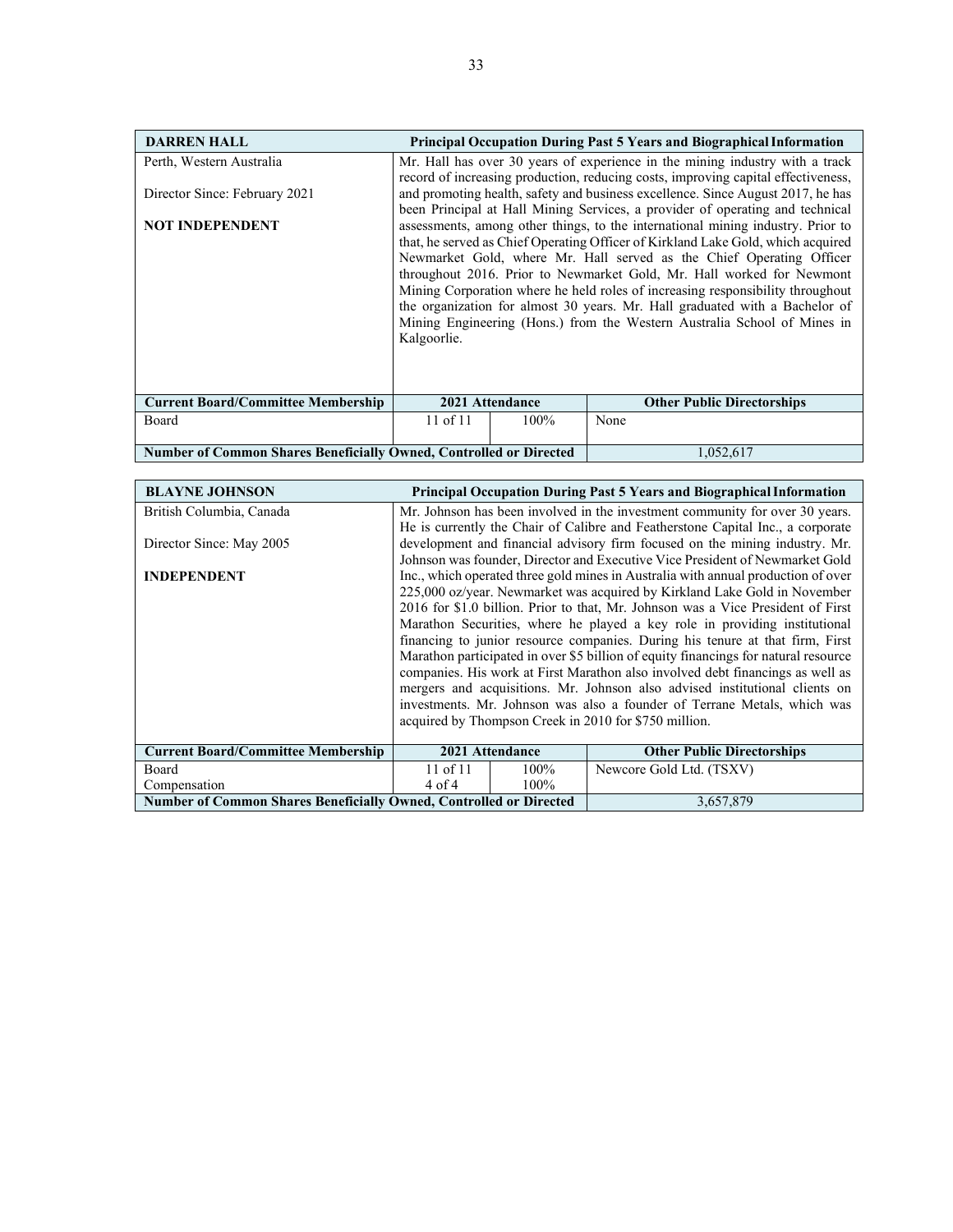| <b>DOUGLAS FORSTER</b>                                             |                                                                             |                                    | <b>Principal Occupation During Past 5 Years and Biographical Information</b>                                                                      |  |  |  |  |
|--------------------------------------------------------------------|-----------------------------------------------------------------------------|------------------------------------|---------------------------------------------------------------------------------------------------------------------------------------------------|--|--|--|--|
| British Columbia, Canada                                           |                                                                             |                                    | Mr. Forster has been associated with the mining industry for over 40 years as a                                                                   |  |  |  |  |
|                                                                    | geologist, senior executive, director and company founder. He holds a B.Sc. |                                    |                                                                                                                                                   |  |  |  |  |
| Director Since: December 2003                                      | (1981) and M.Sc. (1984) in Economic Geology from the University of British  |                                    |                                                                                                                                                   |  |  |  |  |
|                                                                    |                                                                             |                                    | Columbia. He currently serves as the President and Chief Executive Officer of                                                                     |  |  |  |  |
| <b>INDEPENDENT</b>                                                 |                                                                             |                                    | Featherstone Capital Inc., a private investment firm focused on the mining                                                                        |  |  |  |  |
|                                                                    |                                                                             |                                    | industry. Mr. Forster has been a founder, director or senior executive with                                                                       |  |  |  |  |
|                                                                    |                                                                             |                                    | numerous companies including Terrane Metals, which was acquired by<br>Thompson Creek in 2010 for \$750 million and Potash One, which was acquired |  |  |  |  |
|                                                                    |                                                                             |                                    | by K+S AG in 2011 for \$434 million. Mr. Forster was Founder, President and                                                                       |  |  |  |  |
|                                                                    |                                                                             |                                    | CEO and Director of Newmarket Gold Inc., which operated three gold mines in                                                                       |  |  |  |  |
|                                                                    |                                                                             |                                    | Australia with annual production of over 225,000 oz gold/year. Newmarket was                                                                      |  |  |  |  |
|                                                                    |                                                                             |                                    | acquired by Kirkland lake Gold in November 2016 for \$1.0 billion. Mr. Forster                                                                    |  |  |  |  |
|                                                                    |                                                                             |                                    | has a proven track record in resource project development, mine operations,                                                                       |  |  |  |  |
|                                                                    |                                                                             |                                    | mergers and acquisition, equity finance and public company management. He is                                                                      |  |  |  |  |
|                                                                    |                                                                             |                                    | a registered member of the Association of Professional Engineers and                                                                              |  |  |  |  |
|                                                                    |                                                                             | Geoscientists of British Columbia. |                                                                                                                                                   |  |  |  |  |
|                                                                    |                                                                             |                                    |                                                                                                                                                   |  |  |  |  |
|                                                                    |                                                                             |                                    |                                                                                                                                                   |  |  |  |  |
|                                                                    |                                                                             |                                    |                                                                                                                                                   |  |  |  |  |
|                                                                    |                                                                             |                                    |                                                                                                                                                   |  |  |  |  |
| <b>Current Board/Committee Membership</b>                          |                                                                             | 2021 Attendance                    | <b>Other Public Directorships</b>                                                                                                                 |  |  |  |  |
| Board                                                              | $11$ of $11$                                                                | 100%                               | Newcore Gold Ltd. (TSXV)                                                                                                                          |  |  |  |  |
| Audit                                                              | $4$ of $4$                                                                  | 100%                               | Edgewater Exploration Ltd. (TSXV)<br>Nevada King Gold Corp. (TSXV)                                                                                |  |  |  |  |
|                                                                    |                                                                             |                                    |                                                                                                                                                   |  |  |  |  |
| Number of Common Shares Beneficially Owned, Controlled or Directed |                                                                             |                                    | 4,217,997                                                                                                                                         |  |  |  |  |

| <b>RAYMOND THRELKELD</b>                                                  |                                                                                  |         | <b>Principal Occupation During Past 5 Years and Biographical Information</b>   |
|---------------------------------------------------------------------------|----------------------------------------------------------------------------------|---------|--------------------------------------------------------------------------------|
| Florida, USA                                                              | Mr. Threlkeld is a seasoned mining professional with more than 35 years of       |         |                                                                                |
|                                                                           |                                                                                  |         | experience in mineral exploration, mine operations and construction and        |
| Director Since: November 2018                                             |                                                                                  |         | executive management. Mr. Threlkeld was President and CEO of Rainy River       |
|                                                                           |                                                                                  |         | Resources, which was developing the 4.0 million ounce Rainy River gold deposit |
| <b>INDEPENDENT</b>                                                        | in Ontario. New Gold purchased Rainy River for \$310 million in 2013. From       |         |                                                                                |
|                                                                           | 2006 to 2009 Mr. Threlkeld led the team that acquired, developed and put into    |         |                                                                                |
|                                                                           | operation the Mesquite Gold Mine in California, with Western Goldfields          |         |                                                                                |
|                                                                           | subsequently being purchased by New Gold for \$314 million in 2009. From 1996    |         |                                                                                |
|                                                                           | to 2004 Mr. Threlkeld held a variety of senior executive positions with Barrick  |         |                                                                                |
|                                                                           | Gold Corporation, rising to the position of Vice President, Project Development. |         |                                                                                |
|                                                                           | During Mr. Threlkeld's tenure at Barrick Gold Corporation he was responsible     |         |                                                                                |
|                                                                           | for placing more than 30 million ounces of gold resources into production in     |         |                                                                                |
|                                                                           | Africa, South America and Australia. Among his accomplishments were the          |         |                                                                                |
|                                                                           | Pierina Mine in Peru, Bulyanhulu Mine in Tanzania, Veladero Mine in Argentina,   |         |                                                                                |
|                                                                           | Lagunas Norte Mine in Peru and the Cowal Mine in Australia. Mr. Threlkeld        |         |                                                                                |
|                                                                           | holds a B.Sc. degree in Geology from the University of Nevada.                   |         |                                                                                |
| <b>Current Board/Committee Membership</b>                                 | 2021 Attendance                                                                  |         | <b>Other Public Directorships</b>                                              |
| Board                                                                     | $11$ of $11$                                                                     | $100\%$ | <b>Elevation Gold Mining Corporation</b>                                       |
| Compensation                                                              | $3$ of 4                                                                         | 75%     |                                                                                |
| CGN                                                                       | 4 of 4                                                                           | 100%    |                                                                                |
| <b>SHEST</b>                                                              | 5 of 5                                                                           | 100%    |                                                                                |
| <b>Number of Common Shares Beneficially Owned, Controlled or Directed</b> |                                                                                  |         | 308,333                                                                        |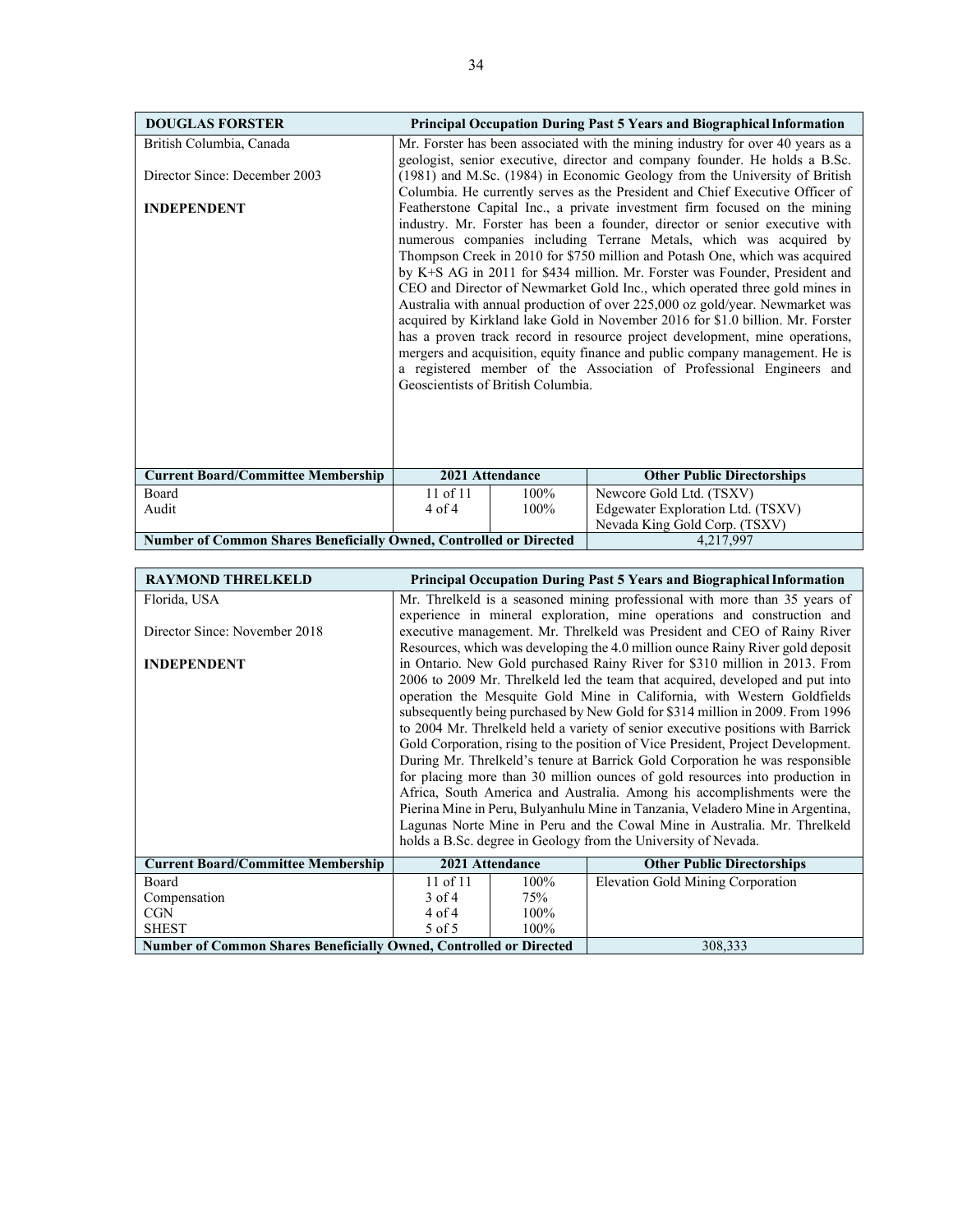| <b>DOUGLAS HURST</b>                      |                                                                                  |         | <b>Principal Occupation During Past 5 Years and Biographical Information</b> |
|-------------------------------------------|----------------------------------------------------------------------------------|---------|------------------------------------------------------------------------------|
| British Columbia, Canada                  | Mr. Hurst has over 25 years of experience in the mining and resource industries, |         |                                                                              |
|                                           | having acted as geologist, consultant, mining analyst, senior executive and      |         |                                                                              |
| Director Since: September 2016            | director. Previously, Mr. Hurst was one of the Founders of Newmarket Gold Inc.   |         |                                                                              |
|                                           | which was purchased for \$1.0 billion by Kirkland Lake Gold Ltd. in November     |         |                                                                              |
| <b>INDEPENDENT</b>                        | 2016. Prior to that, he was a founding executive of International Royalty        |         |                                                                              |
|                                           | Corporation from 2003 to 2006 and a director of the company until 2010 when      |         |                                                                              |
|                                           | the company was purchased by Royal Gold for \$700 million. Mr. Hurst holds a     |         |                                                                              |
|                                           | Bachelor of Science in geology from McMaster University.                         |         |                                                                              |
|                                           |                                                                                  |         |                                                                              |
| <b>Current Board/Committee Membership</b> | 2021 Attendance                                                                  |         | <b>Other Public Directorships</b>                                            |
| Board                                     | $11$ of $11$                                                                     | $100\%$ | Newcore Gold Ltd. (TSXV)                                                     |
| <b>CGNC</b>                               | $4$ of $4$                                                                       | $100\%$ | Elevation Gold Mining Corporation (TSXV)                                     |

100%

4 of 4

Number of Common Shares Beneficially Owned, Controlled or Directed 1,140,934

| <b>EDWARD FARRAUTO</b>                    | <b>Principal Occupation During Past 5 Years and Biographical Information</b>        |         |                                   |
|-------------------------------------------|-------------------------------------------------------------------------------------|---------|-----------------------------------|
| British Columbia, Canada                  | Mr. Farrauto has 25 years of experience as a senior financial officer with public   |         |                                   |
|                                           | companies. His experience encompasses financial and regulatory compliance and       |         |                                   |
| Director Since: December 2003 to March    | public company management. Mr. Farrauto is currently the CFO of Edgewater           |         |                                   |
| $2005$ ; May $2005$ to Present            | Exploration Inc., a role he has held since 2010. Over the course of his career, Mr. |         |                                   |
|                                           | Farrauto has been directly responsible for overseeing private placement             |         |                                   |
| <b>INDEPENDENT</b>                        | financings, prospectus filings, reverse takeovers and merger and acquisition        |         |                                   |
|                                           | transactions. Mr. Farrauto has been involved in over \$500 million in equity and    |         |                                   |
|                                           | debt financings which included \$150 million with Terrane Metals (acquired by       |         |                                   |
|                                           | Thompson Creek Metals in 2010, valued at \$750 million) and with Newmarket          |         |                                   |
|                                           | Gold, which was acquired by Kirkland Lake Gold in 2016 for \$1.0 billion. Mr.       |         |                                   |
|                                           | Farrauto was a Chartered Professional Accountant from 1991 to 2018.                 |         |                                   |
|                                           |                                                                                     |         |                                   |
| <b>Current Board/Committee Membership</b> | 2021 Attendance                                                                     |         | <b>Other Public Directorships</b> |
| <b>Board</b>                              | $11$ of $11$                                                                        | $100\%$ | Newcore Gold Ltd. (TSXV)          |
| Audit                                     | $4 \text{ of } 4$                                                                   | $100\%$ | Edgewater Exploration Ltd. (TSXV) |
| Compensation                              | $4$ of $4$                                                                          | $100\%$ |                                   |
|                                           |                                                                                     |         |                                   |

**Number of Common Shares Beneficially Owned, Controlled or Directed** 1,035,606

Audit

New Found Gold Corp. (TSXV)

| <b>AUDRA WALSH</b>                                                        |                                                                                  |      | <b>Principal Occupation During Past 5 Years and Biographical Information</b> |
|---------------------------------------------------------------------------|----------------------------------------------------------------------------------|------|------------------------------------------------------------------------------|
| La Huelva, Spain                                                          | Ms. Walsh is a Professional Engineer with over 25 years of technical, operating, |      |                                                                              |
|                                                                           |                                                                                  |      | management and board experience in the mining industry. Ms. Walsh previously |
| Director Since: October 2019                                              | served as the CEO of Minas de Aguas Tenidas S.A.U. (MATSA), prior to the         |      |                                                                              |
|                                                                           | acquisition by Sandfire Resources in 2022. She formerly served as a member of    |      |                                                                              |
| <b>INDEPENDENT</b>                                                        | the Board of Directors of Orvana Minerals Corp., and was Chair of their          |      |                                                                              |
|                                                                           | Technical, Safety, Health, Environment and Sustainability Committee. She also    |      |                                                                              |
|                                                                           | formerly held the position of President and CEO of Sierra Metals Inc., Minera    |      |                                                                              |
|                                                                           | S.A. and A2Z Mining Inc. She has held senior positions with Barrick Gold         |      |                                                                              |
|                                                                           | Corporation and Newmont Mining Corporation. Ms. Walsh is a graduate with a       |      |                                                                              |
|                                                                           | Bachelor of Science (Mine Engineering) from the South Dakota School of Mines     |      |                                                                              |
|                                                                           | and Technology in Rapid City, South Dakota, United States of America. She is a   |      |                                                                              |
|                                                                           | registered member of the Society of Mining, Metallurgy and Exploration.          |      |                                                                              |
|                                                                           |                                                                                  |      |                                                                              |
|                                                                           |                                                                                  |      |                                                                              |
| <b>Current Board/Committee Membership</b>                                 | 2021 Attendance                                                                  |      | <b>Other Public Directorships</b>                                            |
| Board                                                                     | 9 of 11                                                                          | 82%  | Argonaut Gold Inc. (TSX)                                                     |
| CGN                                                                       | $4$ of $4$                                                                       | 100% | Faraday Copper Corp. (CSE)                                                   |
| <b>SHEST</b>                                                              | 5 of 5                                                                           | 100% |                                                                              |
|                                                                           |                                                                                  |      |                                                                              |
| <b>Number of Common Shares Beneficially Owned, Controlled or Directed</b> |                                                                                  |      | 442,590                                                                      |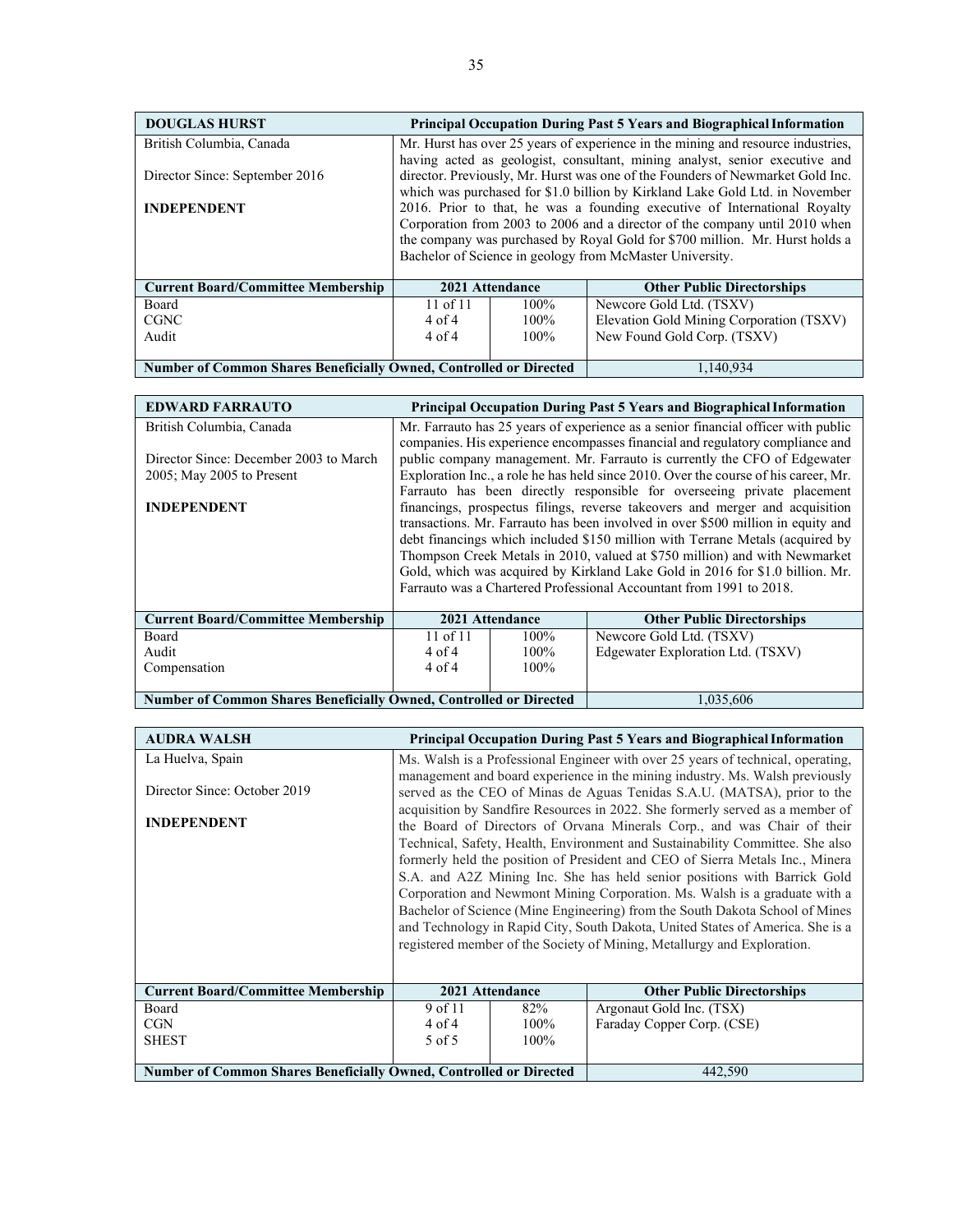| <b>RANDALL CHATWIN</b>                             |                                                                                                                                                                                                                                                                                                                                                                                                                                                                                                                                                                  |      | <b>Principal Occupation During Past 5 Years and Biographical Information</b> |  |
|----------------------------------------------------|------------------------------------------------------------------------------------------------------------------------------------------------------------------------------------------------------------------------------------------------------------------------------------------------------------------------------------------------------------------------------------------------------------------------------------------------------------------------------------------------------------------------------------------------------------------|------|------------------------------------------------------------------------------|--|
| British Columbia, Canada                           | Mr. Chatwin is director nominee and Senior Vice President, Legal and Corporate                                                                                                                                                                                                                                                                                                                                                                                                                                                                                   |      |                                                                              |  |
| Director Since: January 2020<br><b>INDEPENDENT</b> | Communications of B2Gold Corp. Mr. Chatwin has more than 15 years'<br>experience in the mining industry and joined B2Gold in 2019 from Goldcorp Inc.<br>where he most recently served as Vice President, Assistant General Counsel from<br>May 2015 to May 2019. Mr. Chatwin was instrumental in the execution of<br>Goldcorp's US\$12.5 billion merger with Newmont Mining Corporation in April<br>2019. Prior to joining Goldcorp, Mr. Chatwin was a partner at the law firm of<br>Lawson Lundell LLP, where he spent 11 years practicing corporate commercial |      |                                                                              |  |
|                                                    | and corporate finance law, with a specific focus on the mining industry.                                                                                                                                                                                                                                                                                                                                                                                                                                                                                         |      |                                                                              |  |
|                                                    | Mr. Chatwin holds a Bachelor of Arts degree from the University of Victoria,<br>British Columbia, and Juris Doctor (law) degree from the University of<br>Saskatchewan. Mr. Chatwin is an active member of the Canadian Corporate<br>Counsel Association (CCCA) and has obtained his Certified In-House Counsel<br>(CIC.H) designation from the CCCA. In addition, he is a member of the Canadian<br>Bar Association and Law Society of British Columbia.                                                                                                        |      |                                                                              |  |
| <b>Current Board/Committee Membership</b>          | 2021 Attendance                                                                                                                                                                                                                                                                                                                                                                                                                                                                                                                                                  |      | <b>Other Public Directorships</b>                                            |  |
| Board                                              | 11 of 11                                                                                                                                                                                                                                                                                                                                                                                                                                                                                                                                                         | 100% | Fremont Gold Ltd. (TSXV)                                                     |  |
|                                                    | <b>Number of Common Shares Beneficially Owned, Controlled or Directed</b>                                                                                                                                                                                                                                                                                                                                                                                                                                                                                        |      |                                                                              |  |

| <b>MIKE VINT</b>                                                   | <b>Principal Occupation During Past 5 Years and Biographical Information</b>              |      |                                   |  |
|--------------------------------------------------------------------|-------------------------------------------------------------------------------------------|------|-----------------------------------|--|
| British Columbia, Canada                                           | Mr. Vint is Associate Director of Mining with Endeavour Financial, a leading              |      |                                   |  |
|                                                                    | financial advisor in the natural resources sector providing advice in project             |      |                                   |  |
| Director Since: June 2021                                          | financing, structured finance and mergers and acquisitions. Mike brings to the            |      |                                   |  |
|                                                                    | Calibre board extensive experience in mine operations and construction for                |      |                                   |  |
| <b>INDEPENDENT</b>                                                 | precious and base metals as well as corporate finance, mergers and acquisitions.          |      |                                   |  |
|                                                                    | Mr. Vint has spent the majority of his career working in mining operations across         |      |                                   |  |
|                                                                    | the United States and Canada, he then transitioned to the research department of          |      |                                   |  |
|                                                                    | CIBC World Markets covering the gold sector. Mike was a director of                       |      |                                   |  |
|                                                                    | Newmarket Gold Inc. which was purchased for \$1.0 billion by Kirkland Lake                |      |                                   |  |
|                                                                    | Gold Ltd. Mr. Vint is a registered professional engineer in the Province of British       |      |                                   |  |
|                                                                    | Columbia and received his Mining Engineering degree from the Colorado School<br>of Mines. |      |                                   |  |
|                                                                    |                                                                                           |      |                                   |  |
|                                                                    |                                                                                           |      |                                   |  |
| <b>Current Board/Committee Membership</b>                          | 2021 Attendance                                                                           |      | <b>Other Public Directorships</b> |  |
| Board                                                              | 5 of 5                                                                                    | 100% | Edgewater Exploration Ltd. (TSXV) |  |
| <b>SHEST</b>                                                       | $3$ of $3$                                                                                | 100% | Newcore Gold Ltd. (TSXV)          |  |
|                                                                    |                                                                                           |      |                                   |  |
| Number of Common Shares Beneficially Owned, Controlled or Directed |                                                                                           |      |                                   |  |

Corporate Cease Trade Orders or Bankruptcies

Except as discussed below, no proposed director within 10 years before the date of this Circular, has been, a director, officer or promoter of any person or company that, while that person was acting in that capacity:

- (a) was the subject of a cease trade or similar order, or an order that denied the other issuer access to any exemptions under applicable securities law, for a period of more than 30 consecutive days; or
- (b) became bankrupt, made a proposal under any legislation relating to bankruptcy or insolvency or was subject to or instituted any proceedings, arrangement or compromise with creditors or had a receiver, receiver manager or trustee appointed to hold its assets.

On December 11, 2015, the British Columbia Securities Commission (the "**BCSC**") issued a cease trade order against Goldhills Holding Ltd. (formerly, Greatbanks Resources Ltd.) ("**Greatbanks**") for failure to file audited financial statements and management discussion and analysis for the year ended July 31, 2015. During all relevant times, Mr. Hurst was a director of Greatbanks. Greatbanks subsequently filed such filings and the cease trade order was revoked effective March 21, 2016.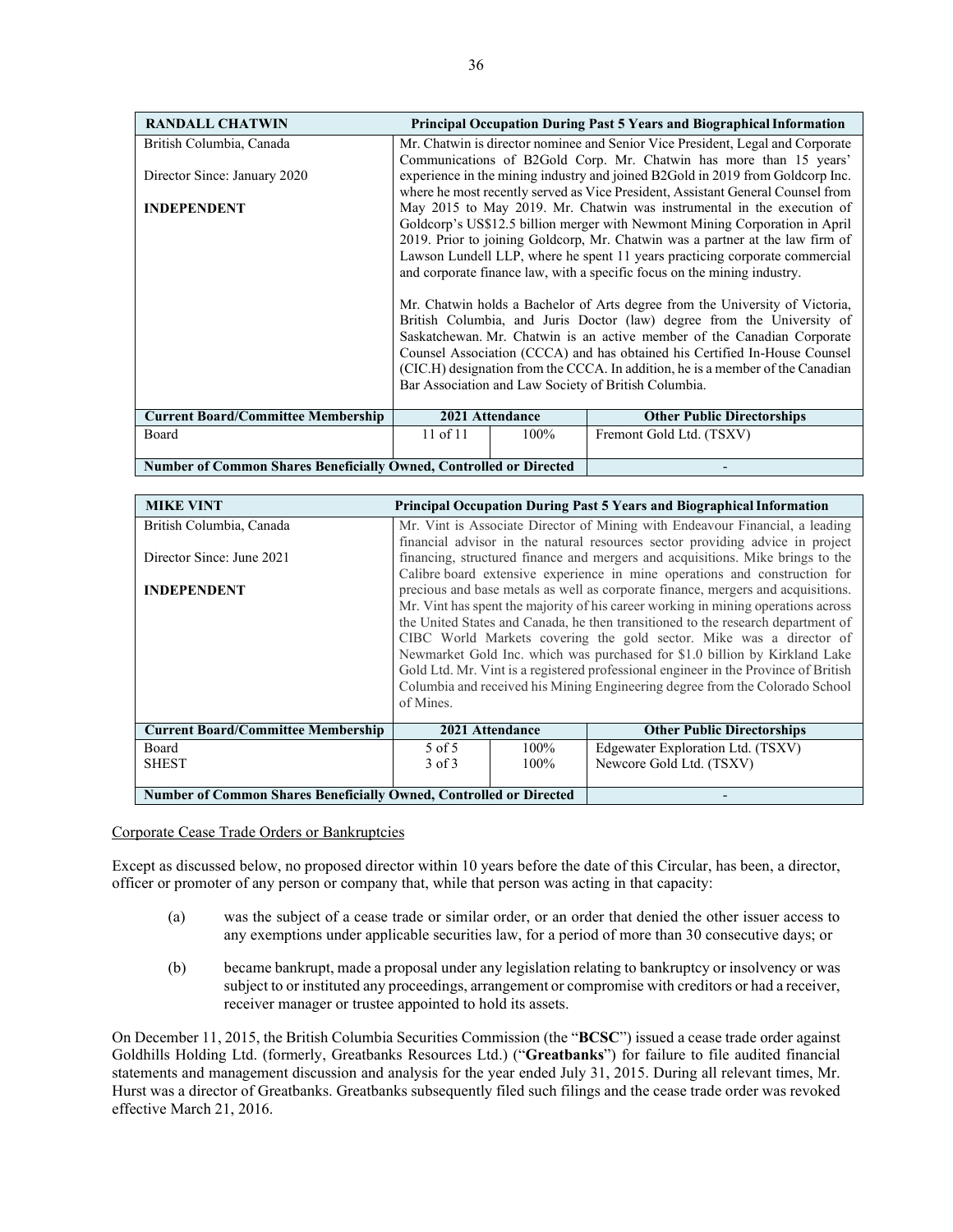### Penalties or Sanctions

Except as discussed below, no proposed director has:

- (a) been subject to any penalties or sanctions imposed by a court relating to securities legislation or by a securities regulatory authority or has entered into a settlement agreement with a securities regulatory authority; or
- (b) been subject to any other penalties or sanctions imposed by a court or regulatory body, including a self-regulatory body, that would be likely to be considered important to a reasonable security holder in deciding whether to vote for a proposed director.

An order (the "**Order**"), made effective on June 1, 2001, was issued by the BCSC against Mr. Johnson pursuant to sections 161(1) and 162 of the Securities Act (British Columbia) in respect of his security holdings in Cartaway Resources Corporation and his status as a registered representative. Pursuant to the terms of the Order, Mr. Johnson was prohibited for a period of one year from the date of the Order from personally trading as a registered representative under exemptions from the registration requirements of the Securities Act (British Columbia) and from acting as a director or officer of a reporting issuer. Mr. Johnson also paid an administrative penalty to the BCSC of \$100,000 under the terms of the Order.

### Personal Bankruptcies

No proposed director within the 10 years before the date of this Circular, become bankrupt, made a proposal under any legislation relating to bankruptcy or insolvency, or been subject to or instituted any proceedings, arrangement or compromise with creditors, or had a receiver, receiver manager or trustee appointed to hold the assets of the director or officer.

### **Appointment of Auditor**

At the Meeting, Shareholders will be asked to consider, and if thought advisable, to pass an ordinary resolution reappointing PricewaterhouseCoopers LLP as auditor of Calibre for the following year, and to authorize the Board to fix the remuneration of said auditor for such year, as follows:

# "**BE IT RESOLVED AS AN ORDINARY RESOLUTION THAT:**

- 1. the appointment of PricewaterhouseCoopers LLP, Vancouver, British Columbia, as auditor of Calibre, to hold office until the next annual meeting of Shareholders, is hereby approved; and
- 2. the Board is hereby authorized to fix the remuneration of the auditor so appointed."

The appointment of PricewaterhouseCoopers LLP will be approved if the affirmative vote of the majority of Calibre shares present or represented by proxy at the Meeting and entitled to vote are voted in favour of the resolution.

**The Board unanimously recommends that Shareholders vote FOR the resolution approving the appointment of the auditor of Calibre. Unless otherwise directed, it is the intention of the persons designated in the accompanying form of proxy to vote in favour of the ordinary resolution to approve the appointment of the auditors of Calibre.**

# **ADDITIONAL INFORMATION**

Additional information relating to the Company is available under the Company's profile on SEDAR at www.sedar.com. Financial information is provided in the Company's audited consolidated financial statements and Management's Discussion and Analysis ("**MD&A**") for the financial year ended December 31, 2021. Copies of the Company's annual consolidated financial statements and MD&A may be obtained upon request to the Company by: (i) mail to Suite 1560, 200 Burrard Street, Vancouver, British Columbia, V6C 3L6; or (ii) fax to (604) 681-9955.

Our Board has approved the contents of this Circular and authorized us to send it to you.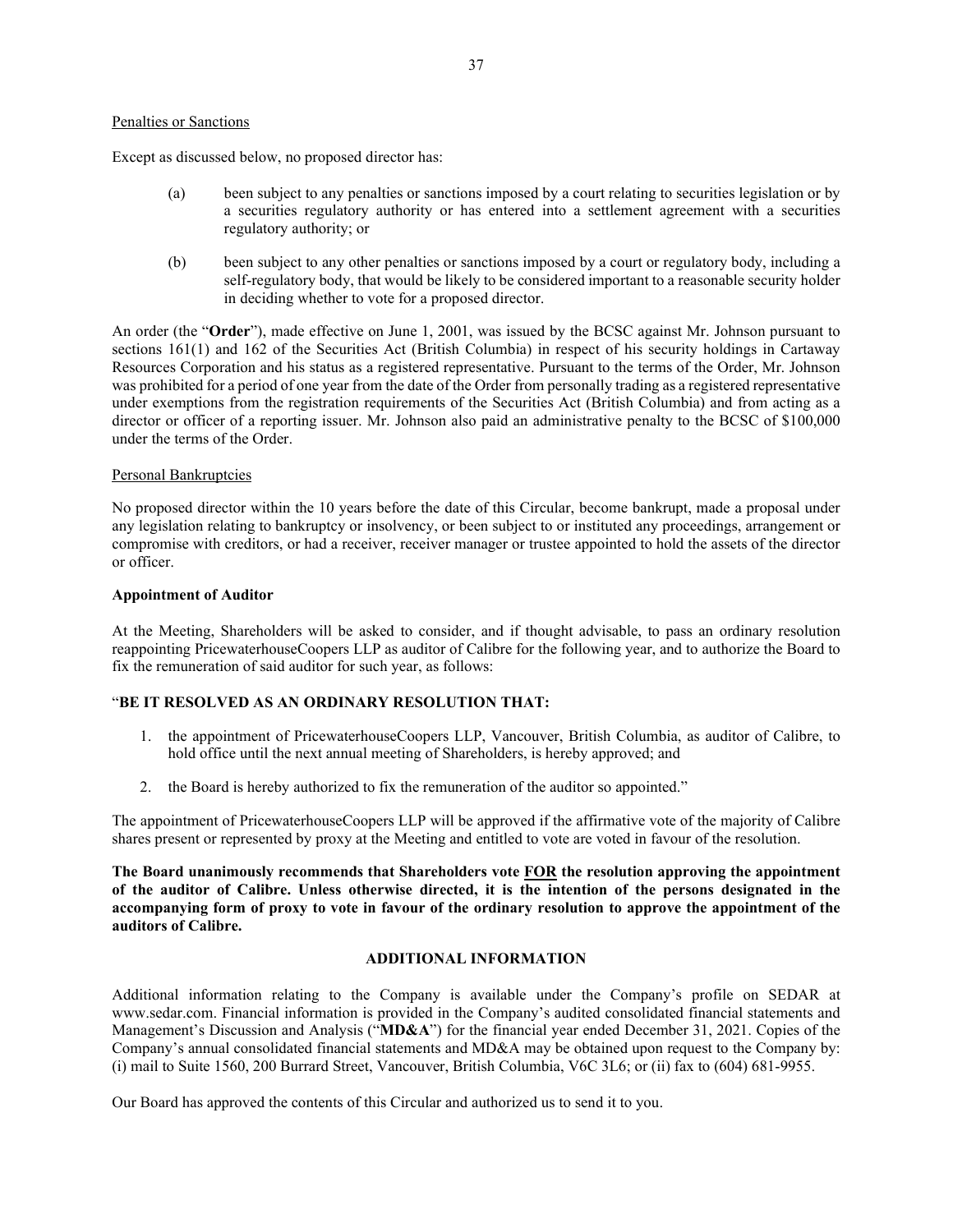# **APPROVAL OF BOARD OF DIRECTORS**

The contents of this Circular and the sending of it to Shareholders have been approved by the directors of the Company.

# **BY ORDER OF THE BOARD**

*"Darren Hall"*

Darren Hall President, Chief Executive Officer, and Director Vancouver, British Columbia May 6, 2022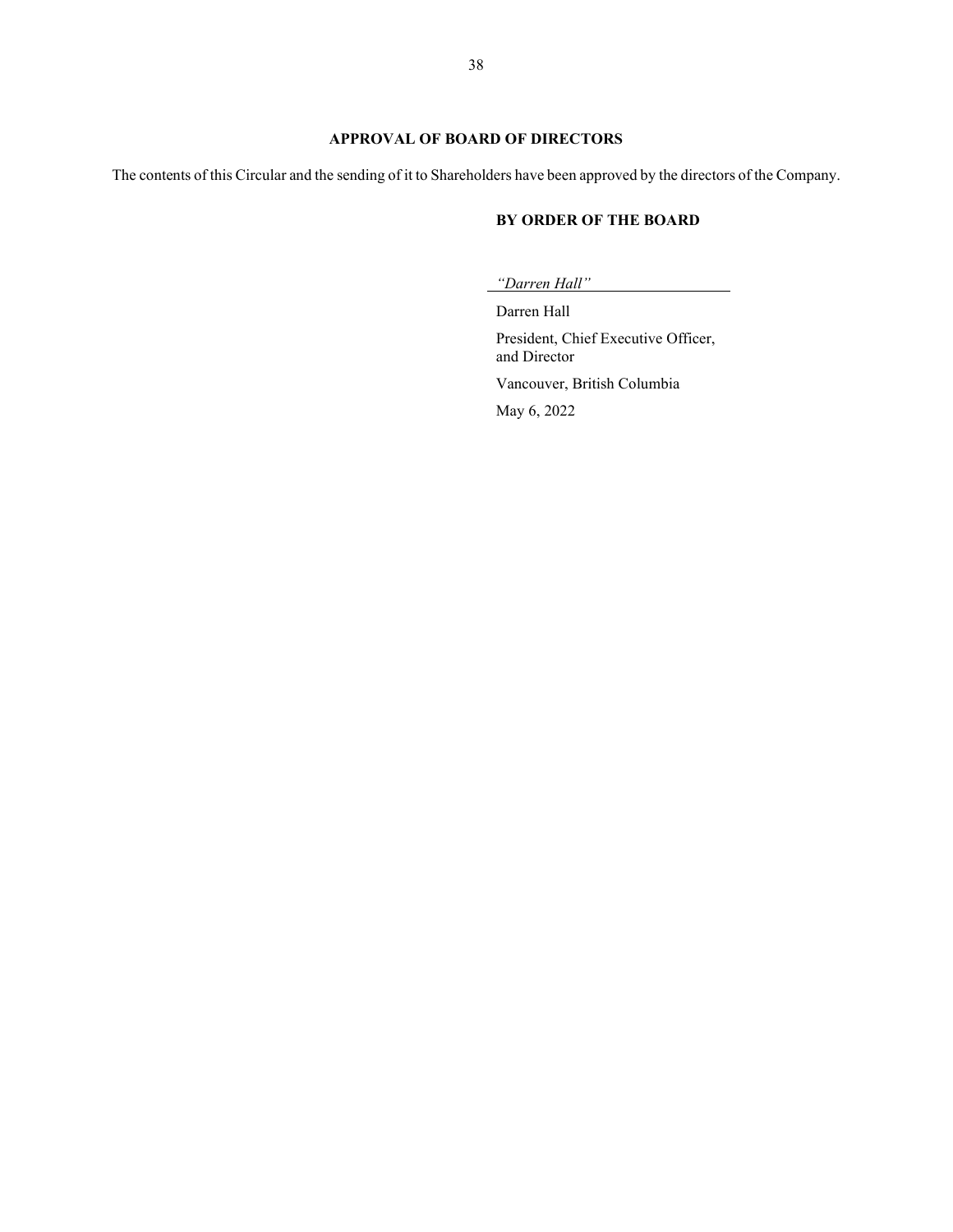### **SCHEDULE "A"**

### **BOARD OF DIRECTORS MANDATE**

### *Purpose*

The members of the Board of Directors (the "**Board**") have the duty to supervise the management of the business and affairs of Calibre Mining Corp.(the "**Company**"). The Board, directly and through its committees and the chair of the Board (the "**Chair**"), shall provide direction to senior management, generally through the Chief Executive Officer, to pursue the best interests of the Company.

### *Duties and Responsibilities*

The Board shall have the specific duties and responsibilities outlined below.

### *Strategic Planning*

### **Strategic Plans**

The Board will adopt a strategic plan for the Company. At least annually, the Board shall review and, if advisable, approve the Company's strategic planning process and the Company's annual strategic plan. In discharging this responsibility, the Board shall review the plan in light of management's assessment of emerging trends, the competitive environment, the opportunities for the business of the Company, risk issues, and significant business practices and products.

### **Business and Capital Plans**

At least annually, the Board shall review and, if advisable, approve the Company's annual business and capital plans as well as policies and processes generated by management relating to the authorization of major investments and significant allocation of capital.

### **Monitoring**

At least annually, the Board shall review management's implementation of the Company's strategic, business and capital plans. The Board shall review and, if advisable, approve any material amendments to, or variances from, these plans.

### *Risk Management*

### **General**

At least annually, the Board shall review reports provided by management of principal risks associated with the Company's business and operations, review the implementation by management of appropriate systems to manage these risks, and review reports by management relating to the operation of, and any material deficiencies in, these systems.

### **Verification of Controls**

The Board shall verify that internal, financial, non-financial and business control and management information systems have been established by management.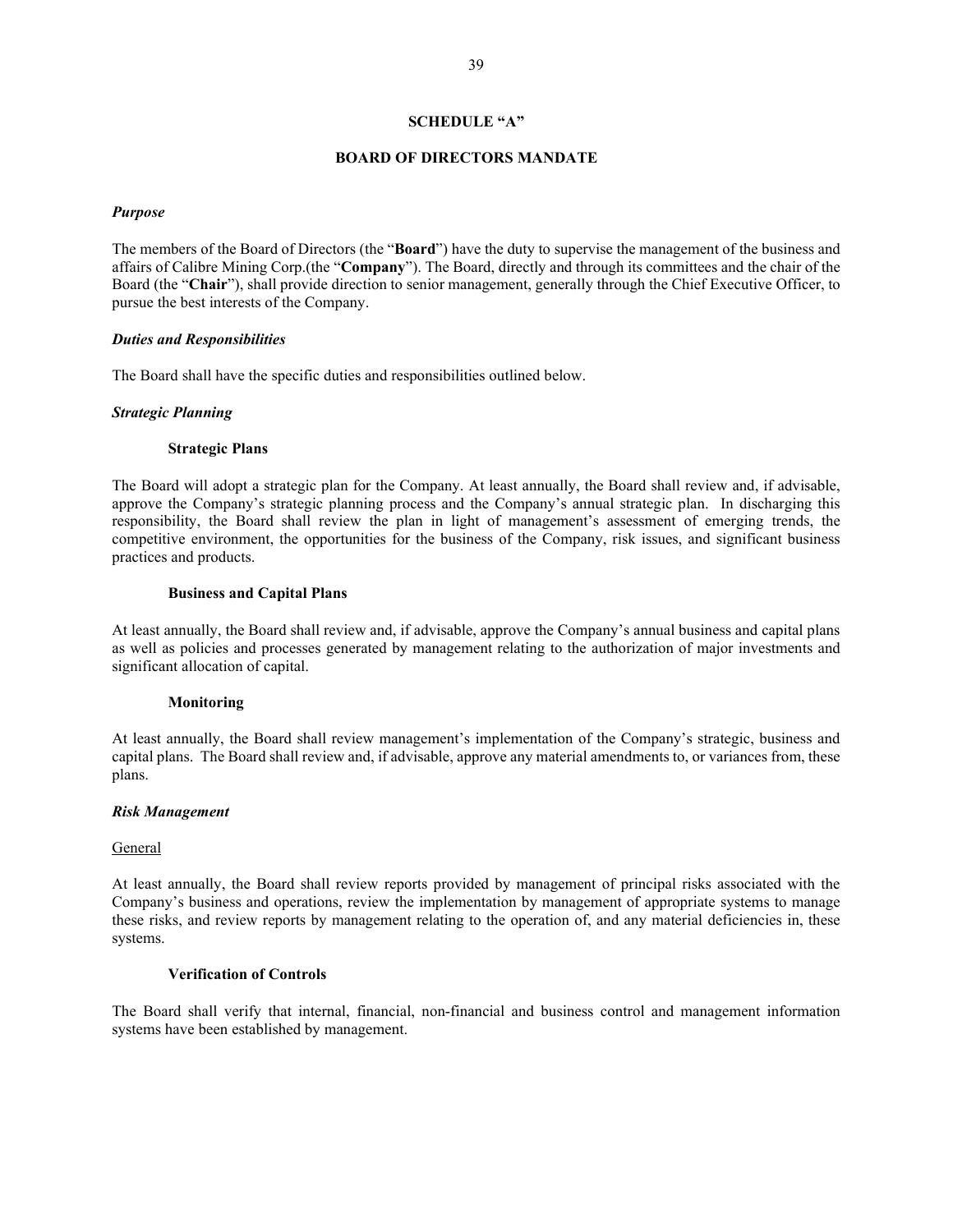# *Human Resource Management*

## General

At least annually, the Board shall review a report of the Compensation Committee concerning the Company's approach to human resource management and executive compensation.

## **Succession Review**

At least annually, the Board shall review the succession plans of the Company for the Chair, the Chief Executive Officer and other executive officers, including the appointment, training and monitoring of such persons.

### Integrity of Senior Management

The Board shall, to the extent feasible, satisfy itself as to the integrity of the Chief Executive Officer and other executive officers of the Company and that the Chief Executive Officer and other senior officers strive to create a culture of integrity through honest and ethical conduct throughout the Company.

## *Corporate Governance*

## General

At least annually, the Board shall review a report of the Corporate Governance and Nominating Committee concerning the Company's approach to corporate governance.

## Director Independence

At least annually, the Board shall review a report of the Corporate Governance and Nominating Committee that evaluates the director independence standards established by the Board and the Board's ability to act independently from management in fulfilling its duties.

## Ethics Reporting

The Board has adopted a written Code of Business Conduct and Ethics (the "**Code**") applicable to directors, officers and employees of the Company. At least annually, the Board shall review the report of the Corporate Governance and Nominating Committee relating to compliance with, or material deficiencies from, the Code and approve changes it considers appropriate. The Board shall review reports from the Corporate Governance and Nominating Committee concerning investigations and any resolutions of complaints received under the Code.

## Board of Directors Mandate Review

At least annually, the Board shall review and assess the adequacy of its Mandate to ensure compliance with any rules of regulations promulgated by any regulatory body and approve any modifications to this Mandate as considered advisable.

## *Communications*

## General

The Board has adopted a Disclosure Policy for the Company. At least annually, the Board, in conjunction with the Chief Executive Officer, shall review the Company's overall Disclosure Policy, including measures for receiving feedback from the Company's stakeholders, and management's compliance with such policy. The Board shall, if advisable, approve material changes to the Company's Disclosure Policy.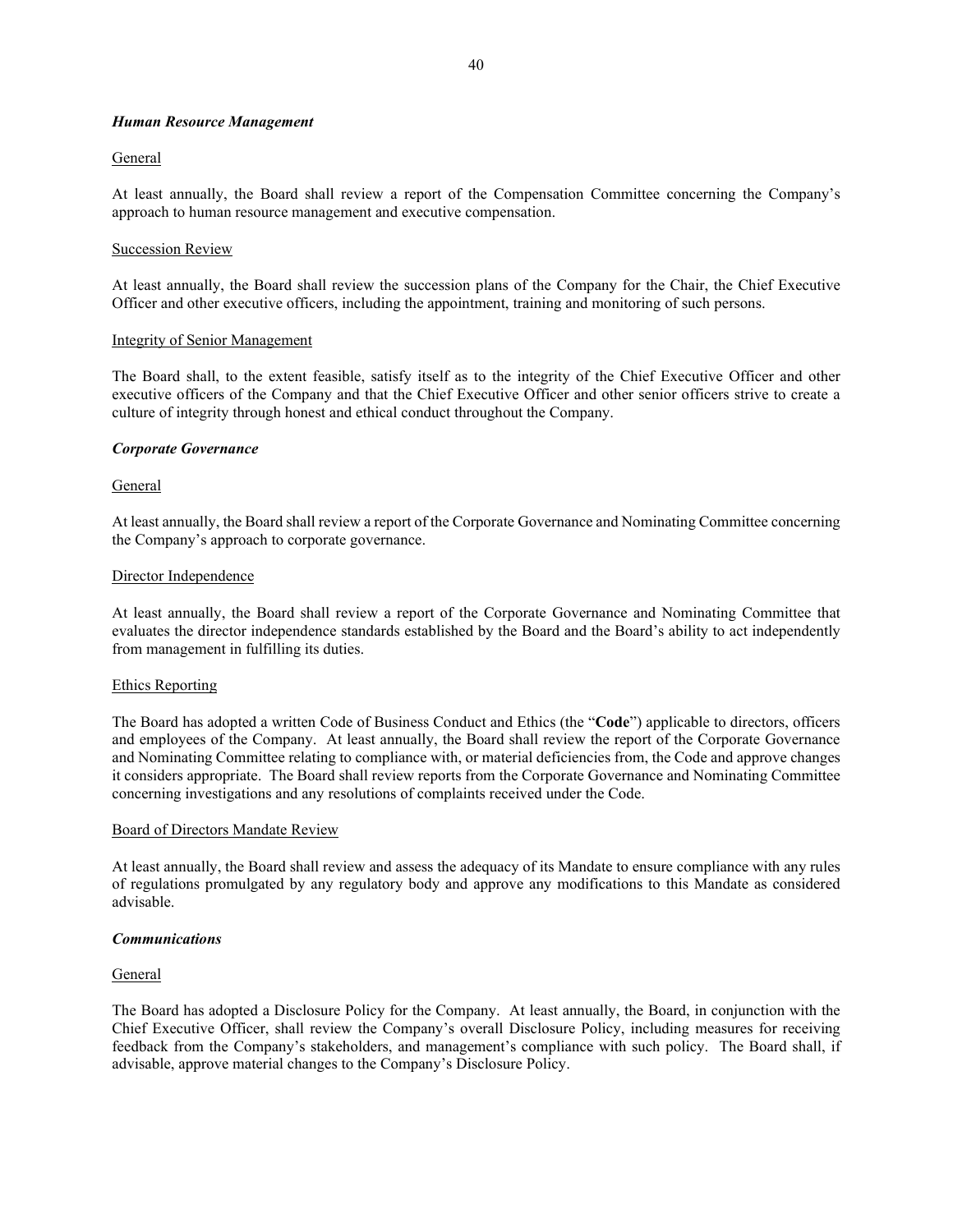### **Stakeholders**

The Company endeavors to keep its internal and external stakeholder groups informed of its progress through an annual report, annual information form, quarterly interim reports and periodic press releases. Directors and management meet with the Company's shareholders at the annual meeting and are available to respond to questions at that time. In addition, the Company shall maintain on its website a contact email address that will permit shareholders to provide feedback directly to the Chair of the Board.

### *Composition*

### General

The composition and organization of the Board, including: the number, qualifications and remuneration of directors; the number of Board meetings; quorum requirements; meeting procedures and notices of meetings are required by the *Business Corporations Act* (British Columbia) (the "**BCBCA**"), the *Securities Act* (British Columbia) (the "**Act**") and the articles of the Company, subject to any exemptions or relief that may be granted from such requirements.

Each director must have an understanding of the Company's principal operational and financial objectives, plans and strategies, and financial position and performance. Directors must have sufficient time to carry out their duties and not assume responsibilities that would materially interfere with, or be incompatible with, Board membership. Directors who experience a significant change in their personal circumstances, including a change in their principal occupation, are expected to advise the chair of the Corporate Governance and Nominating Committee.

## Overboarding

The board and nominating committee should consider the potential implications of over-boarding and corporate governance implications. Considerations for discussion, based on Glass Lewis and Institutional Shareholder Services Inc. which address investor expectations, are non-executive board members of other boards – no more than 5 public company boards in total, and for Directors who are CEO's who sit on other public company boards, no more than 2 public company boards in total. The Board, at its discretion, may conclude that any Director with board involvement in excess of these considerations, can remain on the board if they consistently meet the Board requirements of participation and attendance. Additionally, the Board will take into account, such Director's contributions to the board, including specialized knowledge of the company's industry, strategy or key markets, the diversity of skill, perspective and background they provide and other relevant factors.

## Independence

A majority of the Board must be independent. "Independent" shall have the meaning, as the context requires, given to it in National Policy 58-201 *Corporate Governance Guidelines*, as may be amended from time to time.

## Chair of the Board

The Chair of the Board shall be an independent director, unless the Board determines that it is inappropriate to require the Chair to be independent. If the Board determines that it would be inappropriate to require the Chair of the Board to be independent, then the independent directors shall select from among their number a director who will act as "Lead Director" and who will assume responsibility for providing leadership to enhance the effectiveness and independence of the Board. The Chair, if independent, or the Lead Director if the Chair is not independent, shall act as the effective leader of the Board and ensure that the Board's agenda will enable it to successfully carry out its duties.

## Committees of the Board

The Board has established the following committees: the Compensation Committee, the Audit Committee and the Corporate Governance and Nominating Committee, and the Safety, Health, Environment, Sustainability and Technical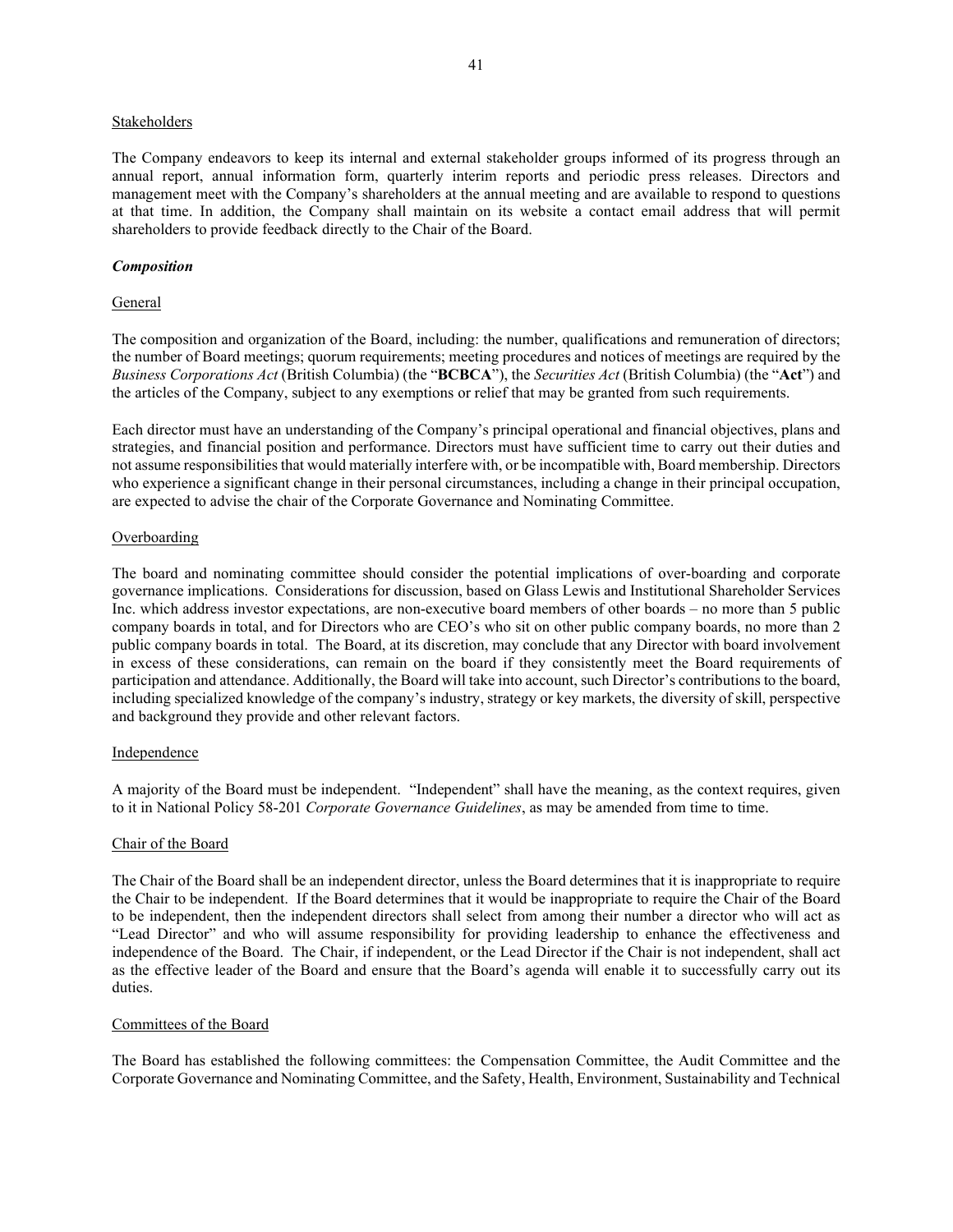Committee. Subject to applicable law, the Board may establish other Board committees or merge or dispose of any Board committee.

### Committee Mandates

The Board has approved mandates for each Board committee and shall approve mandates for each new Board committee. At least annually, each mandate shall be reviewed by the Corporate Governance and Nominating Committee and any suggested amendments brought to the Board for consideration and approval.

### Delegation to Committees

The Board has delegated to the applicable committee those duties and responsibilities set out in each Board committee's mandate.

### Consideration of Committee Recommendations

As required by applicable law, by applicable committee Mandate or as the Board may consider advisable, the Board shall consider for approval the specific matters delegated for review to Board committees.

### Board/Committee Communication

To facilitate communication between the Board and each Board committee, each committee chair shall provide a report to the Board on material matters considered by the committee at the first Board meeting after the committee's meeting.

### *Meetings*

The Board will meet at least once in each quarter, with additional meeting held as deemed advisable. The Chair is primarily responsible for the agenda and for supervising the conduct of the meeting. Any director may propose the inclusion of items on the agenda, request the presence of, or a report by any member of senior management, or at any Board meeting raise subjects that are not on the agenda for that meeting.

Meetings of the Board shall be conducted in accordance with the Company's articles.

### Secretary and Minutes

The Corporate Secretary, his or her designate or any other person the Board requests shall act as secretary of Board meetings. Minutes of Board meetings shall be recorded and maintained by the Corporate Secretary and subsequently presented to the Board for approval.

### Meetings Without Management

The independent members of the Board shall hold regularly scheduled meetings, or portions of regularly scheduled meetings, at which non-independent directors and members of management are not present.

### Directors' Responsibilities

Each director is expected to attend all meetings of the Board, in person or via conference call, and any committee of which he or she is a member. Directors will be expected to have read and considered the materials sent to them in advance of each meeting and to actively participate in the meetings.

### Access to Management and Outside Advisors

The Board shall have unrestricted access to management and employees of the Company. The Board shall have the authority to retain and terminate external legal counsel, consultants or other advisors to assist it in fulfilling its